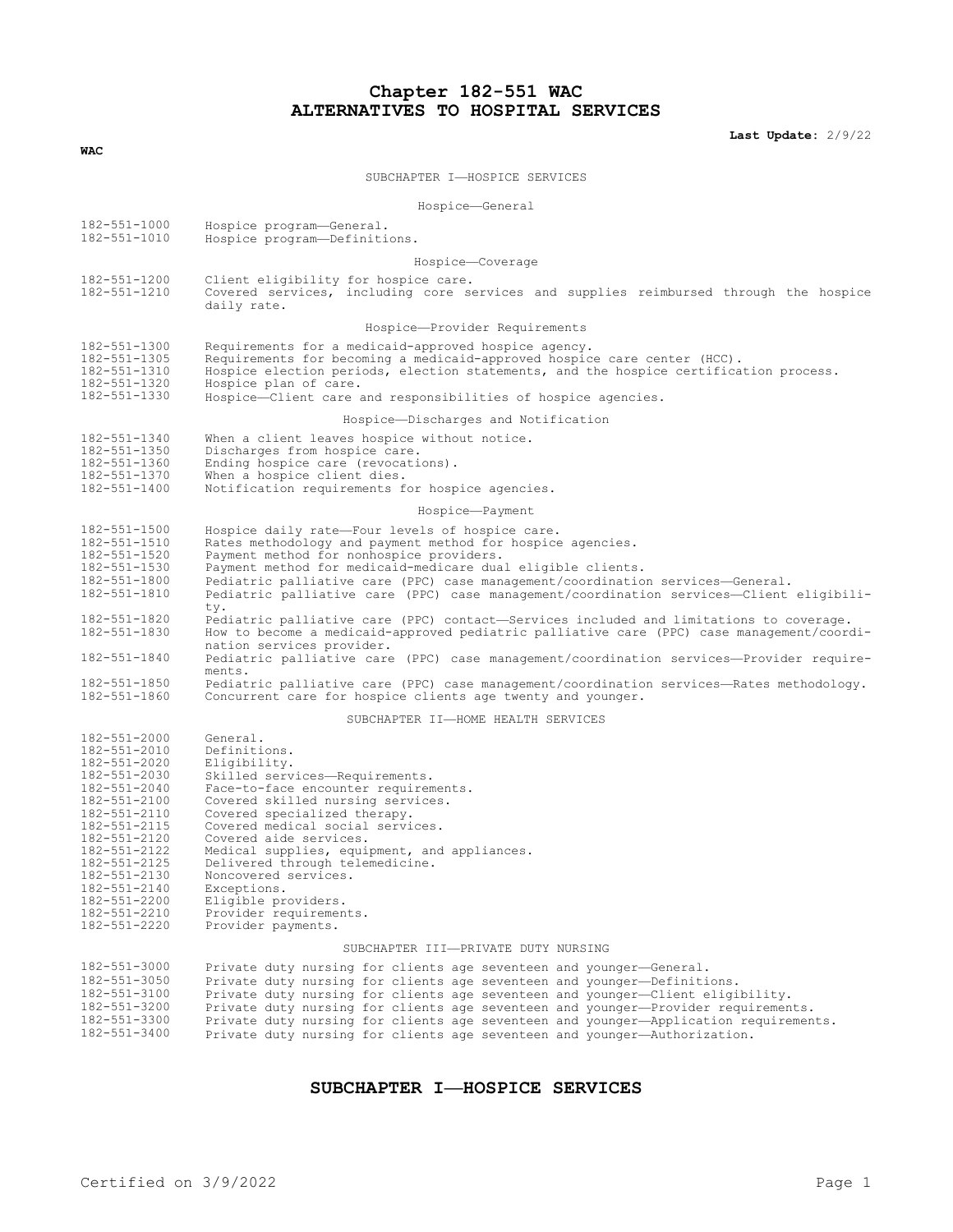**WAC 182-551-1000 Hospice program—General.** (1) The medicaid agency's hospice program is a twenty-four hour a day program that allows a terminally ill client to choose physical, pastoral/spiritual, and psychosocial comfort care and a focus on quality of life. A hospice interdisciplinary team communicates with the client's nonhospice care providers to ensure the client's needs are met through the hospice plan of care. Hospitalization is used only for acute symptom management.

(2) A client, a physician, or an authorized representative under RCW 7.70.065 may initiate hospice care. The client's physician must certify the client as terminally ill and appropriate for hospice care.

(3) Hospice care is provided in a client's temporary or permanent place of residence.

(4) Hospice care ends when:

(a) The client or an authorized representative under RCW 7.70.065 revokes the hospice care;

(b) The hospice agency discharges the client;

(c) The client's physician determines hospice care is no longer appropriate; or

(d) The client dies.

(5) Hospice care includes the provision of emotional and spiritual comfort and bereavement support to the client's family member(s).

(6) Medicaid agency-approved hospice agencies must meet the general requirements in chapter 182-502 WAC, Administration of medical programs—Providers.

[Statutory Authority: RCW 41.05.021, Section 2302 of the Patient Protection and Affordable Care Act of 2010 (P.L. 111-148), and Section 1814 (a)(7) of the Social Security Act. WSR 12-09-079, § 182-551-1000, filed 4/17/12, effective 5/18/12. WSR 11-14-075, recodified as § 182-551-1000, filed 6/30/11, effective 7/1/11. Statutory Authority:<br>RCW 74.08.090, 74.09.520. WSR 05-18-033, § 388-551-1000, filed RCW 74.08.090, 74.09.520. WSR 05-18-033, § 388-551-1000, filed 8/30/05, effective 10/1/05. Statutory Authority: RCW 74.09.520, 74.08.090, 42 C.F.R. 418.22 and 418.24. WSR 99-09-007, § 388-551-1000, filed 4/9/99, effective 5/10/99.]

**WAC 182-551-1010 Hospice program—Definitions.** The following definitions and abbreviations and those found in WAC 182-500-0005, Medical definitions, apply to this subchapter.

**"Authorized representative" -** An individual who has been authorized to terminate medical care or to elect or revoke the election of hospice care on behalf of a terminally ill individual who is mentally or physically incapacitated. See RCW 7.70.065.

**"Biologicals" -** Medicinal preparations including serum, vaccine autotoxins, and biotechnological drugs made from living organisms and their products.

**"Brief period" -** Six days or less within a thirty consecutive-day period.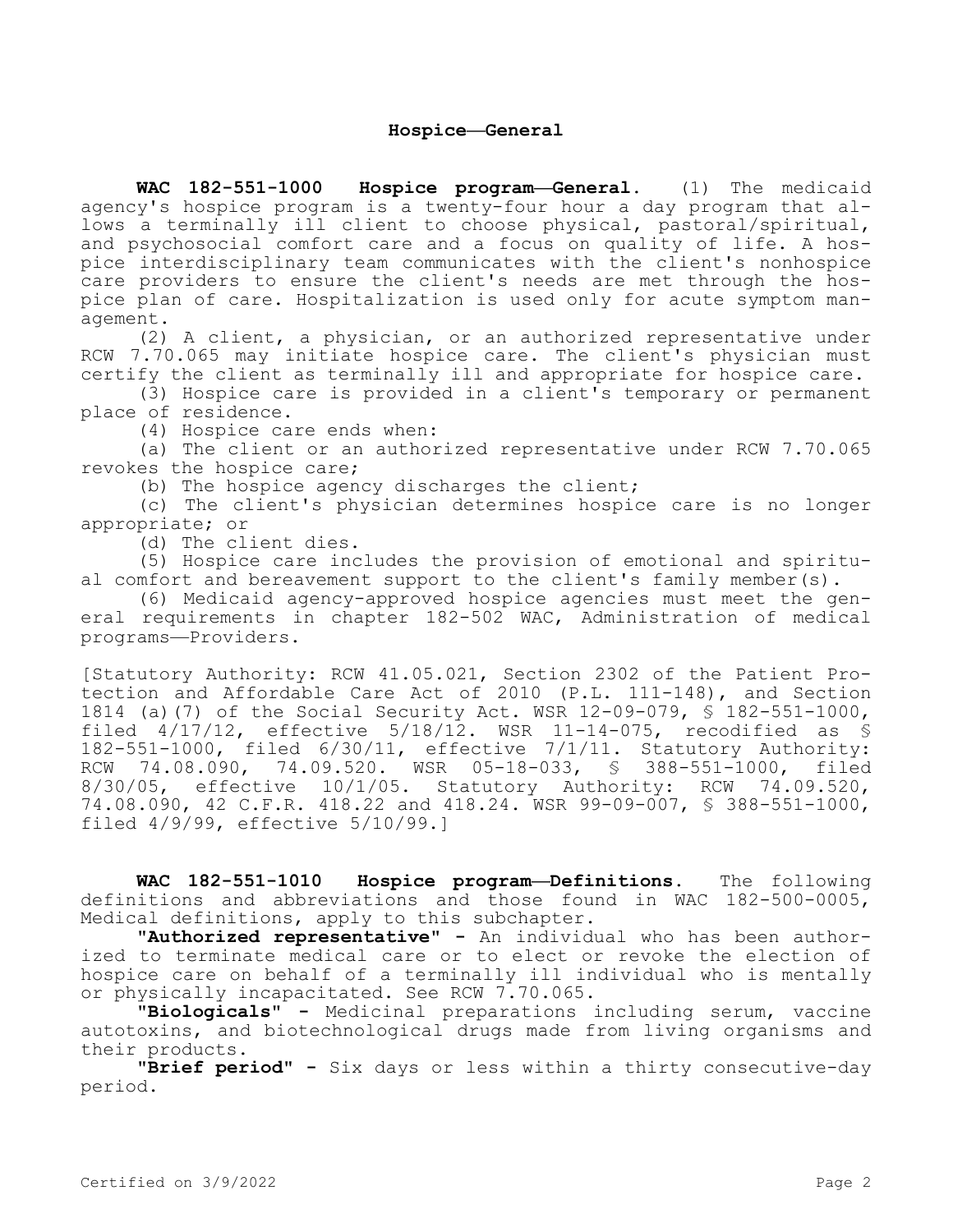**"Community services office (CSO)" -** An office of the department of social and health services (DSHS) that administers social and health services at the community level.

**"Concurrent care" -** Medically necessary services delivered at the same time as hospice services, providing a blend of curative and palliative services to clients twenty years of age and younger who are enrolled in hospice. See WAC 182-551-1860.

"Curative care" - Treatment aimed at achieving a disease-free state.

**"Discharge" -** A hospice agency ends hospice care for a client.

**"Election period" -** The time, ninety or sixty days, that the client is certified as eligible for and chooses to receive hospice care.

**"Family" -** An individual or individuals who are important to, and designated in writing by, the client and need not be relatives, or who are legally authorized to represent the client.

**"Home and community services (HCS) office" -** A department of social and health services (DSHS) aging and disability services administration (ADSA) office that manages the state's comprehensive long-term care system which provides in-home, residential, and nursing home services to clients with functional disabilities.

**"Hospice agency" -** A person or entity administering or providing hospice services directly or through a contract arrangement to individuals in places of temporary or permanent residence under the direction of an interdisciplinary team composed of at least a nurse, social worker, physician, spiritual counselor, and volunteer. (Note: For the purposes of this subchapter, requirements for hospice agencies also apply to hospice care centers.)

**"Hospice aide" -** An individual registered or certified as a nursing assistant under chapter 18.88A RCW who, under the direction and supervision of a registered nurse, physical therapist, occupational therapist, or speech therapist, assists in the delivery of nursing or therapy related activities, or both, to patients of a hospice agency, or hospice care center.

**"Hospice aide services" -** Services provided by hospice aides employed by an in-home services agency licensed to provide hospice or hospice care center services under the supervision of a registered nurse, physical therapist, occupational therapist, or speech therapist. Such care may include ambulation and exercise, medication assistance level 1 and level 2, reporting changes in client's conditions and needs, completing appropriate records, and personal care or homemaker services, and other nonmedical tasks, as defined in this section.

**"Hospice care center" -** A homelike noninstitutional facility where hospice services are provided, and that meets the requirements for operation under RCW 70.127.280 and applicable rules.

**"Hospice services" -** Symptom and pain management provided to a terminally ill individual, and emotional, spiritual, and bereavement support for the individual and individual's family in a place of temporary or permanent residence.

**"Interdisciplinary team" -** The group of individuals involved in client care providing hospice services or hospice care center services including, at a minimum, a physician, registered nurse, social worker, spiritual counselor, and volunteer.

**"Palliative" -** Medical treatment designed to reduce pain or increase comfort, rather than cure.

**"Plan of care" -** A written document based on assessment of client needs that identifies services to meet these needs.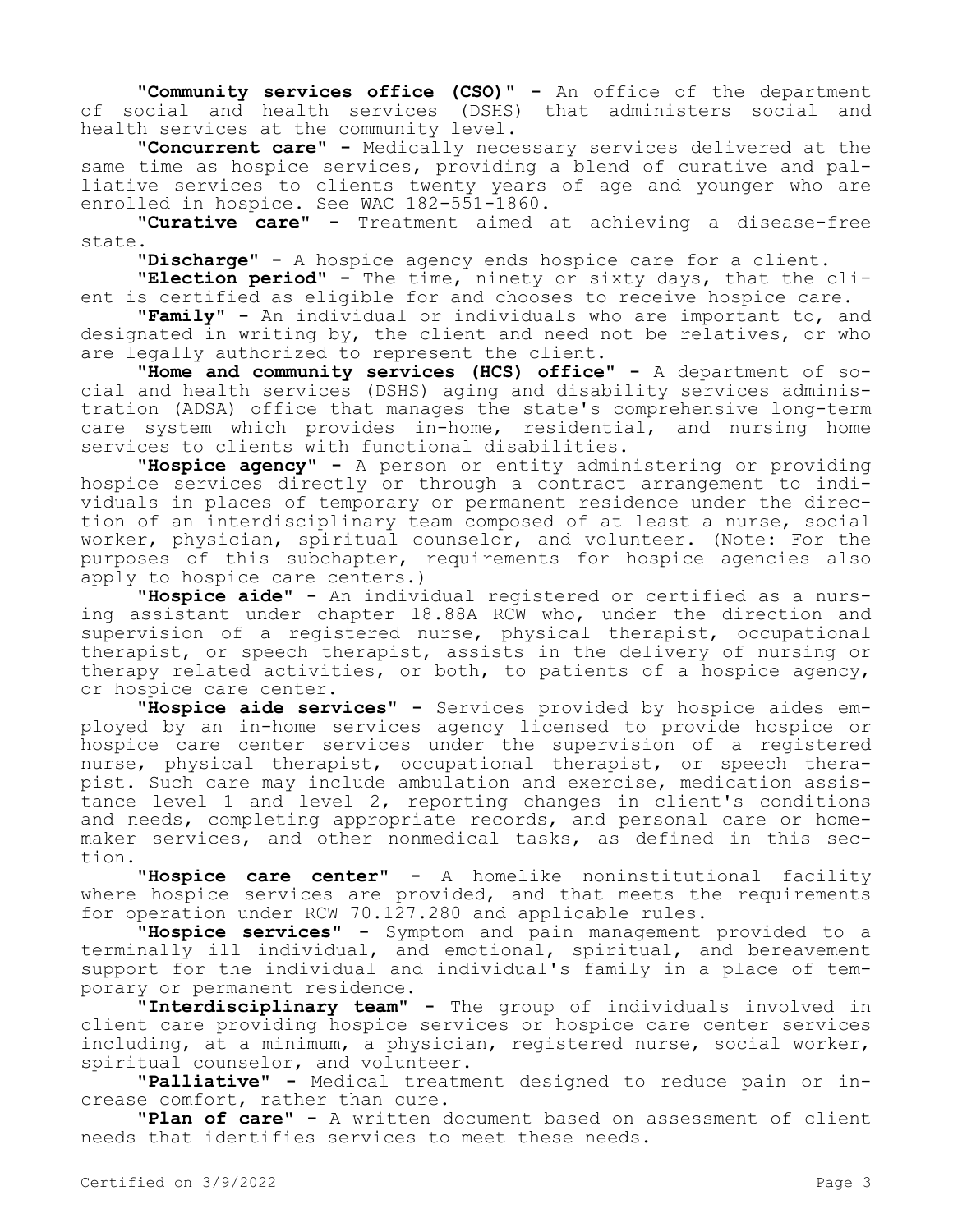**"Related condition(s)" -** Any health condition(s) that manifests secondary to or exacerbates symptoms associated with the progression of the condition and/or disease, the treatment being received, or the process of dying. (Examples of related conditions: Medication management of nausea and vomiting secondary to pain medication; skin breakdown prevention/treatment due to peripheral edema.)

**"Residence" -** A client's home or place of living.

**"Revoke"** or **"revocation" -** The choice to stop receiving hospice care.

**"Terminally ill" -** The client has a life expectancy of six months or less, assuming the client's disease process runs its natural course.

**"Twenty-four-hour day" -** A day beginning and ending at midnight.

[Statutory Authority: RCW 41.05.021, Section 2302 of the Patient Protection and Affordable Care Act of 2010 (P.L. 111-148), and Section 1814 (a)(7) of the Social Security Act. WSR 12-09-079, § 182-551-1010, filed 4/17/12, effective 5/18/12. WSR 11-14-075, recodified as § 182-551-1010, filed 6/30/11, effective 7/1/11. Statutory Authority: RCW 74.08.090, 74.09.520. WSR 05-18-033, § 388-551-1010, filed 8/30/05, effective 10/1/05. Statutory Authority: RCW 74.09.520, 74.08.090, 42 C.F.R. 418.22 and 418.24. WSR 99-09-007, § 388-551-1010, filed 4/9/99, effective 5/10/99.]

# **Hospice—Coverage**

**WAC 182-551-1200 Client eligibility for hospice care.** (1) A person who elects to receive hospice care must be eligible for one of the Washington apple health programs listed in the table in WAC 182-501-0060 or be eligible for the alien emergency medical (AEM) program (see WAC 182-507-0110), subject to the restrictions and limitations in this chapter and other WAC.

(2) A hospice agency is responsible to verify a person's eligibility with the person or the person's department of social and health services (DSHS) home and community services (HCS) office or community services office (CSO).

(3) A person enrolled in one of the medicaid agency's managed care organizations (MCO) must receive all hospice services, including facility room and board, directly through that MCO. The MCO is responsible for arranging and providing all hospice services for an MCO client.

(4) A person who is also eligible for medicare hospice under part A is not eligible for hospice care through the medicaid agency's hospice program. The medicaid agency does pay hospice nursing facility room and board for these persons if the person is admitted to a nursing facility or hospice care center (HCC) and is not receiving general inpatient care or inpatient respite care. See also WAC 182-551-1530.

(5) A person who meets the requirements in this section is eligible to receive hospice care through the medicaid agency's hospice program when all of the following is met:

(a) The person's physician certifies the person has a life expectancy of six months or less.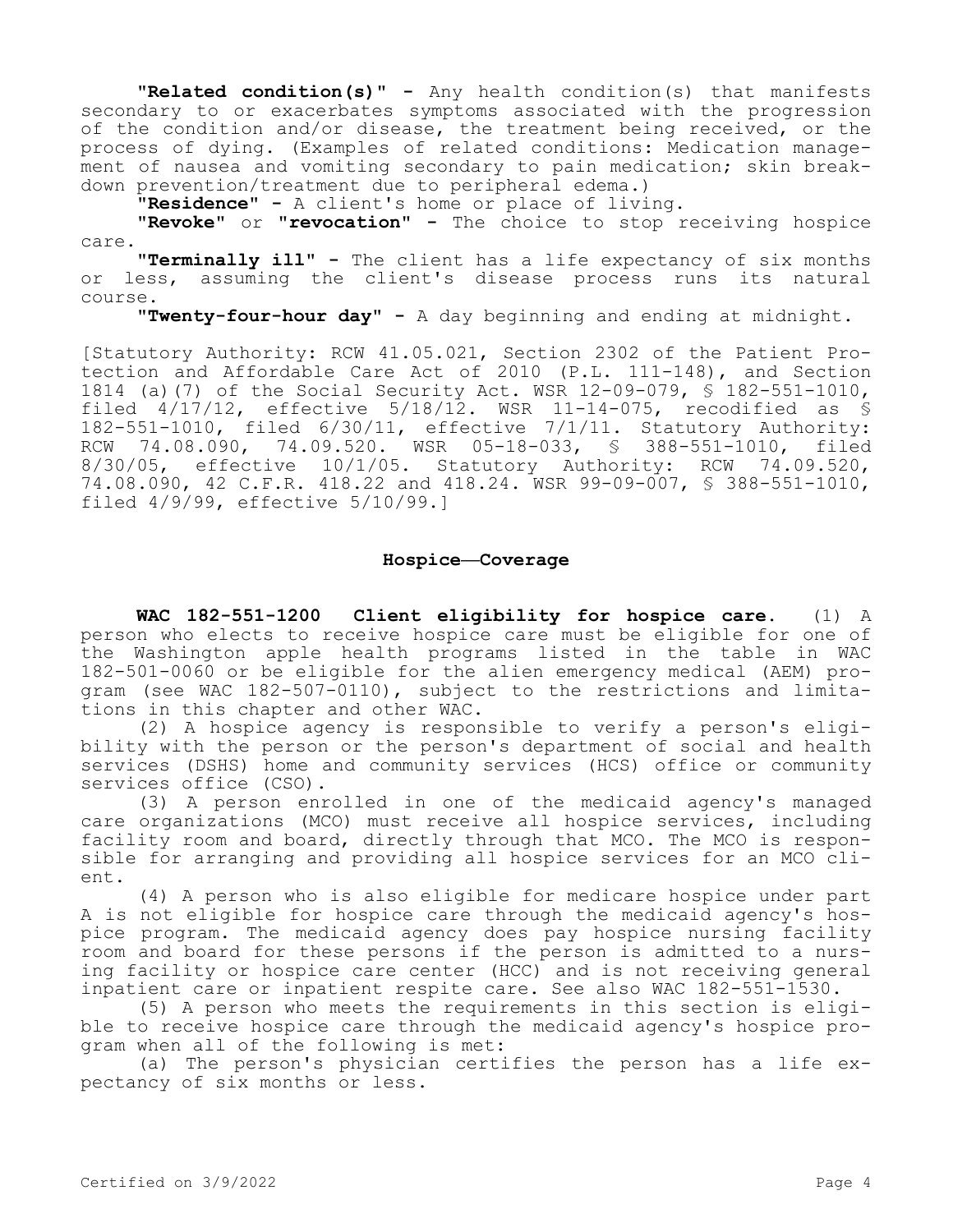(b) The person elects to receive hospice care and agrees to the conditions of the "election statement" as described in WAC 182-551-1310.

(c) The hospice agency serving the person:

(i) Notifies the medicaid agency's hospice program within five working days of the admission of all persons, including:

(A) Medicaid-only persons;

(B) Medicaid-medicare dual eligible persons;

(C) Medicaid persons with third-party insurance; and

(D) Medicaid-medicare dual eligible persons with third-party insurance.

(ii) Meets the hospice agency requirements in WAC 182-551-1300 and 182-551-1305.

(d) The hospice agency provides additional information for a diagnosis when the medicaid agency requests and determines, on a caseby-case basis, the information that is needed for further review.

[Statutory Authority: RCW 41.05.021 and Patient Protection and Affordable Care Act (Public Law 111-148). WSR 14-07-042, § 182-551-1200, filed 3/12/14, effective 4/12/14. Statutory Authority: RCW 41.05.021. WSR 13-04-094, § 182-551-1200, filed 2/6/13, effective 3/9/13. Statutory Authority: RCW 41.05.021, Section 2302 of the Patient Protection and Affordable Care Act of 2010 (P.L. 111-148), and Section 1814 (a)(7) of the Social Security Act. WSR 12-09-079, § 182-551-1200, filed  $4/17/12$ , effective  $5/18/12$ . WSR 11-14-075, recodified as § 182-551-1200, filed 6/30/11, effective 7/1/11. Statutory Authority: RCW 74.08.090, 74.09.520. WSR 05-18-033, § 388-551-1200, filed 8/30/05, effective 10/1/05. Statutory Authority: RCW 74.09.520, 74.08.090, 42 C.F.R. 418.22 and 418.24. WSR 99-09-007, § 388-551-1200, filed 4/9/99, effective 5/10/99.]

**WAC 182-551-1210 Covered services, including core services and supplies reimbursed through the hospice daily rate.** (1) The medicaid agency reimburses a hospice agency for providing covered services, including core services and supplies described in this section, through the medicaid agency's hospice daily rate, subject to the conditions and limitations described in this section and other WAC. See WAC 182-551-1860 for pediatric concurrent care.

(2) To qualify for reimbursement, covered services, including core services and supplies in the hospice daily rate, must be:

(a) Related to the client's hospice diagnosis;

(b) Identified by the client's hospice interdisciplinary team;

(c) Written in the client's plan of care (POC); and

(d) Made available to the client by the hospice agency on a twenty-four hour basis.

(3) The hospice daily rate includes the following core services that must be either provided by hospice agency staff, or contracted through a hospice agency, if necessary, to supplement hospice staff in order to meet the needs of a client during a period of peak patient loads or under extraordinary circumstances:

(a) Physician services related to the administration of POC.

(b) Nursing care provided by:

(i) A registered nurse (RN); or

(ii) A licensed practical nurse (LPN) under the supervision of an RN.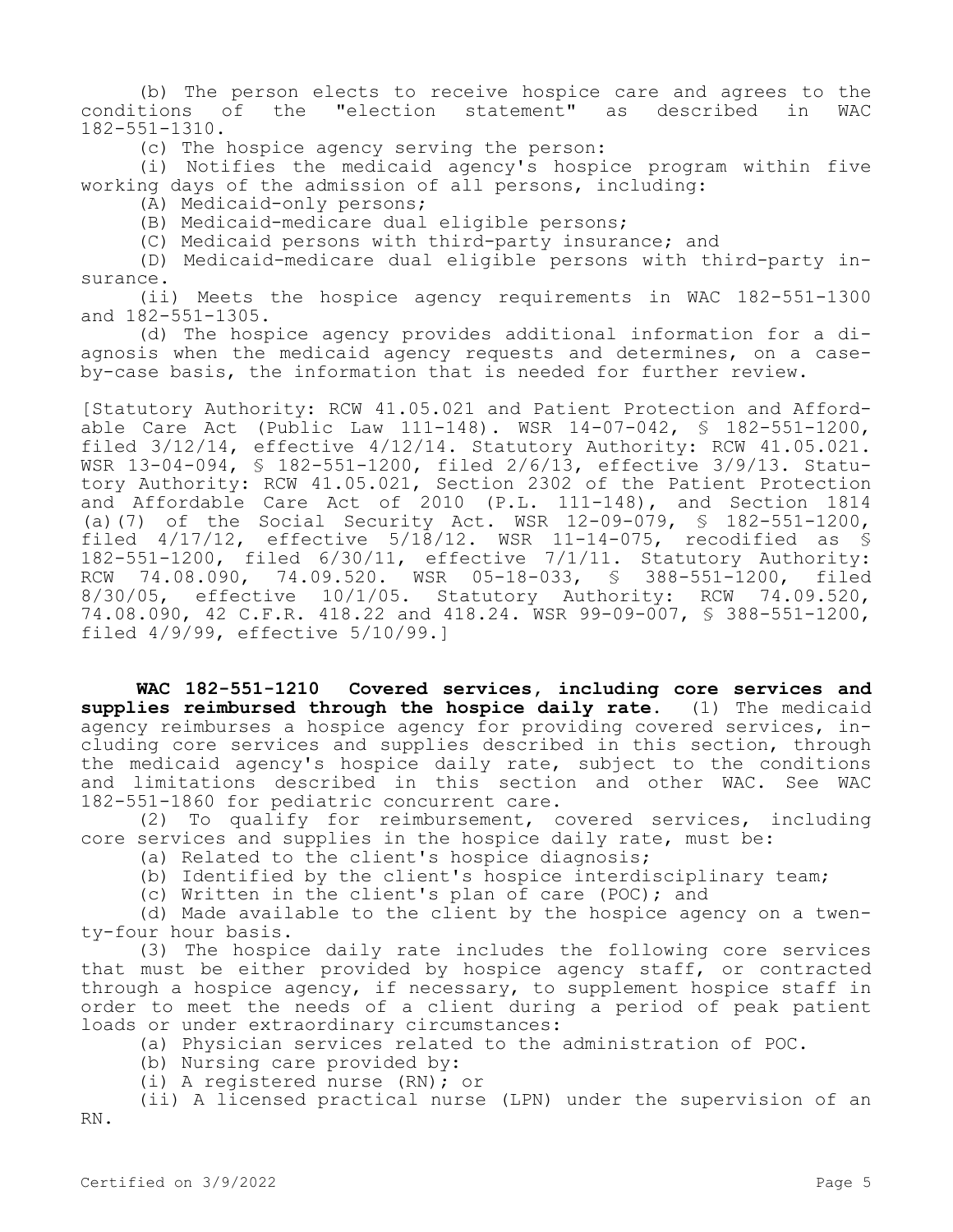(c) Medical social services provided by a social worker under the direction of a physician.

(d) Counseling services provided to a client and the client's family members or caregivers.

(4) Covered services and supplies may be provided by a service organization or an individual provider when contracted through a hospice agency. To be reimbursed the hospice daily rate, a hospice agency must:

(a) Assure all contracted staff meets the regulatory qualification requirements;

(b) Have a written agreement with the service organization or individual providing the services and supplies; and

(c) Maintain professional, financial, and administrative responsibility.

(5) The following covered services and supplies are included in the appropriate hospice daily rate as described in WAC 182-551-1510(6), subject to the conditions and limitations described in this section and other WAC:

(a) Skilled nursing care;

(b) Drugs, biologicals, and over-the-counter medications used for the relief of pain and symptom control of a client's terminal illness and related conditions;

(c) Communication with nonhospice providers about care not related to the client's terminal illness to ensure the client's plan of care needs are met and not compromised;

(d) Durable medical equipment and related supplies, prosthetics, orthotics, medical supplies, related services, or related repairs and labor charges in accordance with WAC 182-543-9100 (6)(c). These services and equipment are paid by the hospice agency for the palliation and management of a client's terminal illness and related conditions and are included in the daily hospice rate;

(e) Hospice aide, homemaker, and/or personal care services that are ordered by a client's physician and documented in the POC. (Hospice aide services are provided through the hospice agency to meet a client's extensive needs due to the client's terminal illness. These services must be provided by a qualified hospice aide and are an extension of skilled nursing or therapy services. See 42 C.F.R. 484.36);

(f) Physical therapy, occupational therapy, and speech-language therapy to manage symptoms or enable a client to safely perform ADLs (activities of daily living) and basic functional skills;

(g) Medical transportation services, including ambulance (see WAC 182-546-5550 (1)(d));

(h) A brief period of inpatient care, for general or respite care provided in a medicare-certified hospice care center, hospital, or nursing facility; and

(i) Other services or supplies that are documented as necessary for the palliation and management of a client's terminal illness and related conditions;

(6) A hospice agency is responsible to determine if a nursing facility has requested authorization for medical supplies or medical equipment, including wheelchairs, for a client who becomes eligible for the hospice program. The medicaid agency does not pay separately for medical equipment or supplies that were previously authorized by the medicaid agency and delivered on or after the date the medicaid agency enrolls the client in the hospice program.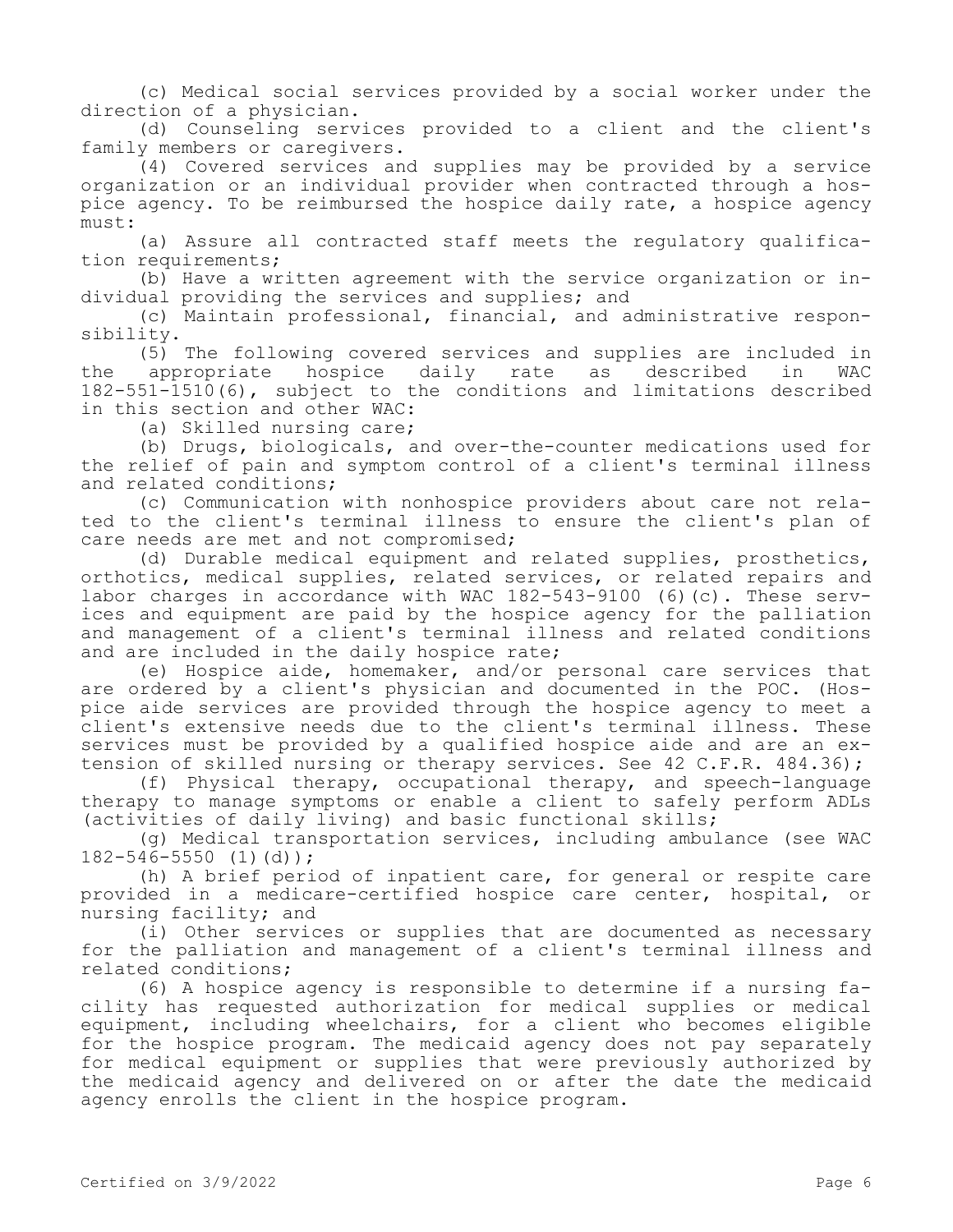[Statutory Authority: RCW 41.05.021, Section 2302 of the Patient Protection and Affordable Care Act of 2010 (P.L. 111-148), and Section 1814 (a)(7) of the Social Security Act. WSR 12-09-079, § 182-551-1210, filed  $4/17/12$ , effective  $5/18/12$ . WSR 11-14-075, recodified as § 182-551-1210, filed 6/30/11, effective 7/1/11. Statutory Authority:<br>RCW 74.08.090, 74.09.520. WSR 05-18-033, § 388-551-1210, filed 74.08.090, 74.09.520. WSR 05-18-033, § 388-551-1210, filed 8/30/05, effective 10/1/05. Statutory Authority: RCW 74.09.520, 74.08.090, 42 C.F.R. 418.22 and 418.24. WSR 99-09-007, § 388-551-1210, filed 4/9/99, effective 5/10/99.]

### **Hospice—Provider Requirements**

**WAC 182-551-1300 Requirements for a medicaid-approved hospice agency.** (1) To become a medicaid-approved hospice agency, the medicaid agency requires a hospice agency to provide documentation that it is medicare, Title XVIII-certified by the department of health (DOH) as a hospice agency.

(2) A medicaid-approved hospice agency must at all times meet the requirements in chapter 182-551 WAC, subchapter I, Hospice services, and the requirements under the Title XVIII medicare program.

(3) To ensure quality of care for Washington apple health clients, the medicaid agency's clinical staff may conduct hospice agency site visits.

[Statutory Authority: RCW 41.05.021 and 41.05.160. WSR 16-03-035, § 182-551-1300, filed 1/12/16, effective 2/12/16. Statutory Authority: RCW 41.05.021, Section 2302 of the Patient Protection and Affordable Care Act of 2010 (P.L. 111-148), and Section 1814 (a)(7) of the Social Security Act. WSR 12-09-079, § 182-551-1300, filed 4/17/12, effective 5/18/12. WSR 11-14-075, recodified as § 182-551-1300, filed 6/30/11, effective 7/1/11. Statutory Authority: RCW 74.08.090 and 74.09.520. WSR 05-18-033, § 388-551-1300, filed 8/30/05, effective 10/1/05. Statutory Authority: RCW 74.09.520, 74.08.090, 42 C.F.R. 418.22 and 418.24. WSR 99-09-007, § 388-551-1300, filed 4/9/99, effective 5/10/99.]

**WAC 182-551-1305 Requirements for becoming a medicaid-approved hospice care center (HCC).** (1) To apply to become a medicaid-approved hospice care center, the medicaid agency requires a hospice agency to: (a) Be enrolled with the medicaid agency as an approved hospice agency (see WAC 182-551-1300);

(b) Submit a letter of request to:

Hospice Program Manager P.O. Box 45506 Olympia, WA 98504-5506; and

(c) Include documentation that confirms the approved hospice agency is medicare certified by department of health (DOH) as a hospice care center and provides one or more of the following levels of hospice care (levels of care are described in WAC 182-551-1500):

(i) Routine home care;

(ii) Inpatient respite care; and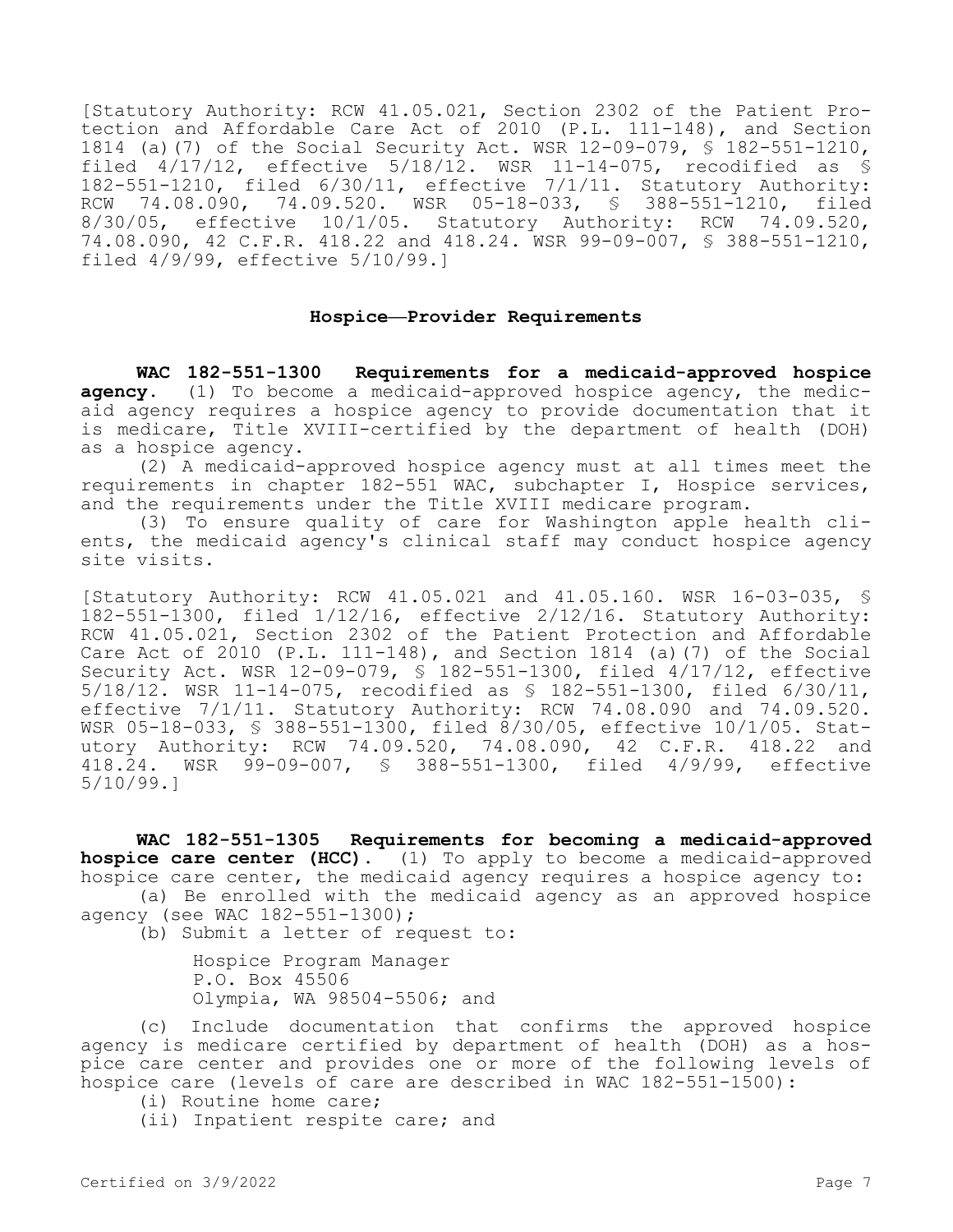(iii) General inpatient care.

(2) A medicaid-approved hospice care center must at all times meet the requirements in chapter 182-551 WAC, subchapter I, Hospice services, and the requirements under the Title XVIII medicare program.

(3) A hospice agency qualifies as a medicaid-approved hospice care center when:

(a) All the requirements in this section are met; and

(b) The medicaid agency provides the hospice agency with written notification.

[Statutory Authority: RCW 41.05.021, Section 2302 of the Patient Protection and Affordable Care Act of 2010 (P.L. 111-148), and Section 1814 (a)(7) of the Social Security Act. WSR 12-09-079, § 182-551-1305, filed 4/17/12, effective 5/18/12. WSR 11-14-075, recodified as § 182-551-1305, filed 6/30/11, effective 7/1/11. Statutory Authority: RCW 74.08.090, 74.09.520. WSR 05-18-033, § 388-551-1305, filed 8/30/05, effective 10/1/05.]

**WAC 182-551-1310 Hospice election periods, election statements, and the hospice certification process.** (1) Hospice coverage is available for two ninety-day election periods followed by an unlimited number of sixty-day election periods. A client or a client's authorized representative must sign an election statement to initiate or reinitiate an election period for hospice care.

(2) The election statement must be filed in the client's hospice medical record within two calendar days following the day the hospice care begins and requires all of the following:

(a) Name and address of the hospice agency that will provide the care;

(b) Documentation that the client is fully informed and understands hospice care and waiver of other medicaid and/or medicare services;

(c) Effective date of the election; and

(d) Signature of the client or the client's authorized representative.

(3) The following describes the hospice certification process:

(a) When a client elects to receive hospice care, the medicaid agency requires a hospice agency to:

(i) Obtain a signed written certification from a physician of the client's terminal illness; or

(ii) Document in the client's medical file that a verbal certification was obtained and follow up a documented verbal certification with a written certification signed by:

(A) The medical director of the hospice agency or a physician staff member of the interdisciplinary team; and

(B) The client's attending physician (if the client has one).

(iii) Place the signed written certification of the client's terminal illness in the client's medical file:

(A) Within sixty days following the day the hospice care begins; and

(B) Before billing the medicaid agency for the hospice services.

(b) For subsequent election periods, the medicaid agency requires:

(i) A hospice physician or hospice nurse practitioner to:

(A) Have a face-to-face encounter with every hospice client within thirty days prior to the one hundred eightieth-day recertification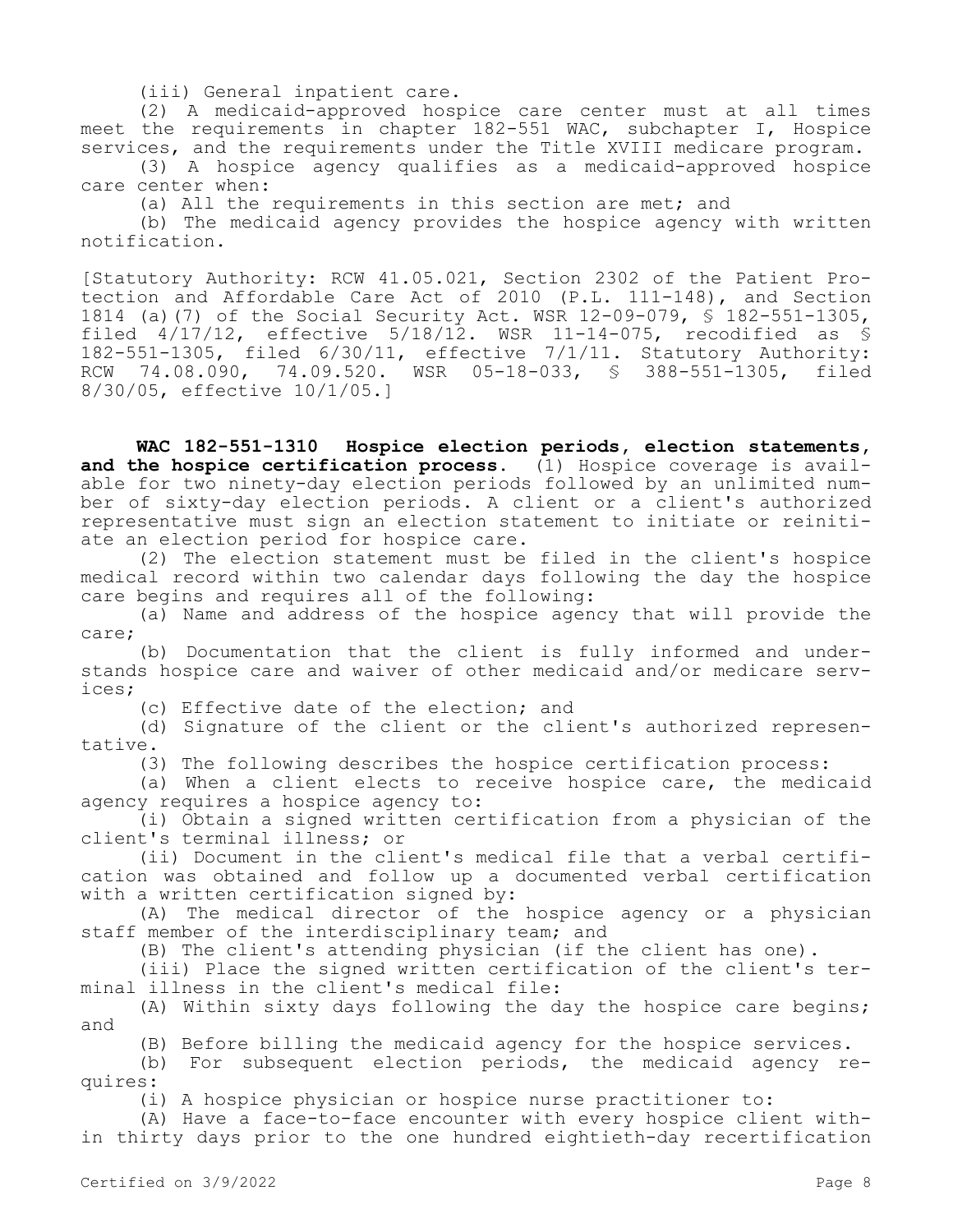and prior to each subsequent recertification to determine continued eligibility of the client for hospice care. The medicaid agency does not pay for face-to-face encounters to recertify a hospice client; and

(B) Attest that the face-to-face encounter took place.

(ii) The hospice agency to:

(A) Document in the client's medical file that a verbal certification was obtained and follow up a documented verbal certification with a written certification signed by the medical director of the hospice agency or a physician staff member of the hospice agency;

(B) Place the written certification of the client's terminal illness in the client's medical file before billing the medicaid agency for the hospice services; and

(C) Submit the written certification to the medicaid agency with the hospice claim related to the recertification.

(4) When a client's hospice coverage ends within an election period (e.g., the client revokes hospice care), the remainder of that election period is forfeited. The client may reinstate the hospice benefit at any time by providing an election statement and meeting the certification process requirements.

[Statutory Authority: RCW 41.05.021, Section 2302 of the Patient Protection and Affordable Care Act of 2010 (P.L. 111-148), and Section 1814 (a)(7) of the Social Security Act. WSR 12-09-079, § 182-551-1310, filed 4/17/12, effective 5/18/12. WSR 11-14-075, recodified as § 182-551-1310, filed 6/30/11, effective 7/1/11. Statutory Authority: RCW 74.08.090, 74.09.520. WSR 05-18-033, § 388-551-1310, filed 8/30/05, effective 10/1/05. Statutory Authority: RCW 74.09.520, 74.08.090, 42 C.F.R. 418.22 and 418.24. WSR 99-09-007, § 388-551-1310, filed 4/9/99, effective 5/10/99.]

**WAC 182-551-1320 Hospice plan of care.** (1) A hospice agency must establish a written plan of care (POC) for a client that describes the hospice care to be provided. The POC must be in accordance with department of health (DOH) requirements as described in WAC 246-335-085, and meet the requirements in this section.

(2) A registered nurse or physician must conduct an initial physical assessment of a client and develop the POC with at least one other member of the hospice interdisciplinary team.

(3) At least two other hospice interdisciplinary team members must review the POC no later than two working days after it is developed.

(4) The POC must be reviewed and updated every two weeks by at least three members of the hospice interdisciplinary team that includes at least:

- (a) A registered nurse;
- (b) A social worker; and
- (c) One other hospice interdisciplinary team member.

[WSR 11-14-075, recodified as § 182-551-1320, filed 6/30/11, effective 7/1/11. Statutory Authority: RCW 74.08.090, 74.09.520. WSR 05-18-033, § 388-551-1320, filed 8/30/05, effective 10/1/05. Statutory Authority: RCW 74.09.520, 74.08.090, 42 C.F.R. 418.22 and 418.24. WSR 99-09-007, § 388-551-1320, filed 4/9/99, effective 5/10/99.]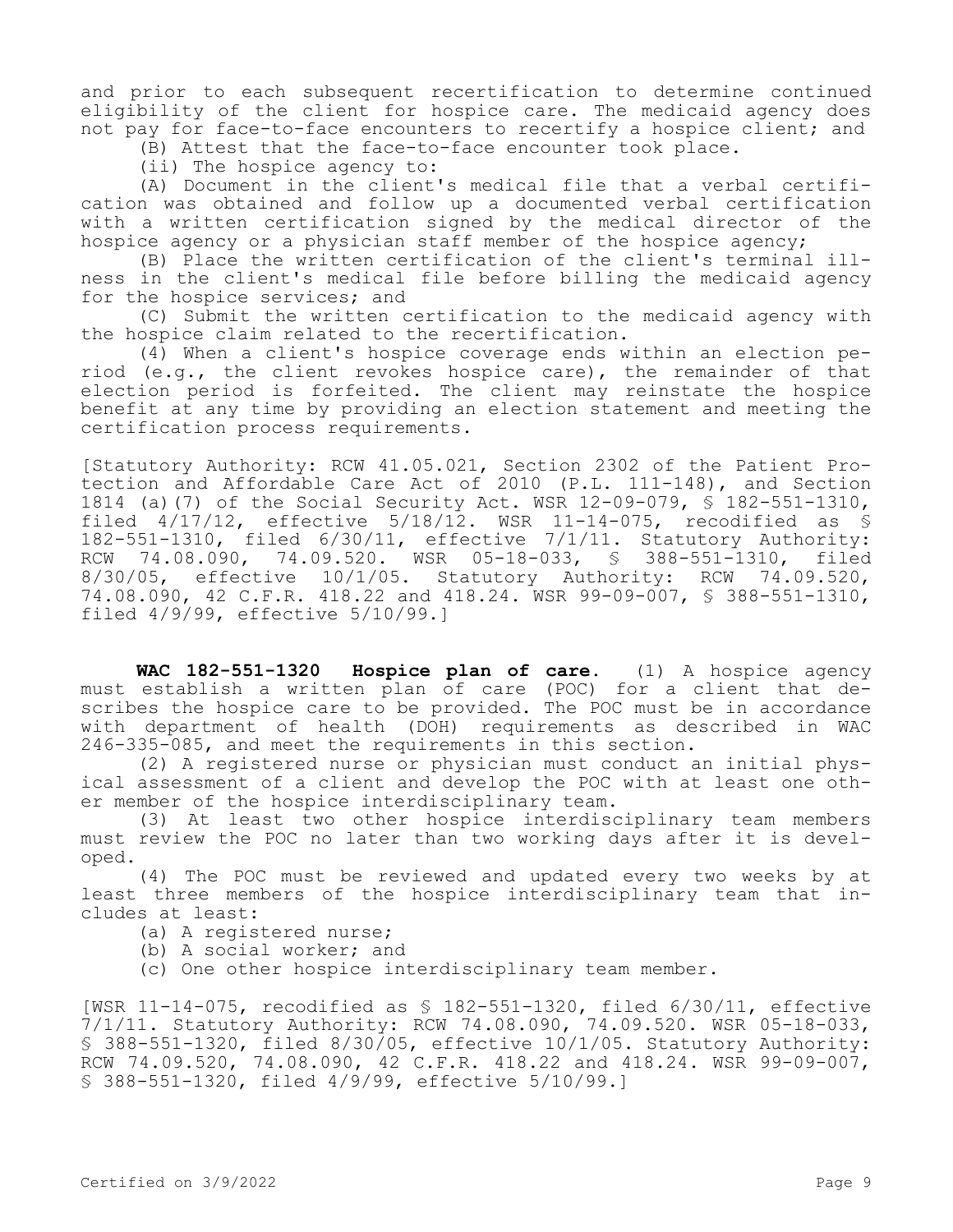**WAC 182-551-1330 Hospice—Client care and responsibilities of hospice agencies.** (1) A hospice agency must facilitate a client's continuity of care with nonhospice providers to ensure that medically necessary care, both related and not related to the terminal illness, is met. This includes:

(a) Determining if the medicaid agency has approved a request for prescribed medical equipment, such as a wheelchair. If the prescribed item is not delivered to the client before the client becomes covered by a hospice agency, the medicaid agency will rescind the approval. See WAC 182-543-9100(7).

(b) Communicating with other medicaid programs and documenting the services a client is receiving in order to prevent duplication of payment and to ensure continuity of care. Other medicaid programs include, but are not limited to, programs administered by the department of social and health services aging and disability services administration (ADSA).

(c) Documenting each contact with nonhospice providers.

(2) When a client resides in a nursing facility, the hospice agency must:

(a) Coordinate the client's care with all providers, including pharmacies and medical vendors; and

(b) Provide the same level of hospice care the hospice agency provides to a client residing in their home.

(3) Once a client chooses hospice care, hospice agency staff must notify and inform the client of the following:

(a) By choosing hospice care from a hospice agency, the client gives up the right to:

(i) Covered medicaid hospice service and supplies received at the same time from another hospice agency; and

(ii) Any covered medicaid services and supplies received from any other provider that are necessary for the palliation and management of the terminal illness and related medical conditions.

(b) Services and supplies are not paid through the hospice daily rate if they are:

(i) Proven to be clinically unrelated to the palliation and management of the client's terminal illness and related medical conditions (see WAC 182-551-1210(3));

(ii) Not covered by the hospice daily rate;

(iii) Provided under a Title XIX medicaid program when the services are similar or duplicate the hospice care services; or

(iv) Not necessary for the palliation and management of the client's terminal illness and related medical conditions.

(4) A hospice agency must have written agreements with all contracted providers.

[Statutory Authority: RCW 41.05.021, Section 2302 of the Patient Protection and Affordable Care Act of 2010 (P.L. 111-148), and Section 1814 (a)(7) of the Social Security Act. WSR 12-09-079, § 182-551-1330, filed 4/17/12, effective 5/18/12. WSR 11-14-075, recodified as § 182-551-1330, filed 6/30/11, effective 7/1/11. Statutory Authority: RCW 74.08.090, 74.09.520. WSR 05-18-033, § 388-551-1330, filed 8/30/05, effective 10/1/05. Statutory Authority: RCW 74.09.520, 74.08.090, 42 C.F.R. 418.22 and 418.24. WSR 99-09-007, § 388-551-1330, filed 4/9/99, effective 5/10/99.]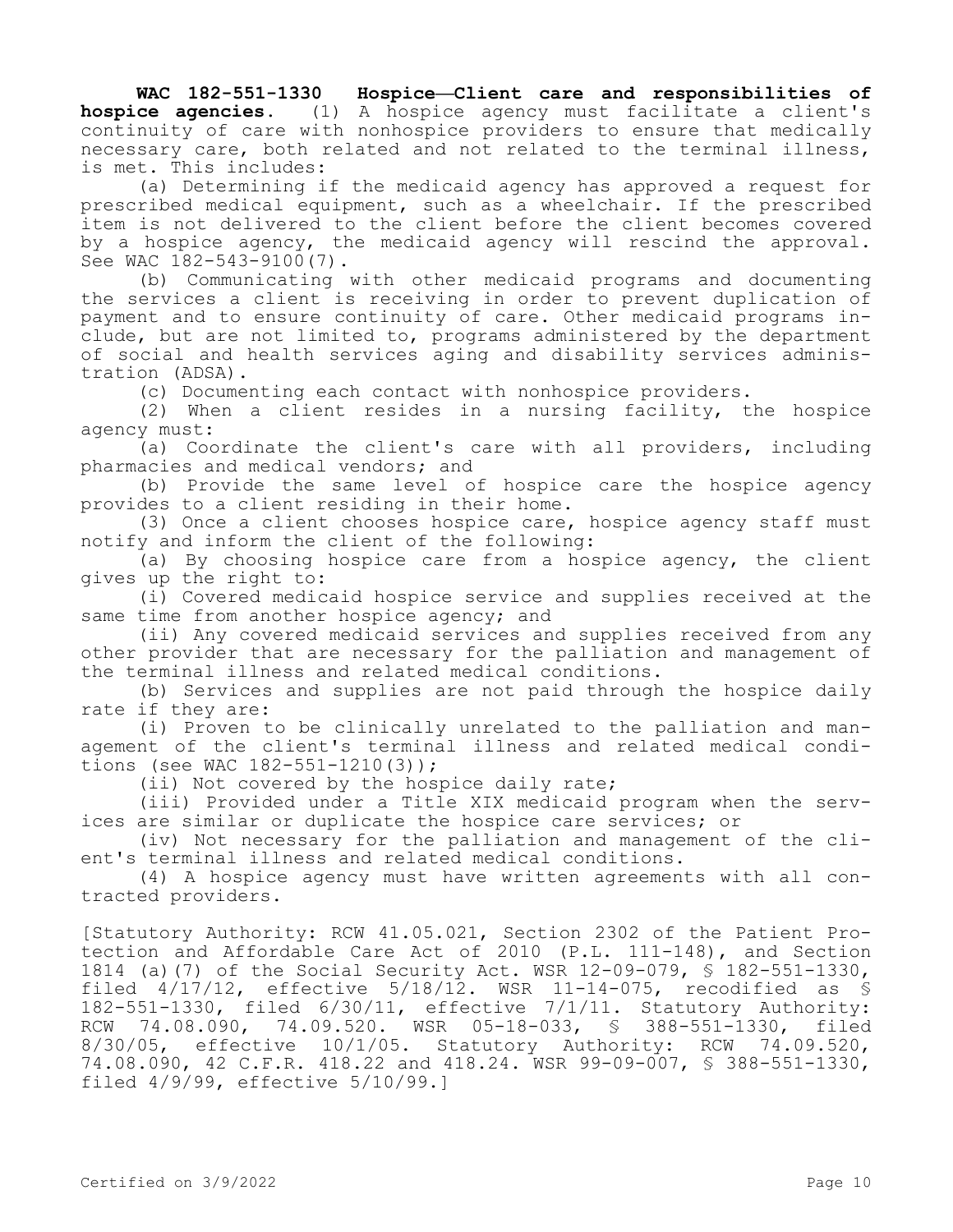# **Hospice—Discharges and Notification**

**WAC 182-551-1340 When a client leaves hospice without notice.**  When a client chooses to leave hospice care or refuses hospice care without giving the hospice agency a revocation statement, as required by WAC 182-551-1360, the hospice agency must do all of the following:

(1) Within five working days of becoming aware of the client's decision, inform and notify in writing the medicaid hospice program manager (see WAC 182-551-1400 for further requirements);

(2) Complete a medicaid hospice notification form (HCA 13-746) and forward a copy to the appropriate department of social and health services (DSHS) home and community services (HCS) office or community services office (CSO) to notify that the client is discharging from the program;

(3) Notify the client, or the client's authorized representative, that the client's discharge has been reported to the medicaid agency; and

(4) Document the effective date and details of the discharge in the client's hospice record.

[Statutory Authority: RCW 41.05.021, Section 2302 of the Patient Protection and Affordable Care Act of 2010 (P.L. 111-148), and Section 1814 (a)(7) of the Social Security Act. WSR 12-09-079, § 182-551-1340, filed 4/17/12, effective 5/18/12. WSR 11-14-075, recodified as § 182-551-1340, filed 6/30/11, effective 7/1/11. Statutory Authority: RCW 74.08.090, 74.09.520. WSR 05-18-033, § 388-551-1340, filed 8/30/05, effective 10/1/05. Statutory Authority: RCW 74.09.520, 74.08.090, 42 C.F.R. 418.22 and 418.24. WSR 99-09-007, § 388-551-1340, filed 4/9/99, effective 5/10/99.]

**WAC 182-551-1350 Discharges from hospice care.** (1) A hospice agency may discharge a client from hospice care when the client:

(a) Is no longer certified for hospice care;

(b) Is no longer appropriate for hospice care; or

(c) The hospice agency's medical director determines the client is seeking treatment for the terminal illness outside the plan of care (POC).

(2) At the time of a client's discharge, a hospice agency must:

(a) Within five working days, complete a medicaid hospice notification form (HCA 13-746) and forward the form to the medicaid hospice program manager (see WAC 182-551-1400 for additional requirements), and a copy to the appropriate DSHS home and community services office (HCS) or community services office (CSO);

(b) Keep the discharge statement in the client's hospice record;

(c) Provide the client with a copy of the discharge statement; and

(d) Inform the client that the discharge statement must be:

(i) Presented with the client's current services card when obtaining medicaid covered health care services or supplies, or both; and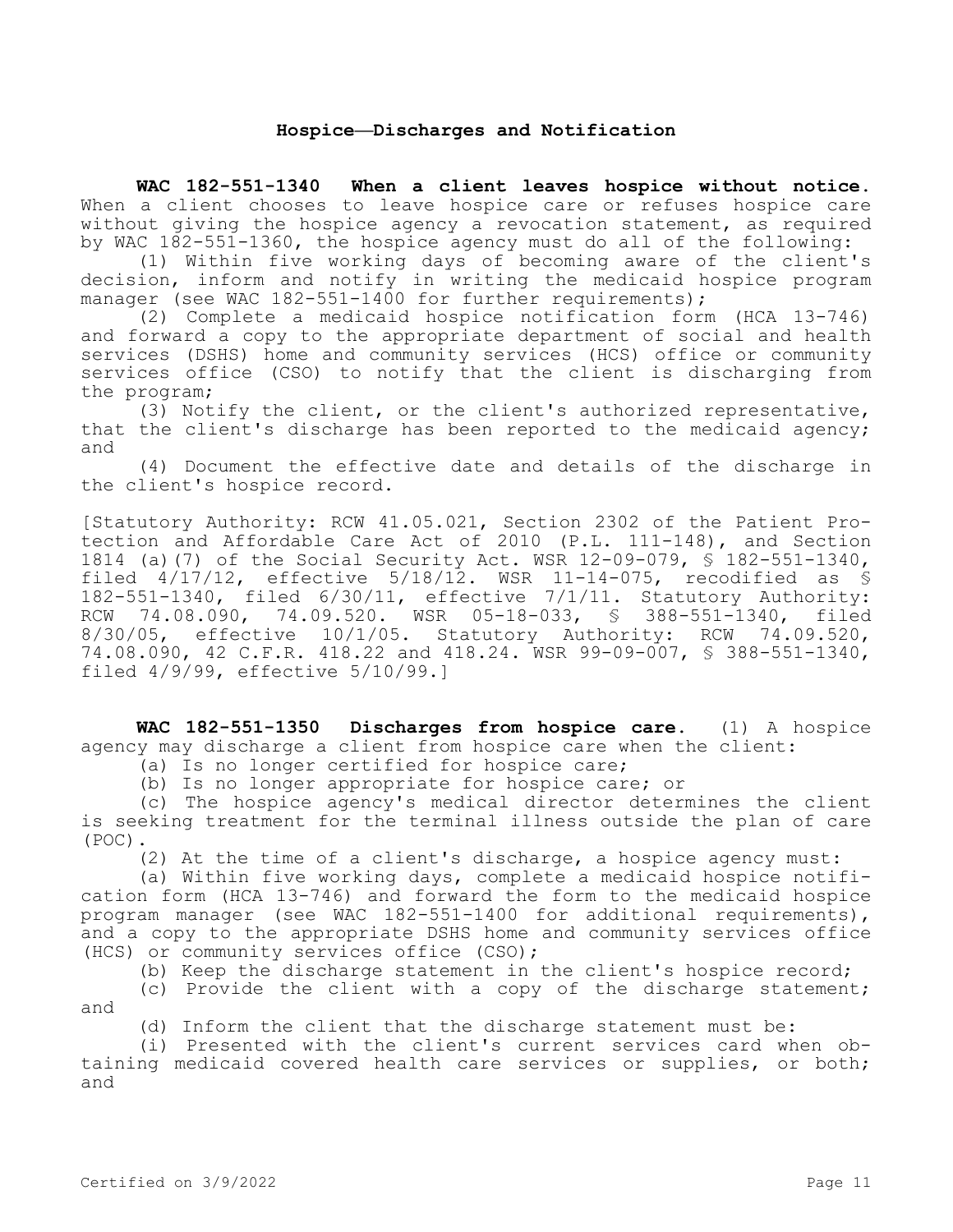(ii) Used until the medicaid agency removes the hospice restriction from the client's information available online at https:// www.waproviderone.org.

[Statutory Authority: RCW 41.05.021, Section 2302 of the Patient Protection and Affordable Care Act of 2010 (P.L. 111-148), and Section 1814 (a)(7) of the Social Security Act. WSR 12-09-079, § 182-551-1350, filed 4/17/12, effective 5/18/12. WSR 11-14-075, recodified as § 182-551-1350, filed 6/30/11, effective 7/1/11. Statutory Authority: RCW 74.08.090. WSR 10-19-057, § 388-551-1350, filed 9/14/10, effective 10/15/10. Statutory Authority: RCW 74.08.090, 74.09.520. WSR 05-18-033, § 388-551-1350, filed 8/30/05, effective 10/1/05. Statutory Authority: RCW 74.09.520, 74.08.090, 42 C.F.R. 418.22 and 418.24. WSR 99-09-007, § 388-551-1350, filed 4/9/99, effective 5/10/99.]

**WAC 182-551-1360 Ending hospice care (revocations).** (1) A client or a client's authorized representative may choose to stop hospice care at any time by signing a revocation statement.

(2) The revocation statement documents the client's choice to stop medicaid hospice care. The revocation statement must include all of the following:

(a) Client's signature (or the client's authorized representative's signature if the client is unable to sign);

(b) Date the revocation was signed; and

(c) Actual date that the client chose to stop receiving hospice care.

(3) The hospice agency must keep any explanation supporting any difference in the signature and revocation dates in the client's hospice records.

(4) When a client revokes hospice care, the hospice agency must:

(a) Inform and notify in writing the medicaid agency's hospice program manager, within five working days of becoming aware of the client's decision (see WAC 182-551-1400 for additional requirements);

(b) Notify the appropriate department of social and health services (DSHS) home and community services (HCS) office or community services office (CSO) of the revocation by completing and forwarding a copy of the medicaid hospice notification form (HCA 13-746) to the appropriate DSHS home and community services (HCS) office or community services office (CSO);

(c) Keep the revocation statement in the client's hospice record;

(d) Provide the client with a copy of the revocation statement; and

(e) Inform the client that the revocation statement must be:

(i) Presented with the client's current services card when obtaining medicaid covered health care services or supplies, or both; and

(ii) Used until the medicaid agency issues a new services card that identifies that the client is no longer a hospice client.

(5) After a client revokes hospice care, the remaining days within the current election period are forfeited. The client may immediately enter the next consecutive election period. The client does not have to wait for the forfeited days to pass before entering the next consecutive election period.

[Statutory Authority: RCW 41.05.021, Section 2302 of the Patient Protection and Affordable Care Act of 2010 (P.L. 111-148), and Section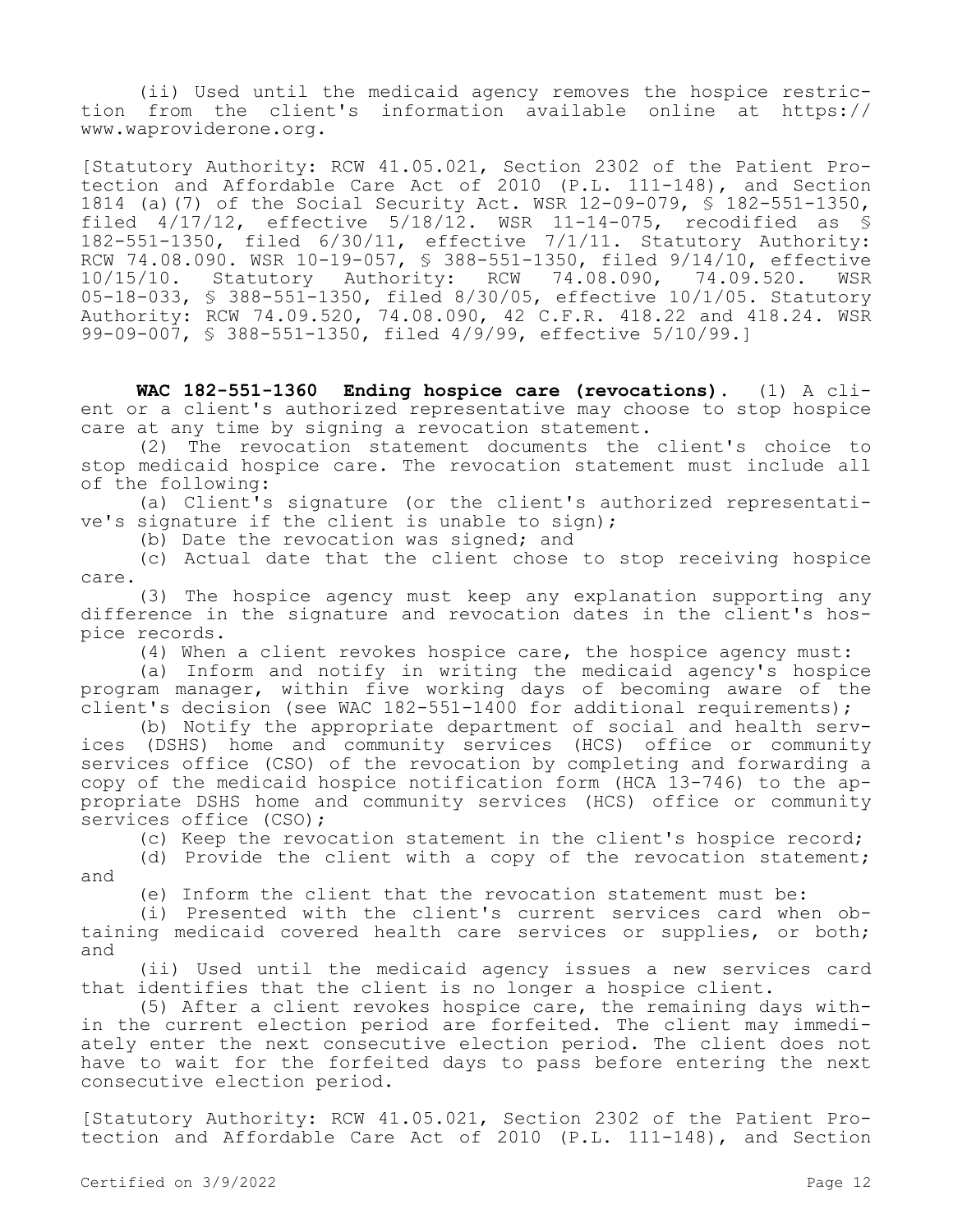1814 (a)(7) of the Social Security Act. WSR 12-09-079, § 182-551-1360, filed 4/17/12, effective 5/18/12. WSR 11-14-075, recodified as § 182-551-1360, filed 6/30/11, effective 7/1/11. Statutory Authority: RCW 74.08.090, 74.09.520. WSR 05-18-033, § 388-551-1360, filed 8/30/05, effective 10/1/05. Statutory Authority: RCW 74.09.520, 74.08.090, 42 C.F.R. 418.22 and 418.24. WSR 99-09-007, § 388-551-1360, filed 4/9/99, effective 5/10/99.]

**WAC 182-551-1370 When a hospice client dies.** When a client dies, the hospice agency must:

(1) Within five working days, inform and notify in writing the medicaid agency's hospice program manager; and

(2) Notify the appropriate department of social and health services (DSHS) home and community services (HCS) office or community services office (CSO) of the client's date of death by completing and forwarding a copy of the medicaid hospice notification form (HCA 13-746) to the appropriate DSHS HCS office or CSO.

[Statutory Authority: RCW 41.05.021, Section 2302 of the Patient Protection and Affordable Care Act of 2010 (P.L. 111-148), and Section 1814 (a)(7) of the Social Security Act. WSR 12-09-079, § 182-551-1370, filed 4/17/12, effective 5/18/12. WSR 11-14-075, recodified as § 182-551-1370, filed 6/30/11, effective 7/1/11. Statutory Authority: RCW 74.08.090, 74.09.520. WSR 05-18-033, § 388-551-1370, filed 8/30/05, effective 10/1/05.]

**WAC 182-551-1400 Notification requirements for hospice agencies.**  (1) To be reimbursed for providing hospice services, the hospice agency must complete a medicaid hospice notification form (HCA 13-746) and forward the form to the medicaid agency's hospice program manager within five working days from when a Washington apple health client begins the first day of hospice care, or has a change in hospice status. The hospice agency must notify the medicaid hospice program of:

(a) The name and address of the hospice agency;

(b) The date of the client's first day of hospice care;

(c) A change in the client's primary physician;

(d) A client's revocation of the hospice benefit (home or institutional);

(e) The date a client leaves hospice without notice;

(f) A client's discharge from hospice care;

(g) A client who admits to a nursing facility (this does not apply to an admit for inpatient respite care or general inpatient care);

(h) A client who discharges from a nursing facility (this does not apply to an admit for inpatient respite care or general inpatient care);

(i) A client who is eligible for or becomes eligible for medicare or third-party liability (TPL) insurance;

(j) A client who dies; or

(k) A client who transfers to another hospice agency. Both the former hospice agency and current hospice agency must provide the medicaid agency with:

(i) The client's name, the name of the former hospice agency servicing the client, and the effective date of the client's discharge; and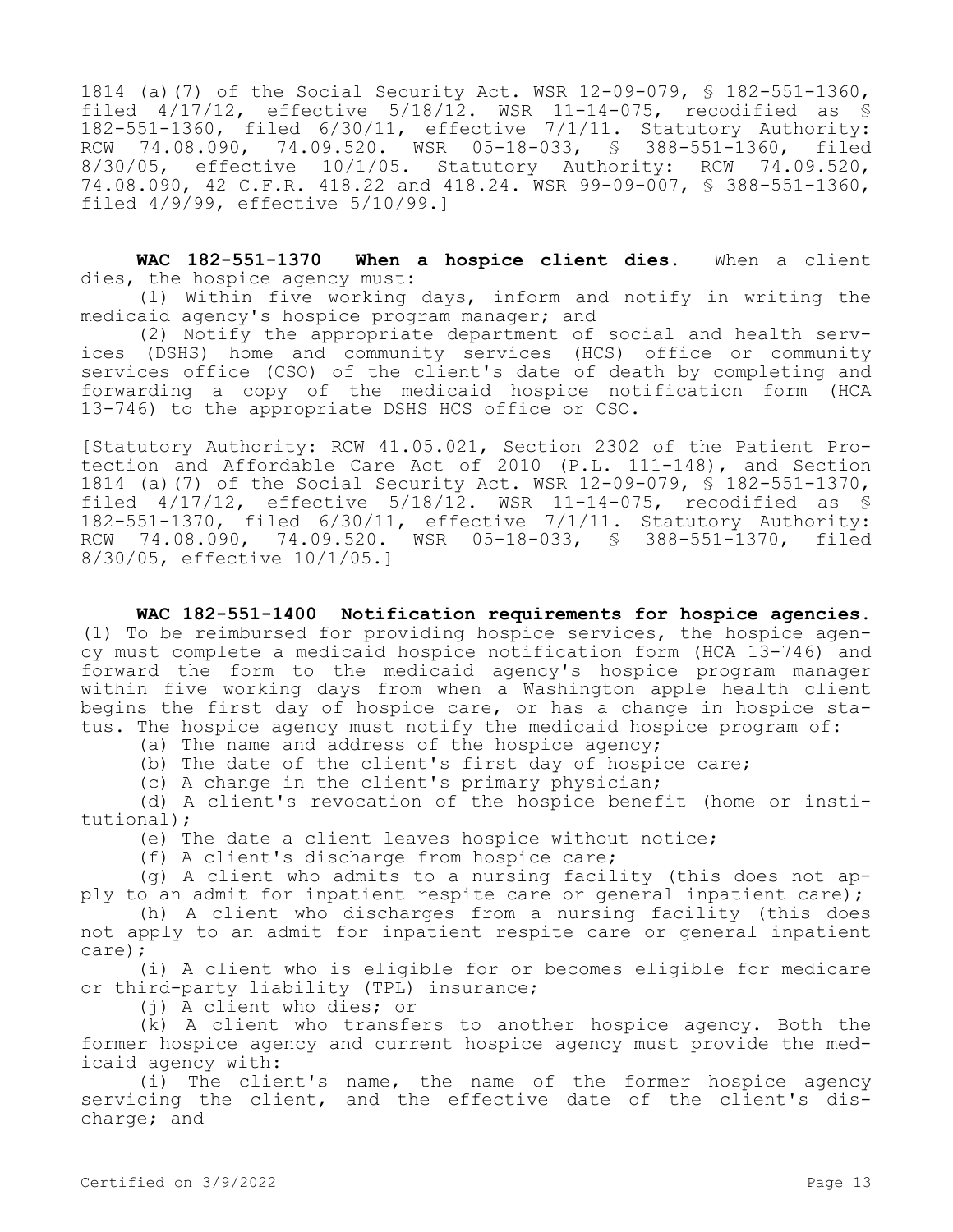(ii) The name of the current hospice agency serving the client, the hospice agency's provider number, and the effective date of the client's admission.

(2) The medicaid agency does not require a hospice agency to notify the hospice program manager when a hospice client is admitted to a hospital for palliative care.

(3) When a hospice agency does not notify the medicaid agency's hospice program within five working days of the date of the client's first day of hospice care as required in subsection (1)(c) of this section, the medicaid agency authorizes the hospice daily rate reimbursement effective the fifth working day before the date of notification.

[Statutory Authority: RCW 41.05.021 and 41.05.160. WSR 16-03-035, § 182-551-1400, filed 1/12/16, effective 2/12/16. Statutory Authority: RCW 41.05.021, Section 2302 of the Patient Protection and Affordable Care Act of 2010 (P.L. 111-148), and Section 1814 (a)(7) of the Social Security Act. WSR 12-09-079, § 182-551-1400, filed 4/17/12, effective 5/18/12. WSR 11-14-075, recodified as § 182-551-1400, filed 6/30/11, effective 7/1/11. Statutory Authority: RCW 74.08.090, 74.09.520. WSR 05-18-033, § 388-551-1400, filed 8/30/05, effective 10/1/05. Statutory Authority: RCW 74.09.520, 74.08.090, 42 C.F.R. 418.22 and 418.24. WSR 99-09-007, § 388-551-1400, filed 4/9/99, effective 5/10/99.]

### **Hospice—Payment**

**WAC 182-551-1500 Hospice daily rate—Four levels of hospice care.** All services, supplies and equipment related to the client's terminal illness and related conditions are included in the hospice daily rate. The medicaid agency pays for only one of the following four levels of hospice care per day (see WAC 182-551-1510 for payment methods):

(1) **Routine home care.** Routine home care includes daily care administered to the client at the client's residence. The services are not restricted in length or frequency of visits, are dependent on the client's needs, and are provided to achieve palliation or management of acute symptoms.

(2) **Continuous home care.** Continuous home care includes acute skilled care provided to an unstable client during a brief period of medical crisis to maintain the client in the client's residence and is limited to:

(a) A minimum of eight hours of acute care provided during a twenty-four-hour day;

(b) Nursing care that must be provided by a registered or licensed practical nurse for more than half the period of care;

(c) Homemaker, hospice aide, and attendant services that may be provided as supplements to the nursing care; and

(d) In home care only (not care in a nursing facility or a hospice care center).

(3) **Inpatient respite care.** Inpatient respite care includes room and board services provided to a client in a medicaid-approved hospice care center, nursing facility, or hospital. Respite care is intended to provide relief to the client's primary caregiver and is limited to:

(a) No more than six consecutive days; and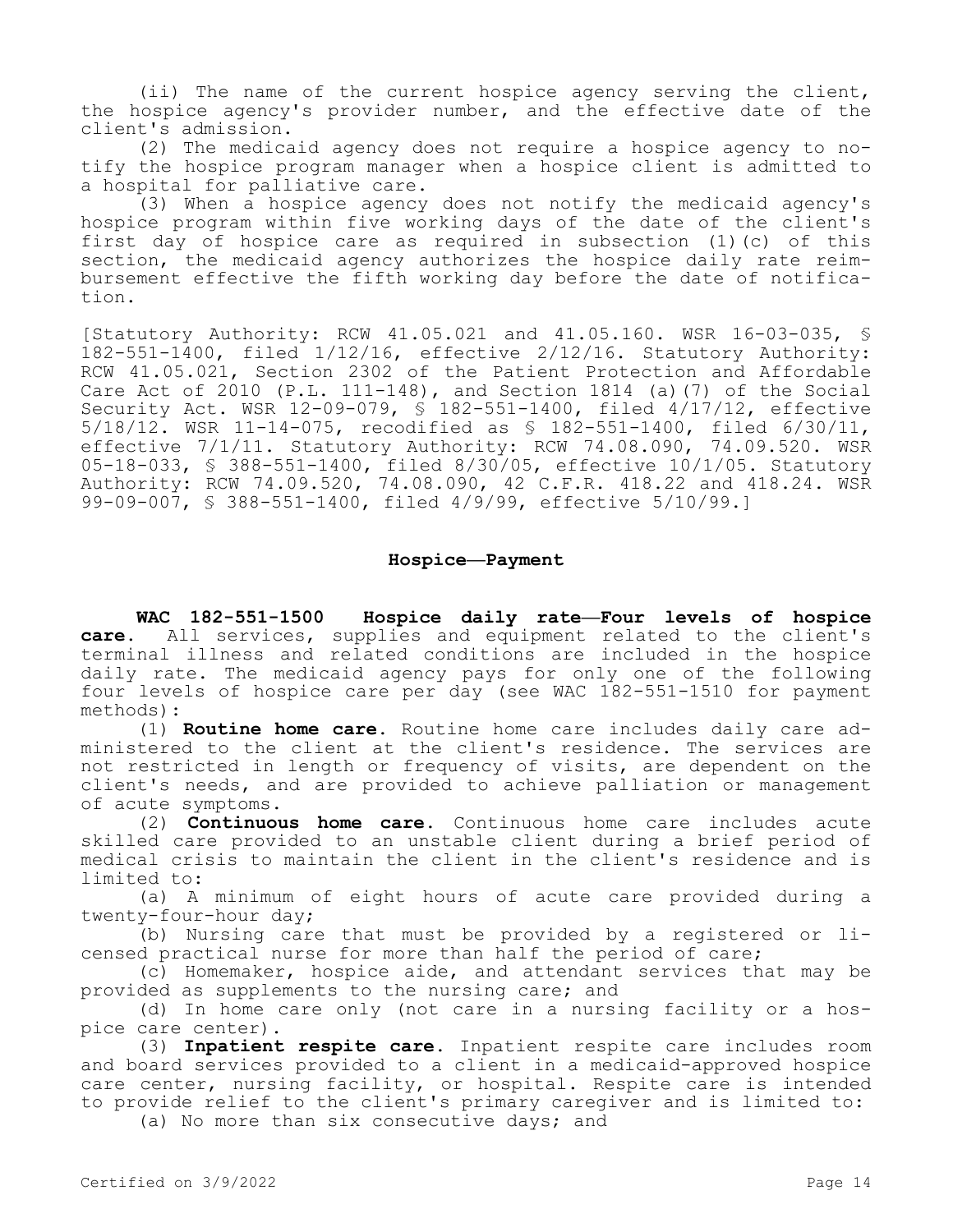(b) A client not currently residing in a hospice care center, nursing facility, or hospital.

(4) **General inpatient hospice care.** General inpatient hospice care includes services administered to a client for pain control or management of acute symptoms. In addition:

(a) The services must conform to the client's written plan of care (POC).

(b) This benefit is limited to brief periods of care in medicaid agency-approved:

(i) Hospitals;

(ii) Nursing facilities; or

(iii) Hospice care centers.

(c) There must be documentation in the client's medical record to support the need for general inpatient level of hospice care.

[Statutory Authority: RCW 41.05.021 and 41.05.160. WSR 16-03-035, § 182-551-1500, filed 1/12/16, effective 2/12/16. Statutory Authority: RCW 41.05.021, Section 2302 of the Patient Protection and Affordable Care Act of  $2010$  (P.L. 111-148), and Section 1814 (a)(7) of the Social Security Act. WSR 12-09-079, § 182-551-1500, filed 4/17/12, effective 5/18/12. WSR 11-14-075, recodified as § 182-551-1500, filed 6/30/11, effective 7/1/11. Statutory Authority: RCW 74.08.090, 74.09.520. WSR 05-18-033, § 388-551-1500, filed 8/30/05, effective 10/1/05. Statutory Authority: RCW 74.09.520, 74.08.090, 42 C.F.R. 418.22 and 418.24. WSR 99-09-007, § 388-551-1500, filed 4/9/99, effective 5/10/99.]

**WAC 182-551-1510 Rates methodology and payment method for hospice agencies.** This section describes rates methodology and payment methods for hospice care provided to hospice clients.

(1) The medicaid agency uses the same rates methodology as medicare uses for the four levels of hospice care identified in WAC 182-551-1500.

(2) Each of the four levels of hospice care has the following three rate components:

(a) Wage component;

(b) Wage index; and

(c) Unweighted amount.

(3) To allow hospice payment rates to be adjusted for regional differences in wages, the medicaid agency bases payment rates on the core-based statistical area (CBSA) county location. CBSAs are identified in the medicaid agency's provider guides.

(4) The medicaid agency pays hospice agencies for services (not room and board) at a daily rate methodology as follows:

(a) Payments for services delivered in a client's residence (routine and continuous home care) are based on the county location of the client's residence.

(b) Payments for routine home care are based on a two-tiered payment methodology.

(i) Days one through sixty are paid at the base routine home care rate.

(ii) Days sixty-one and after are paid at a lower routine home care rate.

(iii) If a client discharges and readmits to a hospice agency's program within sixty calendar days of that discharge, the prior hospice days will continue to follow the client and count towards the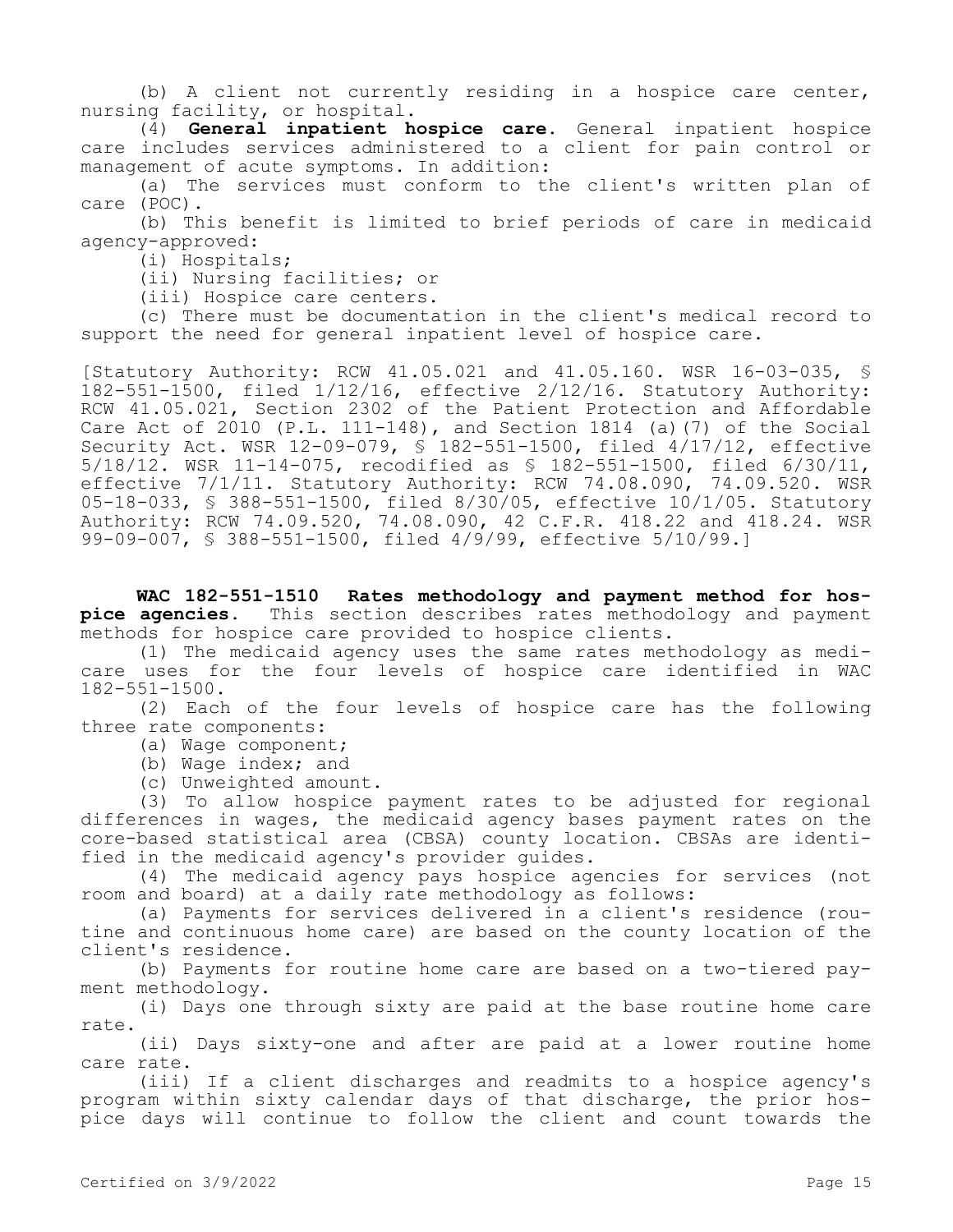client's eligible days in determining whether the hospice agency may bill at the base or lower routine home care rate.

(iv) If a client discharges from a hospice agency's program for more than sixty calendar days, a readmit to the hospice agency's program will reset the client's hospice days.

(c) Hospice services are eligible for an end-of-life service intensity add-on payment when the following criteria are met:

(i) The day on which the services are provided is a routine home care level of care;

(ii) The day on which the service is provided occurs during the last seven days of life, and the client is discharged deceased;

(iii) The service is provided by a registered nurse or social worker that day for at least fifteen minutes and up to four hours total; and

(iv) The service is not provided by the social worker via telephone.

(d) Payments for respite and general inpatient care are based on the county location of the providing hospice agency.

(5) The medicaid agency:

(a) Pays for routine home care, continuous home care, respite care, or general inpatient care for the day of death;

(b) Does not pay room and board for the day of death; and

(c) Does not pay hospice agencies for the client's last day of hospice care when the last day is for the client's discharge, revocation, or transfer.

(6) Hospice agencies must bill the medicaid agency for their services using hospice-specific revenue codes.

(7) For hospice clients in a nursing facility:

(a) The medicaid agency pays nursing facility room and board payments at a daily rate directly to the hospice agency at ninety-five percent of the nursing facility's current medicaid daily rate in effect on the date the services were provided; and

(b) The hospice agency pays the nursing facility at a daily rate no more than the nursing facility's current medicaid daily rate.

(8) The medicaid agency:

(a) Pays a hospice care center a daily rate for room and board based on the average room and board rate for all nursing facilities in effect on the date the services were provided.

(b) Does not pay hospice agencies or hospice care centers a nursing facility room and board payment for:

(i) A client's last day of hospice care (e.g., client's discharge, revocation, or transfer); or

(ii) The day of death.

(9) The daily rate for authorized out-of-state hospice services is the same as for in-state non-CBSA hospice services.

(10) The medicaid agency reduces hospice payments by two percent for providers who did not comply with the annual medicare quality data reporting program as required under 42 U.S.C. Sec. 1395f (i)(5)(A)(i). The payment reduction is effective for the fiscal reporting year in which the provider failed to submit data required for the annual medicare quality reporting program.

(a) The two percent payment reduction applies to routine home care, including the service intensity add-on, continuous home care, inpatient respite care, and general inpatient care.

(b) The two percent payment reduction does not apply to pediatric palliative care, the hospice care center daily rate, and the nursing facility room and board rate.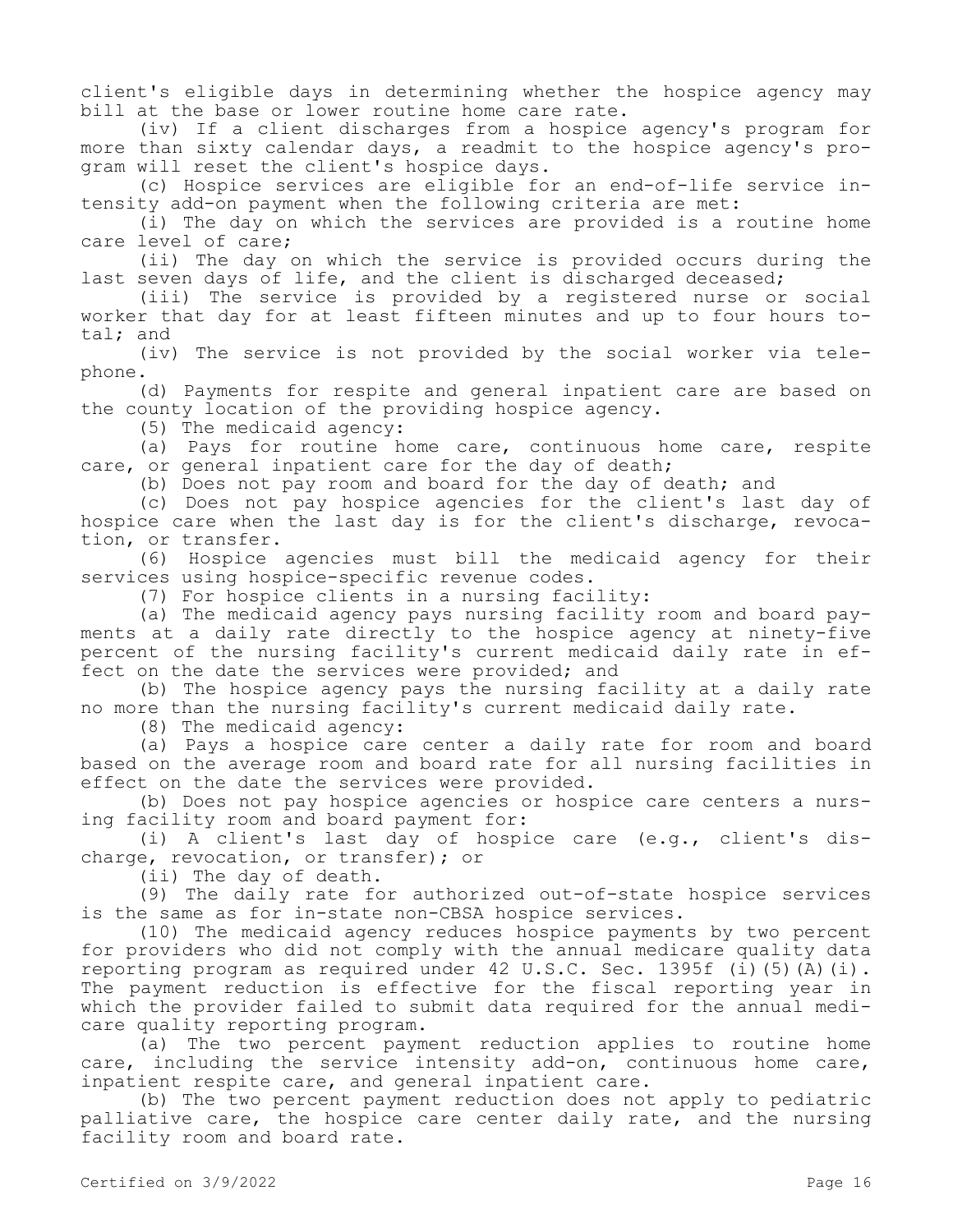(c) Any provider affected by the two percent payment reduction will receive written notification.

(d) Any provider affected by the two percent payment reduction may appeal the rate reduction per WAC 182-502-0220.

(11) The client's notice of action (award) letter states the amount the client is responsible to pay each month towards the total cost of hospice care. The hospice agency receives a copy of the award letter and:

(a) Is responsible to collect the correct amount that the client is required to pay, if any; and

(b) Must show the client's monthly required payment on the hospice claim. (Hospice providers may refer to the medicaid agency's provider guides for how to bill a hospice claim.) If a client has a required payment amount that is not reflected on the claim and the medicaid agency reimburses the amount to the hospice agency, the amount is subject to recoupment by the medicaid agency.

[Statutory Authority: RCW 41.05.021, 41.05.160, and 42 U.S.C. Sec. 1395f (i)(5)(A)(i). WSR 17-03-073, § 182-551-1510, filed 1/11/17, effective 2/11/17. Statutory Authority: RCW 41.05.021, 41.05.160, and 42 C.F.R. 418 Subpart G. WSR 16-14-009, § 182-551-1510, filed 6/23/16, effective  $7/24/16$ . Statutory Authority: RCW  $41.05.021$  and  $41.05.160$ . WSR 16-03-035, § 182-551-1510, filed 1/12/16, effective 2/12/16. Statutory Authority: RCW 41.05.021, Section 2302 of the Patient Protection and Affordable Care Act of 2010 (P.L. 111-148), and Section 1814 (a)(7) of the Social Security Act. WSR 12-09-079, § 182-551-1510, filed  $4/17/12$ , effective  $5/18/12$ . WSR 11-14-075, recodified as § 182-551-1510, filed 6/30/11, effective 7/1/11. Statutory Authority:<br>RCW 74.08.090, 74.09.520. WSR 05-18-033, § 388-551-1510, filed RCW 74.08.090, 74.09.520. WSR 05-18-033, § 388-551-1510, filed 8/30/05, effective 10/1/05. Statutory Authority: RCW 74.09.520, 74.08.090, 42 C.F.R. 418.22 and 418.24. WSR 99-09-007, § 388-551-1510, filed 4/9/99, effective 5/10/99.]

**WAC 182-551-1520 Payment method for nonhospice providers.** (1) The medicaid agency pays for hospitals that provide inpatient care to clients in the hospice program for medical conditions not related to their terminal illness according to chapter 182-550 WAC, Hospital services.

(2) The medicaid agency pays providers who are attending physicians and not employed by the hospice agency, the usual amount through the resource based relative value scale (RBRVS) fee schedule:

(a) For direct physician care services provided to a hospice client;

(b) When the provided services are not related to the terminal illness; and

(c) When the client's providers, including the hospice agency, coordinate the health care provided.

(3) The department of social and health services (DSHS) aging and disability services administration (ADSA) pays for services provided to a client eligible under the community options program entry system (COPES) directly to the COPES provider.

(a) The client's monthly participation amount, if there is one, for services provided under COPES is paid separately to the COPES provider; and

(b) Hospice agencies must bill the medicaid agency's hospice program directly for hospice services, not the COPES program.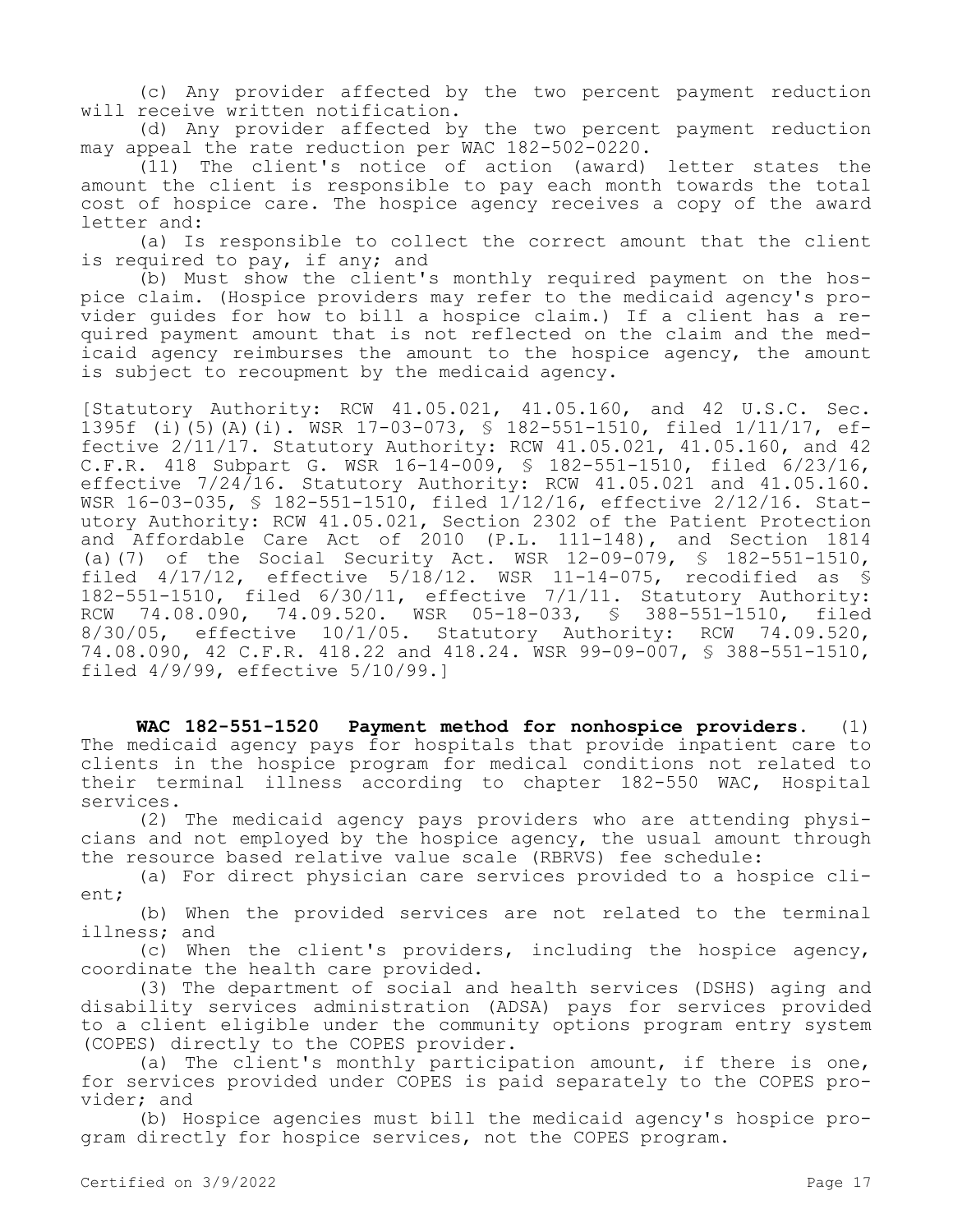[Statutory Authority: RCW 41.05.021, Section 2302 of the Patient Protection and Affordable Care Act of 2010 (P.L. 111-148), and Section 1814 (a)(7) of the Social Security Act. WSR 12-09-079, § 182-551-1520, filed 4/17/12, effective 5/18/12. WSR 11-14-075, recodified as § 182-551-1520, filed 6/30/11, effective 7/1/11. Statutory Authority: RCW 74.08.090, 74.09.520. WSR 05-18-033, § 388-551-1520, filed<br>8/30/05, effective 10/1/05. Statutory Authority: RCW 74.09.520, effective 10/1/05. Statutory Authority: RCW 74.09.520, 74.08.090, 42 C.F.R. 418.22 and 418.24. WSR 99-09-007, § 388-551-1520, filed 4/9/99, effective 5/10/99.]

**WAC 182-551-1530 Payment method for medicaid-medicare dual eligible clients.** (1) The medicaid agency will not pay the portion of hospice care for a client that is covered under medicare part A. Nursing home room and board charges described in WAC 182-551-1510 that are not covered under medicare part A may be covered by the medicaid agency.

(2) The medicaid agency may pay for hospice care provided to a client:

(a) Covered by medicaid part B (medical insurance); and

(b) Not covered by medicare part A.

(3) For hospice care provided to a medicaid-medicare dual eligible client, hospice agencies are responsible to bill:

(a) Medicare before billing the medicaid agency;

(b) The medicaid agency for hospice nursing facility room and board;

(c) The medicaid agency for hospice care center room and board; and

(d) Medicare for general inpatient care or inpatient respite care.

(4) All the limitations and requirements related to hospice care described in subchapter I apply to the payments described in this section.

[Statutory Authority: RCW 41.05.021 and 41.05.160. WSR 16-03-035, § 182-551-1530, filed 1/12/16, effective 2/12/16. Statutory Authority: RCW 41.05.021, Section 2302 of the Patient Protection and Affordable Care Act of 2010 (P.L. 111-148), and Section 1814 (a)(7) of the Social Security Act. WSR 12-09-079, § 182-551-1530, filed 4/17/12, effective 5/18/12. WSR 11-14-075, recodified as § 182-551-1530, filed 6/30/11, effective 7/1/11. Statutory Authority: RCW 74.08.090, 74.09.520. WSR 05-18-033, § 388-551-1530, filed 8/30/05, effective 10/1/05. Statutory Authority: RCW 74.09.520 and 74.08.090, 42 C.F.R. 418.22 and 418.24. WSR 99-09-007, § 388-551-1530, filed 4/9/99, effective 5/10/99.]

**WAC 182-551-1800 Pediatric palliative care (PPC) case management/coordination services—General.** Through a hospice agency, the medicaid agency's pediatric palliative care (PPC) case management/ coordination services provide the care coordination and skilled care services to clients who have life-limiting medical conditions. Family members and caregivers of clients eligible for pediatric palliative care services may also receive support through care coordination when the services are related to the client's medical needs.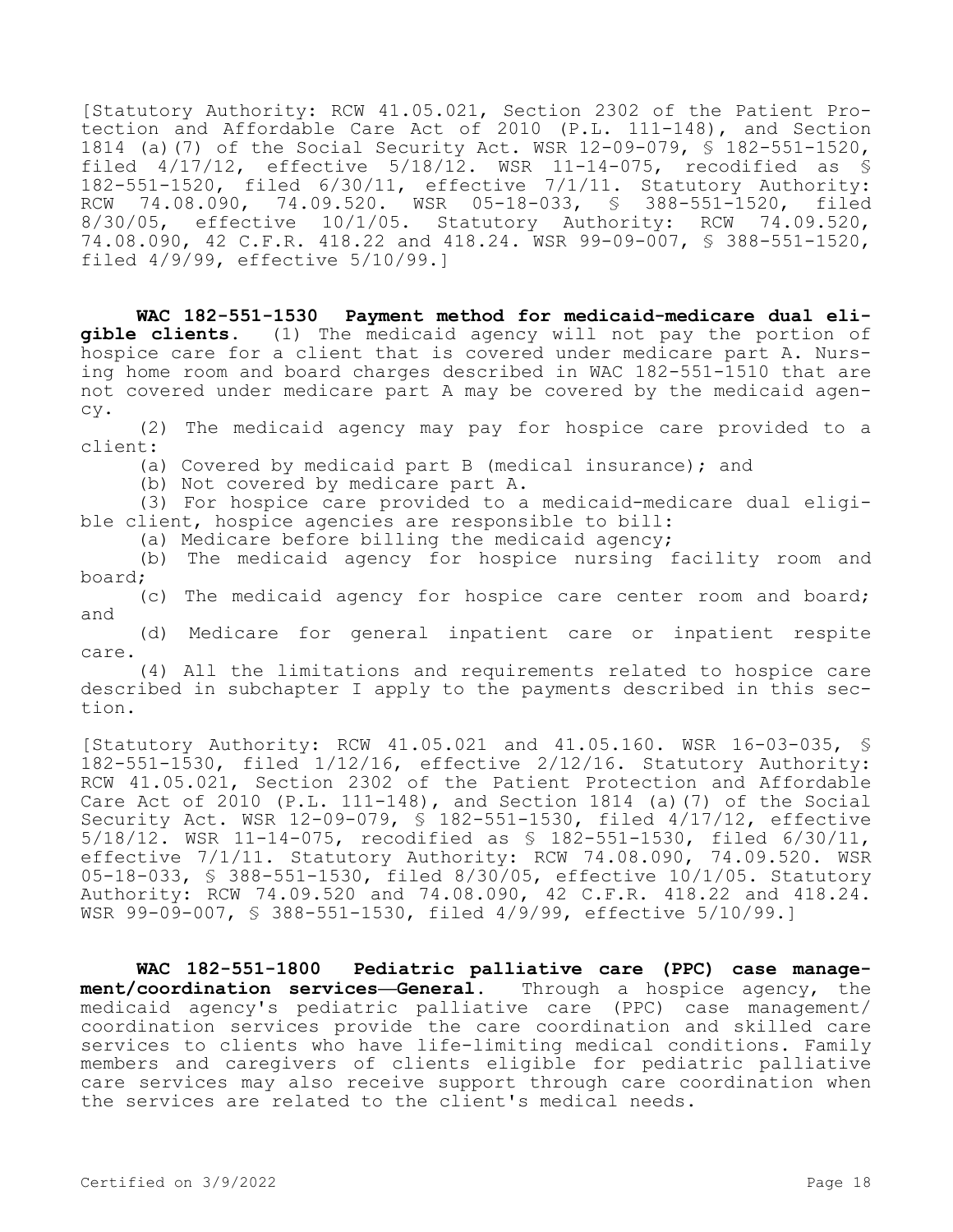[Statutory Authority: RCW 41.05.021, Section 2302 of the Patient Protection and Affordable Care Act of 2010 (P.L. 111-148), and Section 1814 (a)(7) of the Social Security Act. WSR 12-09-079, § 182-551-1800, filed  $4/17/12$ , effective  $5/18/12$ . WSR 11-14-075, recodified as § 182-551-1800, filed 6/30/11, effective 7/1/11. Statutory Authority:<br>RCW 74.08.090, 74.09.520. WSR 05-18-033, § 388-551-1800, filed 74.08.090, 74.09.520. WSR 05-18-033, § 388-551-1800, filed 8/30/05, effective 10/1/05.]

**WAC 182-551-1810 Pediatric palliative care (PPC) case management/coordination services—Client eligibility.** To receive pediatric palliative care (PPC) case management/coordination services, a person must:

(1) Be twenty years of age or younger;

(2) Be a current recipient of the:

(a) Categorically needy program (CNP);

(b) Limited casualty program - Medically needy program (LCP-MNP);

(c) CNP - Alien emergency medical;

(d) LCP-MNP - Alien emergency medical;

(e) Children's health insurance program (SCHIP); and

(3) Have a life-limiting medical condition that requires case management and coordination of medical services due to at least three of the following circumstances:

(a) An immediate medical need during a time of crisis;

(b) Coordination with family member(s) and providers required in more than one setting (i.e., school, home, and multiple medical offices or clinics);

(c) A life-limiting medical condition that impacts cognitive, social, and physical development;

(d) A medical condition with which the family is unable to cope;

(e) A family member(s) and/or caregiver who needs additional knowledge or assistance with the client's medical needs; and

(f) Therapeutic goals focused on quality of life, comfort, and family stability.

(4) See WAC 182-551-1860 for concurrent palliative and curative care for hospice clients twenty years of age and younger.

[Statutory Authority: RCW 41.05.021, Section 2302 of the Patient Protection and Affordable Care Act of 2010 (P.L. 111-148), and Section 1814 (a)(7) of the Social Security Act. WSR 12-09-079, § 182-551-1810, filed 4/17/12, effective 5/18/12. WSR 11-14-075, recodified as § 182-551-1810, filed 6/30/11, effective 7/1/11. Statutory Authority: RCW 74.08.090, 74.09.520. WSR 05-18-033, § 388-551-1810, filed 8/30/05, effective 10/1/05.]

**WAC 182-551-1820 Pediatric palliative care (PPC) contact—Services included and limitations to coverage.** (1) The medicaid agency's pediatric palliative care (PPC) case management/coordination services cover up to six pediatric palliative care contacts per client, per calendar month, subject to the limitations in this section and other applicable WAC.

(2) One pediatric palliative care contact consists of:

(a) One visit with a registered nurse, social worker, or therapist (for the purpose of this section, the medicaid agency defines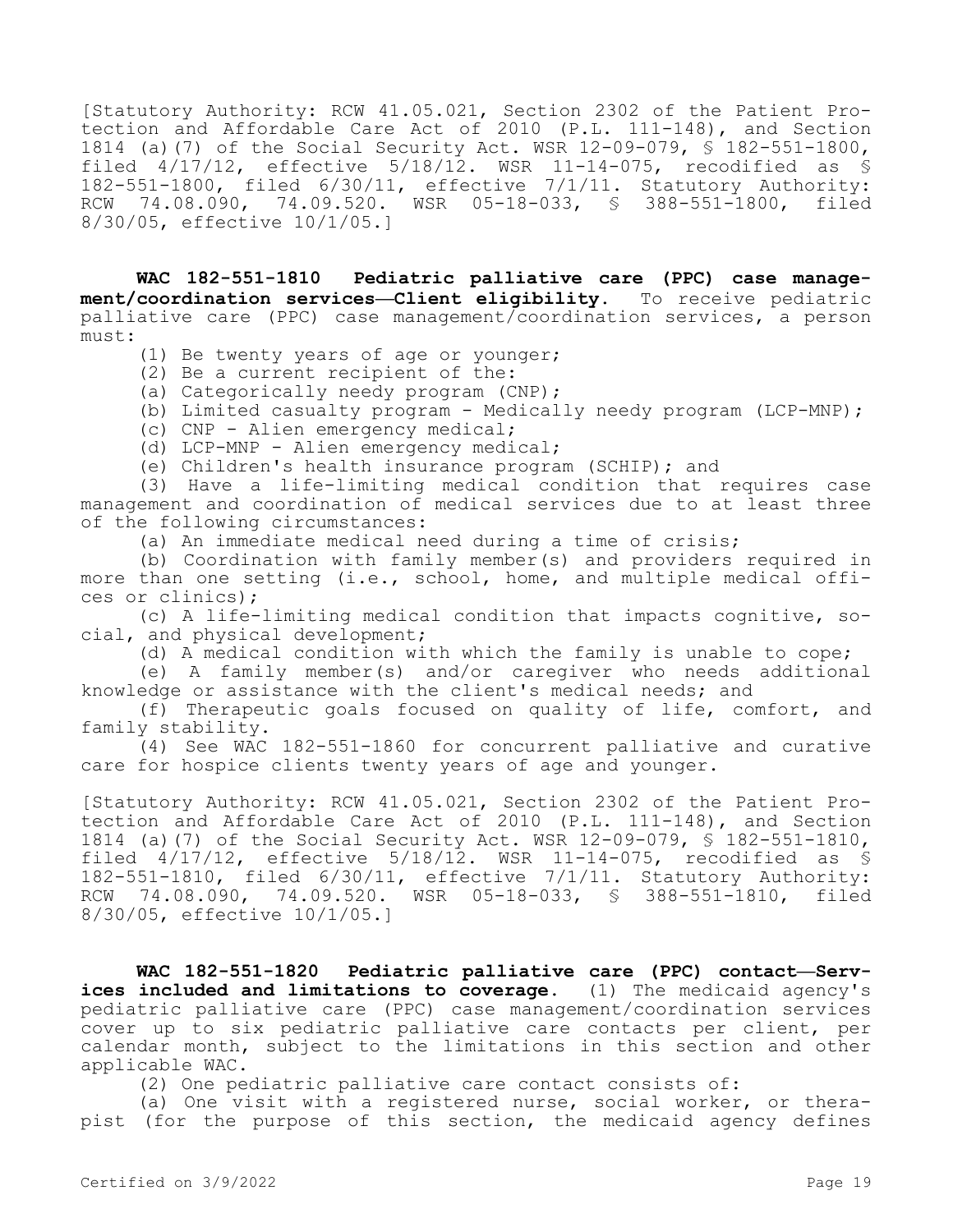therapist as a licensed physical therapist, occupational therapist, or speech/language therapist) with the client in the client's residence to address:

(i) Pain and symptom management;

(ii) Psychosocial counseling; or

(iii) Education/training.

(b) Two hours or more per month of case management or coordination services to include any combination of the following:

(i) Psychosocial counseling services (includes grief support provided to the client, client's family member(s), or client's caregiver prior to the client's death);

(ii) Establishing or implementing care conferences;

(iii) Arranging, planning, coordinating, and evaluating community resources to meet the client's needs;

(iv) Visits lasting twenty minutes or less (for example, visits to give injections, drop off supplies, or make appointments for other PPC-related services.); and

(v) Visits not provided in the client's home.

(3) The medicaid agency does not pay for a pediatric palliative care contact described in subsection  $(2)$  of this section when a client is receiving services from any of the following:

(a) Home health program;

(b) Hospice program;

(c) Private duty nursing (private duty nursing can subcontract with PPC to provide services)/medical intensive care;

(d) Disease case management program; or

(e) Any other medicaid program that provides similar services.

(4) The medicaid agency does not pay for a pediatric palliative care contact that includes providing counseling services to a client's family member or the client's caregiver for grief or bereavement for dates of service after a client's death.

[Statutory Authority: RCW 41.05.021, Section 2302 of the Patient Protection and Affordable Care Act of 2010 (P.L. 111-148), and Section 1814 (a)(7) of the Social Security Act. WSR 12-09-079, § 182-551-1820, filed  $4/17/12$ , effective  $5/18/12$ . WSR 11-14-075, recodified as § 182-551-1820, filed 6/30/11, effective 7/1/11. Statutory Authority: RCW 74.08.090, 74.09.520. WSR 05-18-033, § 388-551-1820, filed 8/30/05, effective 10/1/05.]

**WAC 182-551-1830 How to become a medicaid-approved pediatric palliative care (PPC) case management/coordination services provider.**  This section applies to medicaid-approved providers who currently do not provide pediatric palliative care (PPC) services to medical assistance clients.

(1) To apply to become a medicaid-approved provider of PPC services, a provider must:

(a) Be a medicaid-approved hospice agency (see WAC 182-551-1300 and 182-551-1305); and

(b) Submit a letter to the medicaid agency's hospice/PPC program manager requesting to become a medicaid-approved provider of PPC and include a copy of the provider's policies and position descriptions with minimum qualifications specific to pediatric palliative care.

(2) A hospice agency qualifies to provide PPC services when:

(a) All the requirements in this section are met; and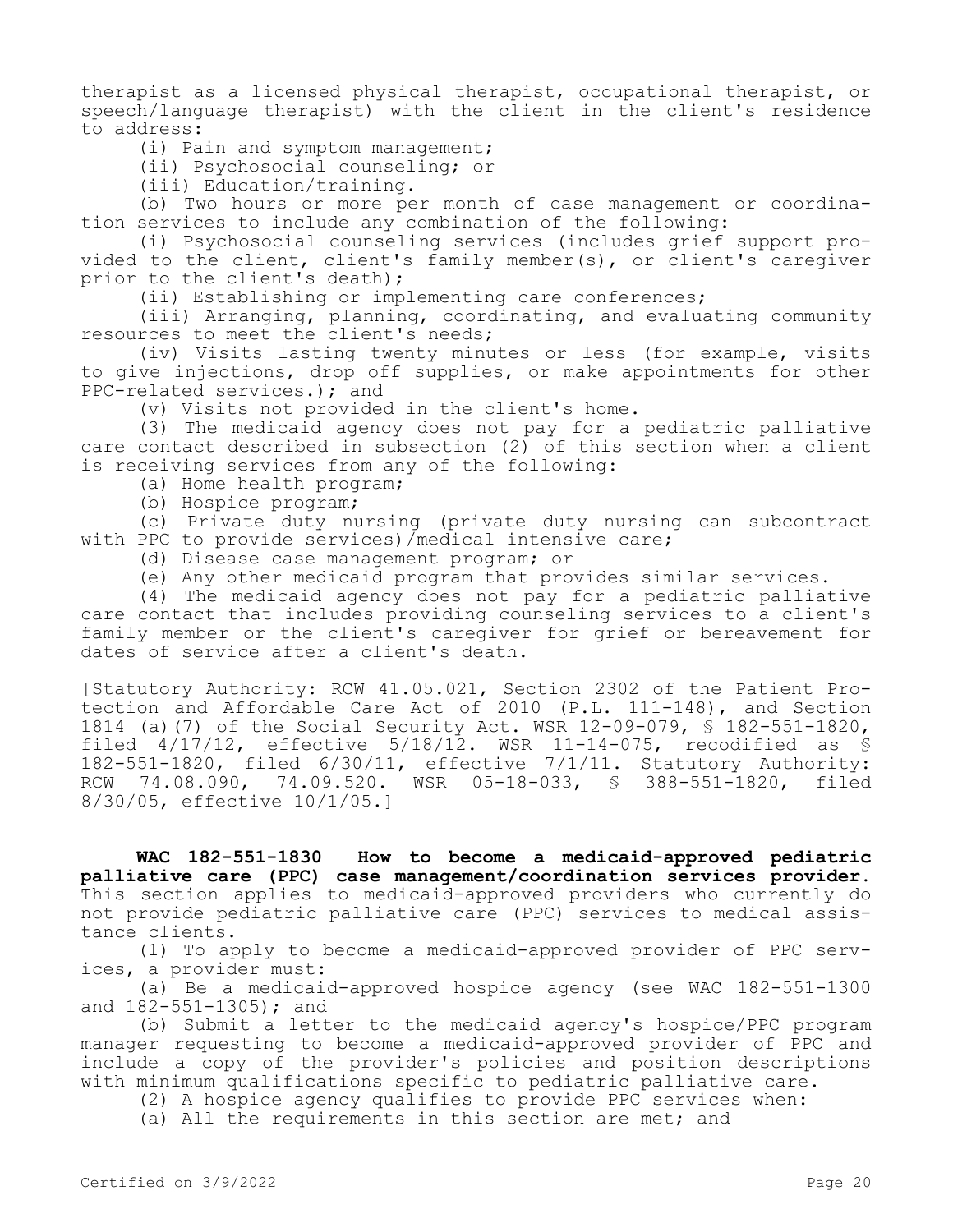(b) The medicaid agency provides the hospice agency with written notification.

[Statutory Authority: RCW 41.05.021, Section 2302 of the Patient Protection and Affordable Care Act of 2010 (P.L. 111-148), and Section 1814 (a)(7) of the Social Security Act. WSR 12-09-079, § 182-551-1830, filed 4/17/12, effective 5/18/12. WSR 11-14-075, recodified as § 182-551-1830, filed 6/30/11, effective 7/1/11. Statutory Authority: RCW 74.08.090, 74.09.520. WSR 05-18-033, § 388-551-1830, filed 8/30/05, effective 10/1/05.]

**WAC 182-551-1840 Pediatric palliative care (PPC) case management/coordination services—Provider requirements.** (1) An eligible provider of pediatric palliative care (PPC) case management/coordination services must do all of the following:

(a) Meet the conditions in WAC 182-551-1300;

(b) Confirm that a client meets the eligibility criteria in WAC 182-551-1810 prior to providing the pediatric palliative care services;

(c) Place in the client's medical record a written order for PPC from the client's physician;

(d) Determine and document in the client's medical record the medical necessity for the initial and ongoing care coordination of pediatric palliative care services;

(e) Document in the client's medical record:

(i) A palliative plan of care (POC) (a written document based on assessment of a client's individual needs that identifies services to meet those needs).

(ii) The medical necessity for those services to be provided in the client's residence; and

(iii) Discharge planning.

(f) Provide medically necessary skilled interventions and psychosocial counseling services by qualified interdisciplinary hospice team members;

(g) Assign and make available a PPC case manager (nurse, social worker or therapist) to implement care coordination with communitybased providers to assure clarity, effectiveness, and safety of the client's POC;

(h) Complete and fax the pediatric palliative care (PPC) referral and 5-day notification form (HCA 13-752) to the medicaid agency's PPC program manager within five working days from date of occurrence of the client's:

(i) Date of enrollment in PPC.

(ii) Discharge from the hospice agency or PPC program when the client:

(A) No longer meets PPC criteria;

(B) Is able to receive all care in the community;

(C) Does not require any services for sixty days; or

(D) Discharges from the PPC program and enrolls in the medicaid hospice program.

(iii) Transfer to another hospice agency for pediatric palliative care services.

(iv) Death.

(i) Maintain the client's file which includes the POC, visit notes, and all of the following: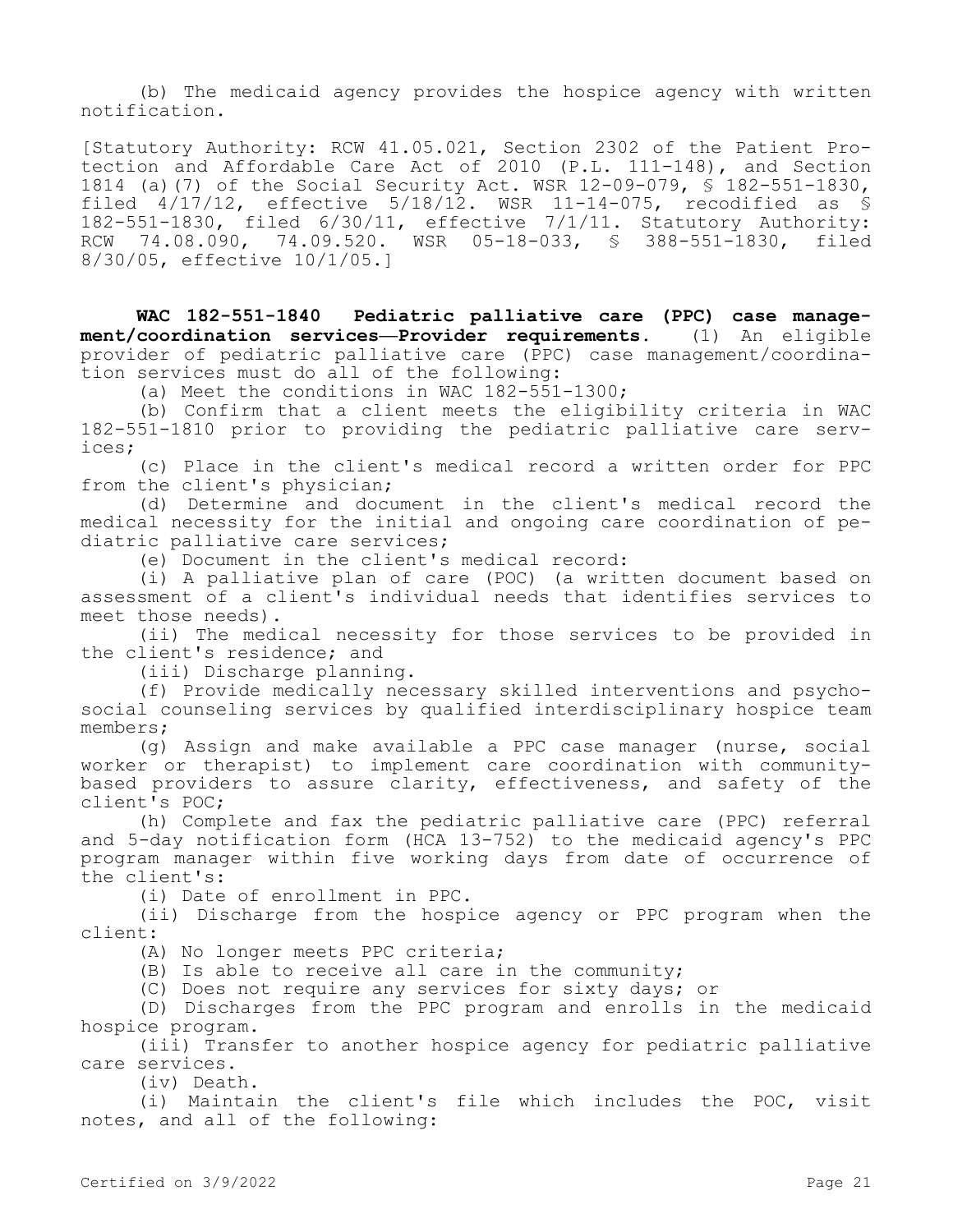(i) The client's start of care date and dates of service;

(ii) Discipline and services provided (in-home or place of service);

(iii) Case management activity and documentation of hours of work; and

(iv) Specific documentation of the client's response to the palliative care and the client's and/or client's family's response to the effectiveness of the palliative care (e.g., the client might have required acute care or hospital emergency room visits without the pediatric palliative care services).

(j) Provide when requested by the medicaid agency's PPC program manager, a copy of the client's POC, visit notes, and any other documents listing the information identified in subsection (1)(i) of this section.

(2) If the medicaid agency determines the POC, visit notes, and/or other required information do not meet the criteria for a client's PPC eligibility or does not justify the billed amount, any payment to the provider is subject to recoupment by the medicaid agency.

[Statutory Authority: RCW 41.05.021, Section 2302 of the Patient Protection and Affordable Care Act of 2010 (P.L. 111-148), and Section 1814 (a)(7) of the Social Security Act. WSR 12-09-079, § 182-551-1840, filed 4/17/12, effective 5/18/12. WSR 11-14-075, recodified as § 182-551-1840, filed 6/30/11, effective 7/1/11. Statutory Authority: RCW 74.08.090, 74.09.520. WSR 05-18-033, § 388-551-1840, filed 8/30/05, effective 10/1/05.]

**WAC 182-551-1850 Pediatric palliative care (PPC) case management/coordination services—Rates methodology.** (1) The medicaid agency determines the reimbursement rate for a pediatric palliative care (PPC) contact described in WAC 182-551-1820 using the average of statewide metropolitan statistical area (MSA) home health care rates for skilled nursing, physical therapy, speech-language therapy and occupational therapy.

(2) The medicaid agency makes adjustments to the reimbursement rate for PPC contacts when the legislature grants a vendor rate change. New rates become effective as directed by the legislature and are effective until the next rate change.

(3) The reimbursement rate for authorized out-of-state PPC services is the same as the in-state non-MSA rate.

[Statutory Authority: RCW 41.05.021 and 41.05.160. WSR 16-03-035, § 182-551-1850, filed 1/12/16, effective 2/12/16. WSR 11-14-075, recodified as § 182-551-1850, filed 6/30/11, effective 7/1/11. Statutory Authority: RCW 74.08.090 and 74.09.520. WSR 05-18-033, § 388-551-1850, filed 8/30/05, effective 10/1/05.]

**WAC 182-551-1860 Concurrent care for hospice clients age twenty and younger.** (1) In accordance with 42 U.S.C. 1396d (o)(1)(C), a client age twenty and younger may voluntarily elect hospice care without waiving any rights to services that the client is entitled to under Title XIX Medicaid and Title XXI Children's Health Insurance Program (CHIP) that are related to the treatment of the client's condition for which a diagnosis of terminal illness has been made.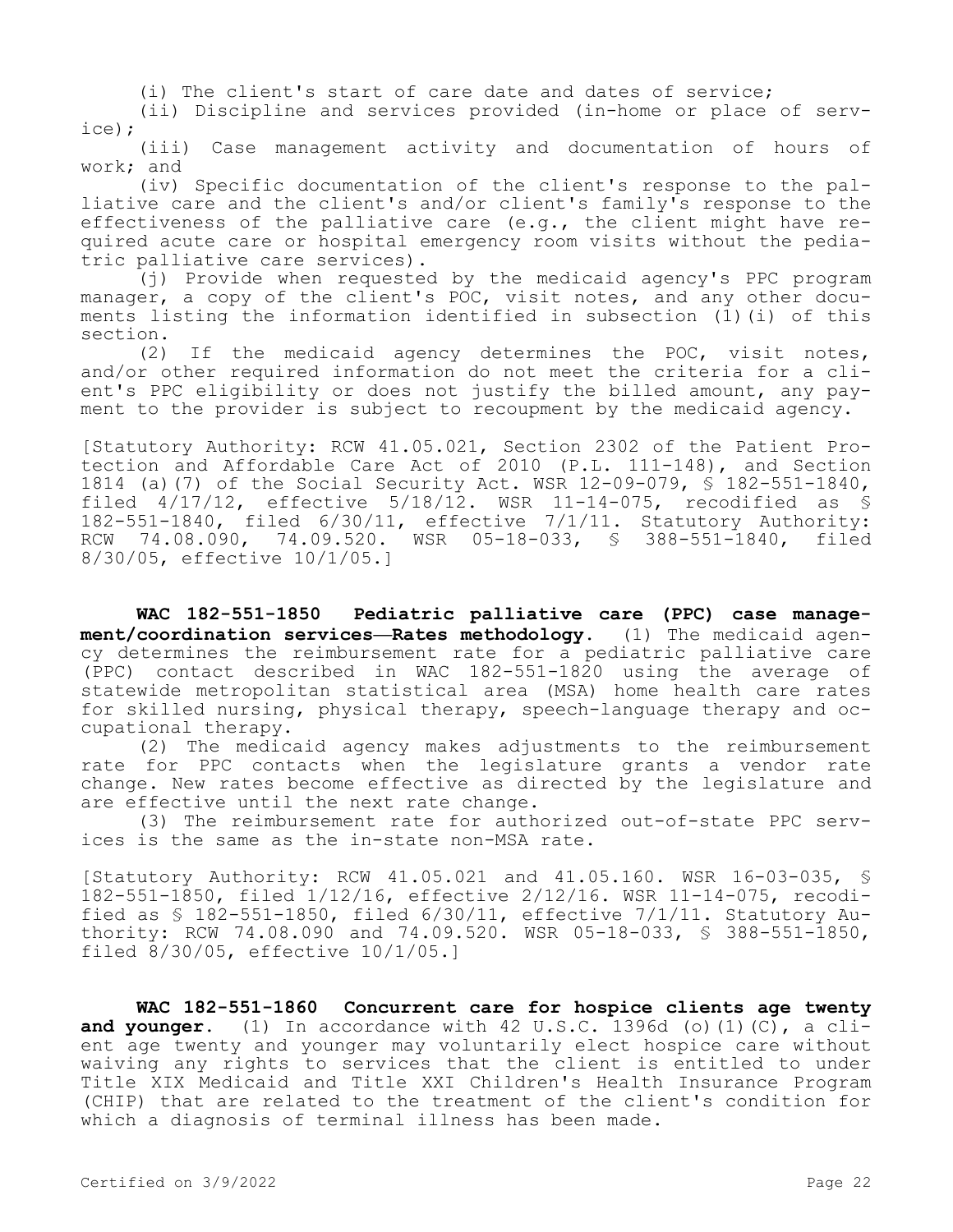(2) The related services in subsection (1) of this section and medications requested for clients age twenty and younger are subject to the medicaid agency's specific program rules governing those services or medications.

(3) When a noncovered service is recommended based on the early and periodic screening, diagnosis, and treatment (EPSDT) program, the agency evaluates the request for medical necessity based on the definition in WAC 182-500-0070 and the process in WAC 182-501-0165.

(4) If the medicaid agency denies a request for a covered service, refer to WAC 182-502-0160, billing a client, for when a client may be responsible to pay for a covered service.

[Statutory Authority: RCW 41.05.021 and 41.05.160. WSR 18-24-008, § 182-551-1860, filed 11/26/18, effective 1/1/19. Statutory Authority: RCW 41.05.021, 41.05.160, section 2302 of the Patient Protection and Affordable Care Act of 2010, 42 U.S.C. 1396d (o)(1)(C). WSR 17-12-082, § 182-551-1860, filed 6/5/17, effective 7/6/17. Statutory Authority: RCW 41.05.021, Section 2302 of the Patient Protection and Affordable Care Act of  $2010$  (P.L. 111-148), and Section 1814 (a)(7) of the Social Security Act. WSR 12-09-079, § 182-551-1860, filed 4/17/12, effective 5/18/12.]

### **SUBCHAPTER II—HOME HEALTH SERVICES**

**WAC 182-551-2000 General.** (1) The purpose of the medicaid agency's home health program is to reduce the costs of health care services by providing equally effective, less restrictive quality care to the client in any setting where normal life activities take place, subject to the restrictions and limitations in subchapter II.

(2) A client does not have to be homebound or need nursing or therapy services to receive services under this chapter.

(3) Home health skilled services are provided for acute, intermittent, short-term, and intensive courses of treatment. See chapters 182-514 and 388-71 WAC for programs administered to clients who need chronic, long-term maintenance care.

(4) Home health services include the following services and items:

(a) Nursing service, see WAC 182-551-2100;

(b) Home health aide service, see WAC 182-551-2120;

(c) Medical supplies, equipment, and appliances suitable for use in any setting where normal life activities take place, see chapter 182-543 WAC;

(d) Physical therapy, occupational therapy, or speech therapy, see WAC 182-551-2110, and audiology services, see WAC 182-531-0375; and

(e) Medical social services, see WAC 182-551-2115.

(5) The agency evaluates medical equipment requests for medical necessity according to WAC 182-501-0165.

[Statutory Authority: RCW 41.05.021 and 41.05.160. WSR 22-05-048, § 182-551-2000, filed 2/9/22, effective 3/12/22. Statutory Authority: RCW 41.05.021, 41.05.160 and 42 C.F.R. Section 440.70. WSR 18-24-023, § 182-551-2000, filed 11/27/18, effective 1/1/19. Statutory Authority: RCW 41.05.021, 41.05.160. WSR 16-03-035, § 182-551-2000, filed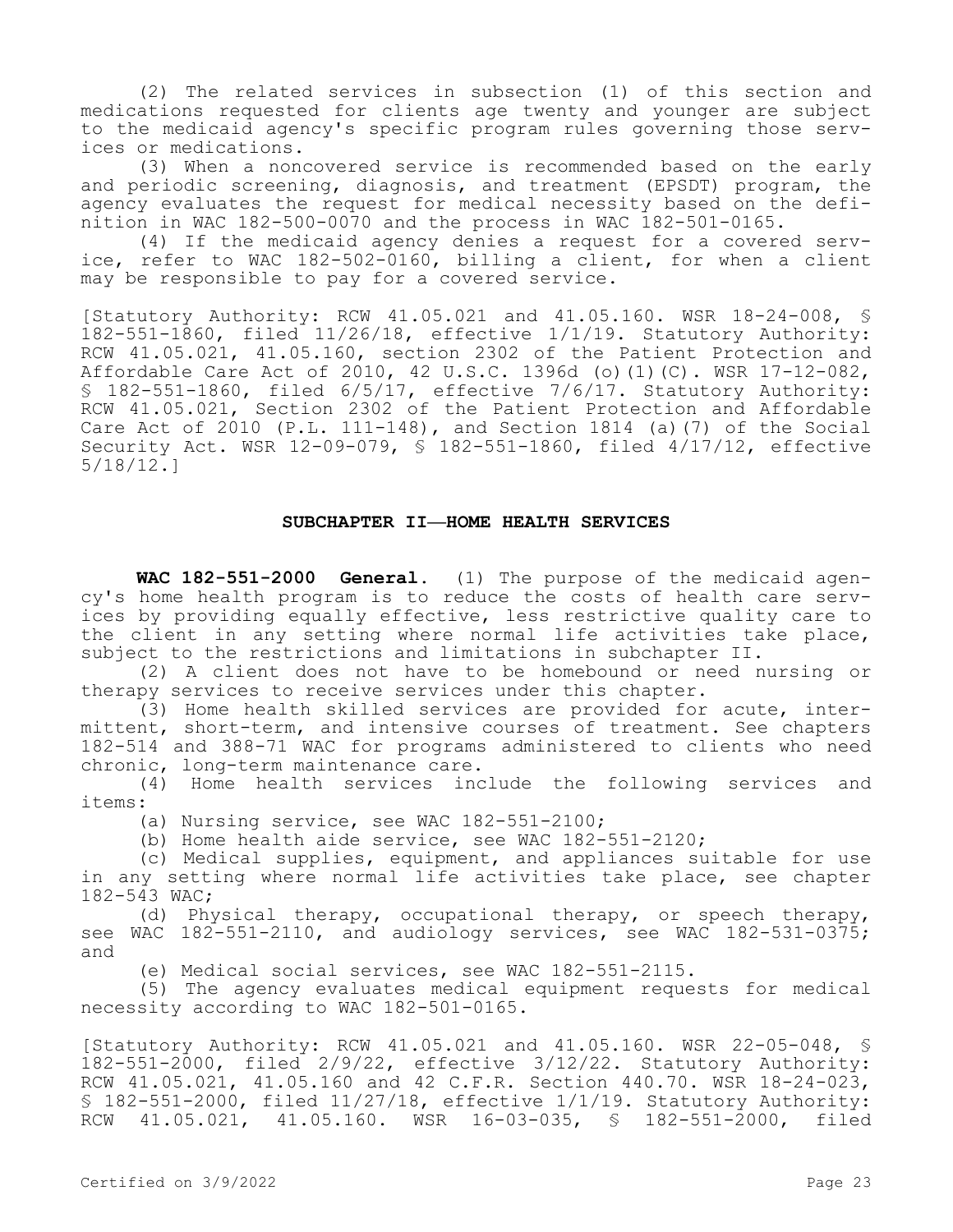1/12/16, effective 2/12/16. WSR 11-14-075, recodified as § 182-551-2000, filed 6/30/11, effective 7/1/11. Statutory Authority: RCW 74.08.090, chapter 74.09 RCW, and 2009 c 326. WSR 10-10-087, § 388-551-2000, filed 5/3/10, effective 6/3/10. Statutory Authority: RCW 74.08.090, 74.09.520, 74.09.530, and 74.09.500. WSR 02-15-082, 388-551-2000, filed 7/15/02, effective 8/15/02. Statutory Authority: RCW 74.08.090 and 74.09.530. WSR 99-16-069, § 388-551-2000, filed 8/2/99, effective 9/2/99.]

**WAC 182-551-2010 Definitions.** The following definitions and abbreviations and those found in chapter 182-500 WAC apply to subchapter II:

**"Acute care"** means care provided by a home health agency for clients who are not medically stable or have not attained a satisfactory level of rehabilitation. These clients require frequent intervention by a registered nurse or licensed therapist.

**"Authorized practitioner"** means:

(a) A physician, nurse practitioner, clinical nurse specialist, or physician assistant who may order and conduct home health services, including face-to-face encounter services; or

(b) A certified nurse midwife under 42 C.F.R. 440.70 when furnished by a home health agency that meets the conditions of participation for medicare who may conduct home health services, including face-to-face encounter services.

**"Brief skilled nursing visit"** means a registered nurse, or a licensed practical nurse under the supervision of a registered nurse, performs only one of the following activities during a visit to a client:

- (a) An injection;
- (b) Blood draw; or

(c) Placement of medications in containers.

**"Chronic care"** means long-term care for medically stable clients. **"Full skilled nursing visit"** means a registered nurse, or a li-

censed practical nurse under the supervision of a registered nurse, performs one or more of the following activities during a visit to a client:

- (a) Observation;
- (b) Assessment;
- (c) Treatment;
- (d) Teaching;
- (e) Training;
- (f) Management; and
- (g) Evaluation.

**"Home health agency"** means an agency or organization certified under medicare to provide comprehensive health care on an intermittent or part-time basis to a patient in any setting where the patient's normal life activities take place.

**"Home health aide"** means a person registered or certified as a nursing assistant under chapter 18.88 RCW who, under the direction and supervision of a registered nurse or licensed therapist, assists in the delivery of nursing or therapy related activities, or both.

**"Home health aide services"** means services provided by a home health aide only when a client has an acute, intermittent, short-term need for the services of a registered nurse, physical therapist, occupational therapist, or speech therapist who is employed by or under contract with a home health agency. These services are provided under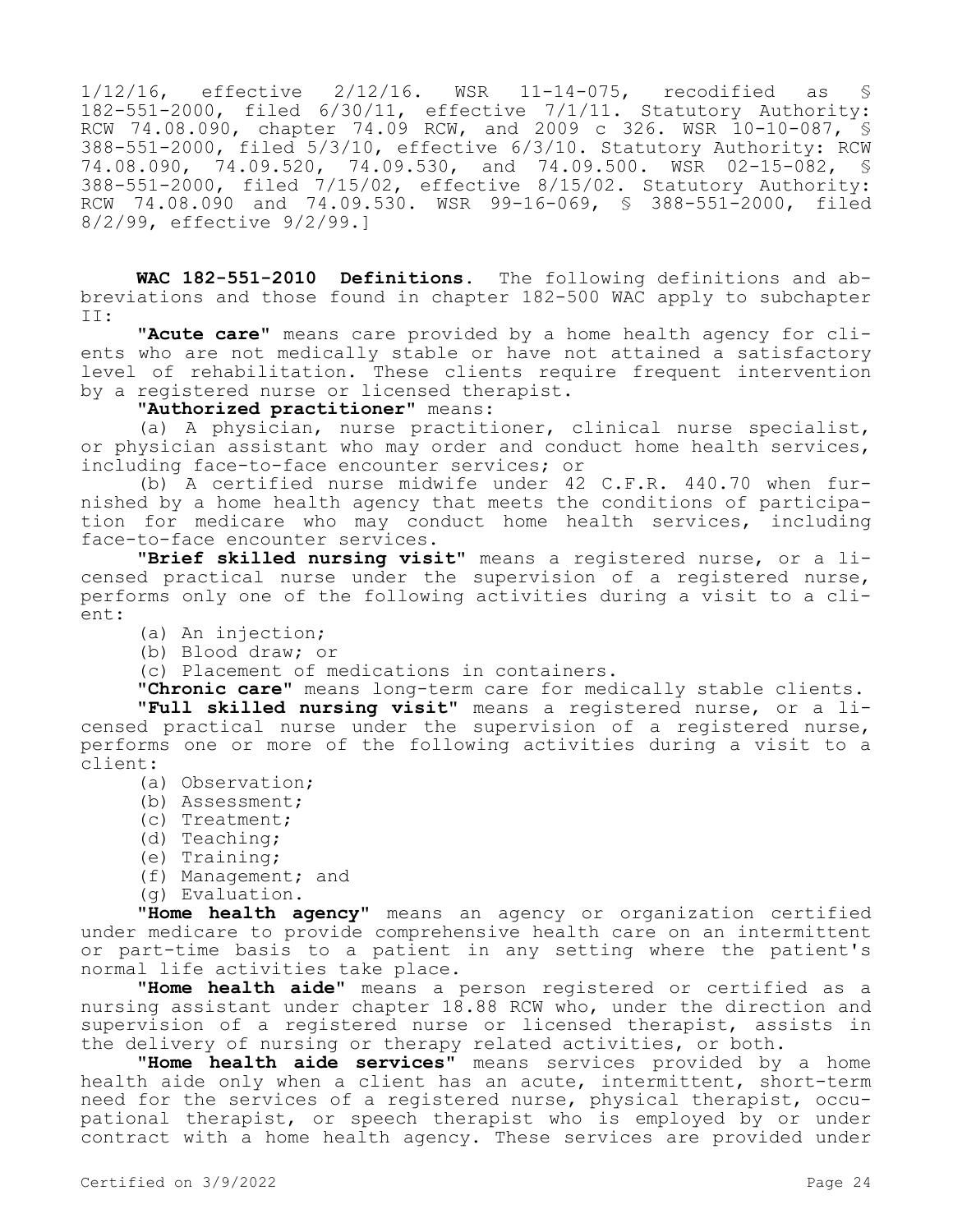the supervision of the previously identified authorized practitioners and include, but are not limited to, ambulation and exercise, assistance with self-administered medications, reporting changes in a client's condition and needs, and completing appropriate records.

**"Home health skilled services"** means skilled health care (nursing, specialized therapy, and home health aide) services provided on an intermittent or part-time basis by a medicare-certified home health agency with a current provider number in any setting where the client's normal life activities take place. See also WAC 182-551-2000.

**"Long-term care"** is a generic term referring to various programs and services, including services provided in home and community settings, administered directly or through contract by the department of social and health services' (DSHS) division of developmental disabilities (DDD) or aging and long-term support administration (ALTSA) through home and community services (HCS).

**"Medical social services"** are services delivered by a medical social worker that are intended to resolve social or emotional problems that are expected to be an impediment to the effective treatment of the client's medical condition or rate of recovery. Medical social services include assessment of the social and emotional factors related to the client's illness, need for care, response to treatment, and adjustment to care; evaluation of the client's home situation, financial resources, and availability of community resources; assistance in obtaining available community resources and financial resources; and counseling the client and family to address emotional issues related to the illness.

**"Medical social worker"** has the same meaning given for "social worker" in WAC 246-335-510.

**"Plan of care (POC)"** (also known as **"plan of treatment (POT)"**) means a written plan of care that is established and periodically reviewed and signed by both an authorized practitioner and a home health agency provider. The plan describes the home health care to be provided in any setting where the client's normal life activities take place. See WAC 182-551-2210.

**"Review period"** means the three-month period the medicaid agency assigns to a home health agency, based on the address of the agency's main office, during which the medicaid agency reviews all claims submitted by that home health agency.

**"Specialized therapy"** means skilled therapy services provided to clients that include:

- (a) Physical;
- (b) Occupational; or
- (c) Speech/audiology services.

(See WAC 182-551-2110.)

**"Telemedicine"** - For the purposes of WAC 182-551-2000 through 182-551-2220, means the use of telemonitoring to enhance the delivery of certain home health skilled nursing services through:

(a) The collection and transmission of clinical data between a patient at a distant location and the home health provider through electronic processing technologies. Objective clinical data that may be transmitted includes, but is not limited to, weight, blood pressure, pulse, respirations, blood glucose, and pulse oximetry; or

(b) The provision of certain education related to health care services using audio, video, or data communication instead of a faceto-face visit.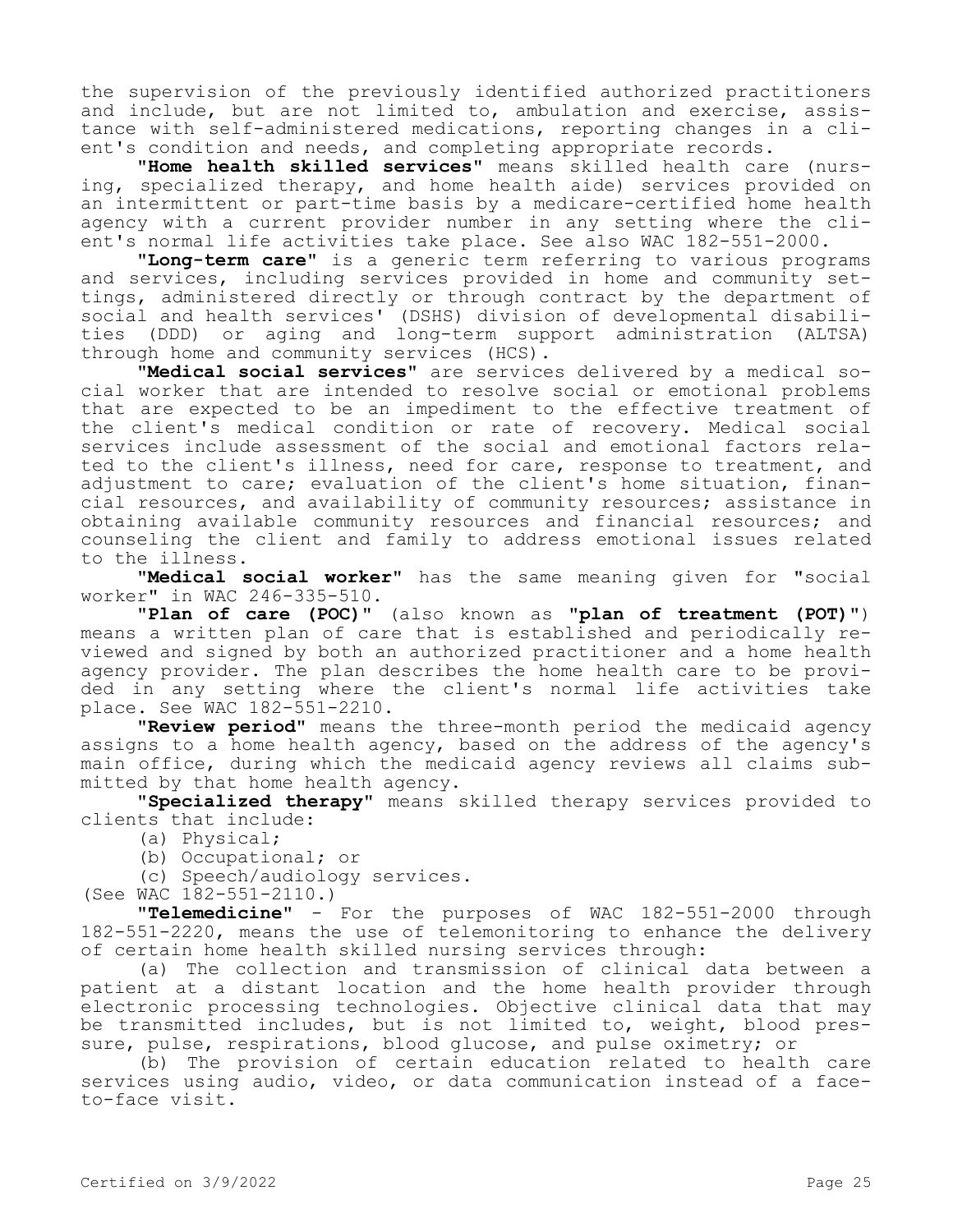[Statutory Authority: RCW 41.05.021 and 41.05.160. WSR 22-05-048, § 182-551-2010, filed 2/9/22, effective 3/12/22; WSR 21-23-044, § 182-551-2010, filed 11/9/21, effective 12/10/21. Statutory Authority: RCW 41.05.021, 41.05.160 and 42 C.F.R. Section 440.70. WSR 18-24-023, § 182-551-2010, filed 11/27/18, effective 1/1/19. Statutory Authority: RCW 41.05.021, 41.05.160. WSR 16-03-035, § 182-551-2010, filed<br>1/12/16, effective 2/12/16. WSR 11-14-075, recodified as § 1/12/16, effective 2/12/16. WSR 11-14-075, recodified as § 182-551-2010, filed 6/30/11, effective 7/1/11. Statutory Authority: RCW 74.08.090, chapter 74.09 RCW, and 2009 c 326. WSR 10-10-087, § 388-551-2010, filed 5/3/10, effective 6/3/10. Statutory Authority: RCW 74.08.090, 74.09.520, 74.09.530, and 74.09.500. WSR 02-15-082, § 388-551-2010, filed 7/15/02, effective 8/15/02. Statutory Authority: RCW 74.08.090 and 74.09.530. WSR 99-16-069, § 388-551-2010, filed 8/2/99, effective 9/2/99.]

**WAC 182-551-2020 Eligibility.** (1) Clients in the Washington apple health programs listed in the table in WAC 182-501-0060 are eligible to receive home health services subject to the provisions in this chapter. Clients enrolled in an agency-contracted managed care organization (MCO) receive all home health services through their designated plan.

(2) The agency covers home health services for clients in the alien emergency medical program under WAC 182-507-0120.

[Statutory Authority: RCW 41.05.021, 41.05.160 and 42 C.F.R. Section 440.70. WSR 18-24-023, § 182-551-2020, filed 11/27/18, effective 1/1/19. Statutory Authority: RCW 41.05.021 and Patient Protection and Affordable Care Act (Public Law 111-148). WSR 14-07-042, § 182-551-2020, filed 3/12/14, effective 4/12/14. WSR 11-14-075, recodified as  $\$$  182-551-2020, filed  $6/30/11$ , effective  $7/1/11$ . Statutory Authority: RCW 74.08.090, chapter 74.09 RCW, and 2009 c 326. WSR 10-10-087, § 388-551-2020, filed 5/3/10, effective 6/3/10. Statutory Authority: RCW 74.08.090, 74.09.520, 74.09.530, and 74.09.500. WSR 02-15-082, § 388-551-2020, filed 7/15/02, effective 8/15/02. Statutory Authority: RCW 74.08.090 and 74.09.530. WSR 99-16-069, § 388-551-2020, filed 8/2/99, effective 9/2/99.]

**WAC 182-551-2030 Skilled services—Requirements.** (1) The medicaid agency covers home health skilled services provided to eligible clients, subject to the provisions in this section and other applicable published WAC.

(2) Home health skilled services provided to eligible clients must:

(a) Meet the definition of "acute care" in WAC 182-551-2010.

(b) Provide for the treatment of an illness, injury, or disability.

(c) Be medically necessary as defined in WAC 182-500-0070.

(d) Be reasonable, based on the community standard of care, in amount, duration, and frequency.

(e) Meet face-to-face requirements described in WAC 182-551-2040.

(f) Be provided under a plan of care (POC), as defined in WAC 182-551-2010 and described in WAC 182-551-2210. Any statement in the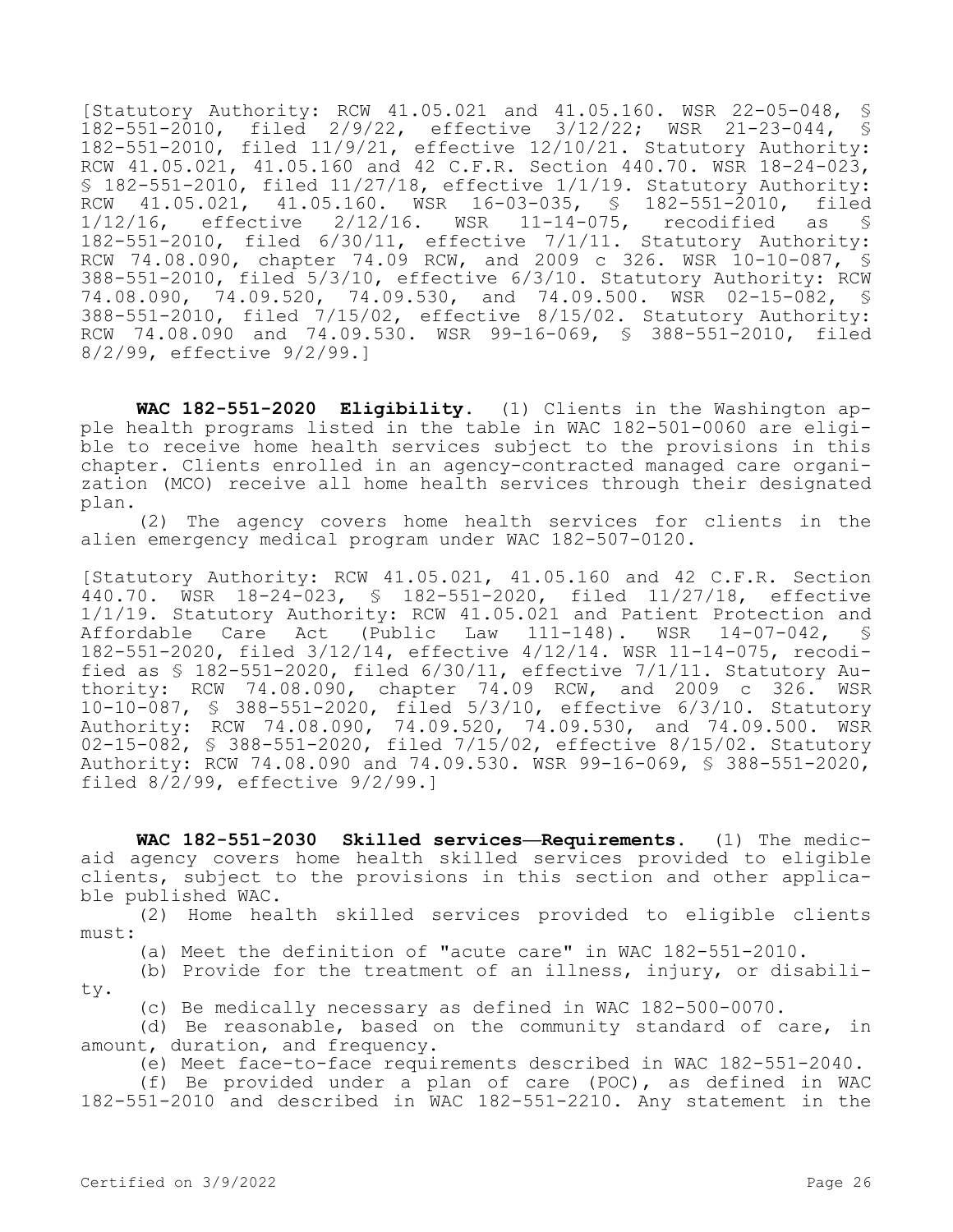POC must be supported by documentation in the client's medical records.

(g) Be used to prevent placement in a more restrictive setting. In addition, the client's medical records must justify the medical reason or reasons that the services should be provided and why instructing the client would be most effectively done in any setting where the client's normal life activities take place instead of at an ordering physician's office, clinic, or other outpatient setting.

(h) Be provided in any setting where normal life activities take place.

(i) The medicaid agency does not pay for services provided at a hospital, adult day care, skilled nursing facility, intermediate care facility for individuals with intellectual disabilities, or any setting in which payment is or could be made under medicaid for inpatient services that include room and board.

(ii) Clients in residential facilities contracted with the state and paid by other programs, such as home and community programs to provide limited skilled nursing services, are not eligible for medicaid agency-funded, limited skilled nursing services unless the services are prior authorized under WAC 182-501-0165.

(i) Be provided by:

(i) A home health agency that is Title XVIII (medicare)-certified;

(ii) A registered nurse (RN) prior authorized by the medicaid agency when no home health agency exists in the area where a client resides; or

(iii) An RN authorized by the medicaid agency when the RN cannot contract with a medicare-certified home health agency.

[Statutory Authority: RCW 41.05.021, 41.05.160 and 42 C.F.R. Section 440.70. WSR 18-24-023, § 182-551-2030, filed 11/27/18, effective 1/1/19. Statutory Authority: RCW 41.05.021 and 41.05.160. WSR 16-03-035, § 182-551-2030, filed 1/12/16, effective 2/12/16. WSR 11-14-075, recodified as § 182-551-2030, filed 6/30/11, effective 7/1/11. Statutory Authority: RCW 74.08.090, chapter 74.09 RCW, and 2009 c 326. WSR 10-10-087, § 388-551-2030, filed 5/3/10, effective 6/3/10. Statutory Authority: RCW 74.08.090, 74.09.520, 74.09.530, and 74.09.500. WSR 02-15-082, § 388-551-2030, filed 7/15/02, effective 8/15/02.]

**WAC 182-551-2040 Face-to-face encounter requirements.** (1) The face-to-face encounter requirements of this section may be met using telemedicine or telehealth services. See WAC 182-551-2125.

(2) The medicaid agency pays for home health services provided under this chapter only when the face-to-face encounter requirements in this section are met.

(3) For initiation of home health services, with the exception of medical equipment under WAC 182-551-2122, the face-to-face encounter must be related to the primary reason the client requires home health services and must occur within ninety days before or within the thirty days after the start of the services.

(4) For the initiation of medical equipment under WAC 182-551-2122, the face-to-face encounter must be related to the primary reason the client requires medical equipment and must occur no more than six months before the start of services.

(5) The face-to-face encounter may be conducted by: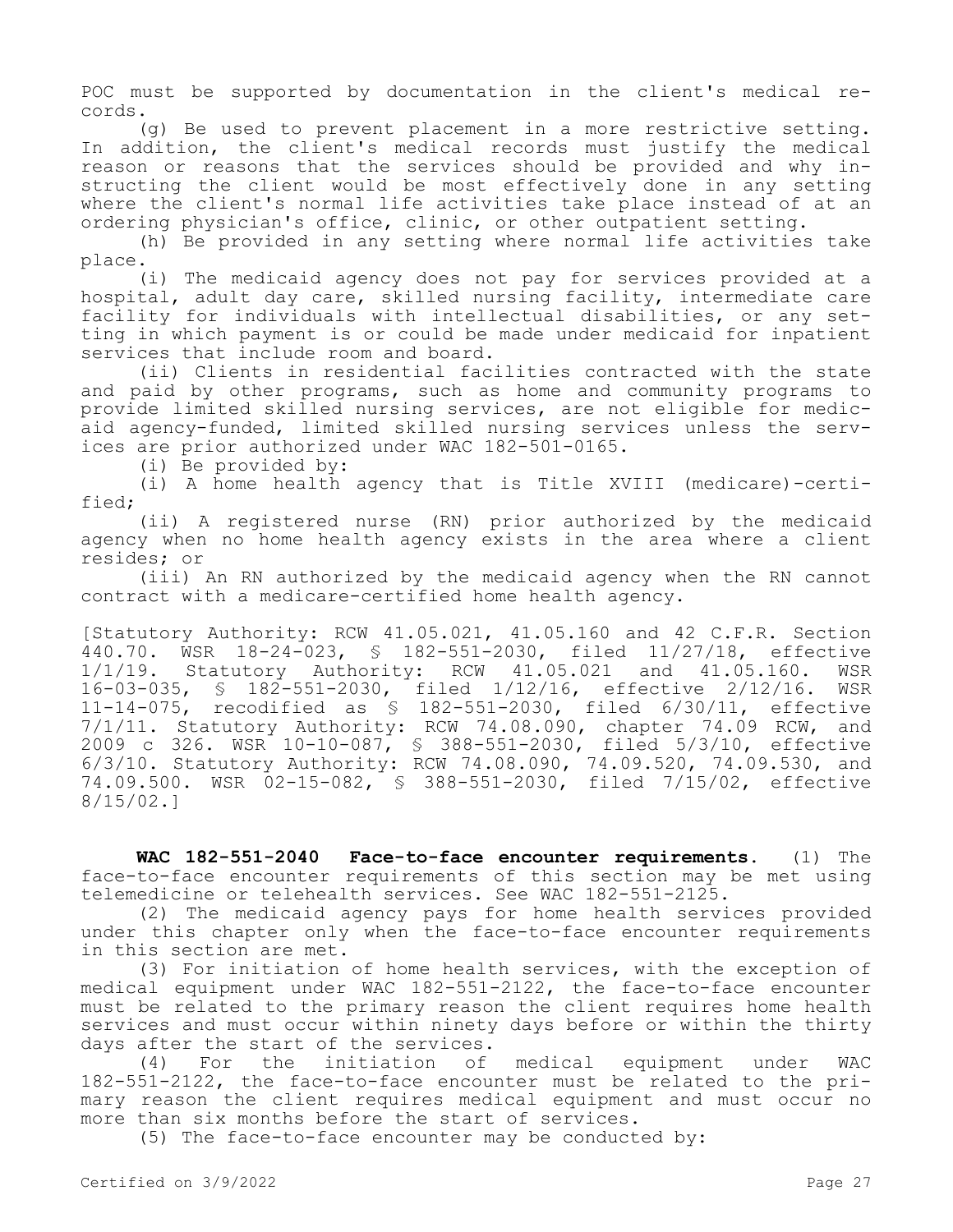(a) A physician;

(b) A nurse practitioner;

(c) A clinical nurse specialist;

(d) A certified nurse midwife under 42 C.F.R. 440.70 when furnished by a home health agency that meets the conditions of participation for medicare;

(e) A physician assistant; or

(f) The attending acute, or post-acute physician, for beneficiaries admitted to home health immediately after an acute or post-acute stay.

(6) Services may be ordered by:

(a) Physicians;

(b) Nurse practitioners;

(c) Clinical nurse specialists; or

(d) Physician assistants.

(7) For all home health services except medical equipment under WAC 182-551-2122, the physician, nurse practitioner, clinical nurse specialist, or physician assistant responsible for ordering the services must:

(a) Document that the face-to-face encounter, which is related to the primary reason the client requires home health services, occurred within the required time frames described in subsection (3) of this section prior to the start of home health services; and

(b) Indicate the practitioner who conducted the encounter, and the date of the encounter.

(8) For medical equipment under WAC 182-551-2122, except as provided in (b) of this subsection, an ordering physician, nurse practitioner, clinical nurse specialist, physician assistant, or the attending physician when a client is discharged from an acute hospital stay, must:

(a) Document that the face-to-face encounter, which is related to the primary reason the client requires home health services, occurred within the required time frames described in subsection (4) of this section prior to the start of home health services; and

(b) Indicate the practitioner who conducted the encounter, and the date of the encounter.

[Statutory Authority: RCW 41.05.021, 41.05.160 and 42 C.F.R. § 440.70. WSR 21-12-051, § 182-551-2040, filed 5/26/21, effective 6/26/21; WSR 18-24-023, § 182-551-2040, filed 11/27/18, effective 1/1/19.]

**WAC 182-551-2100 Covered skilled nursing services.** (1) The medicaid agency covers the home health acute care skilled nursing services without prior authorization subject to the provisions in this section. Additional services require prior authorization and are granted if medically necessary, as defined in WAC 182-500-0070. The agency evaluates a request for home health acute care skilled nursing services that are listed as noncovered:

(a) For a person age 21 and older, according to WAC 182-501-0160;

(b) For a person age 20 and younger, under the early and periodic screening diagnosis and treatment (EPSDT) provisions in chapter 182-543 WAC; and

(c) For a person age 19 or older that is under emergency related services only, according to WAC 182-507-0120.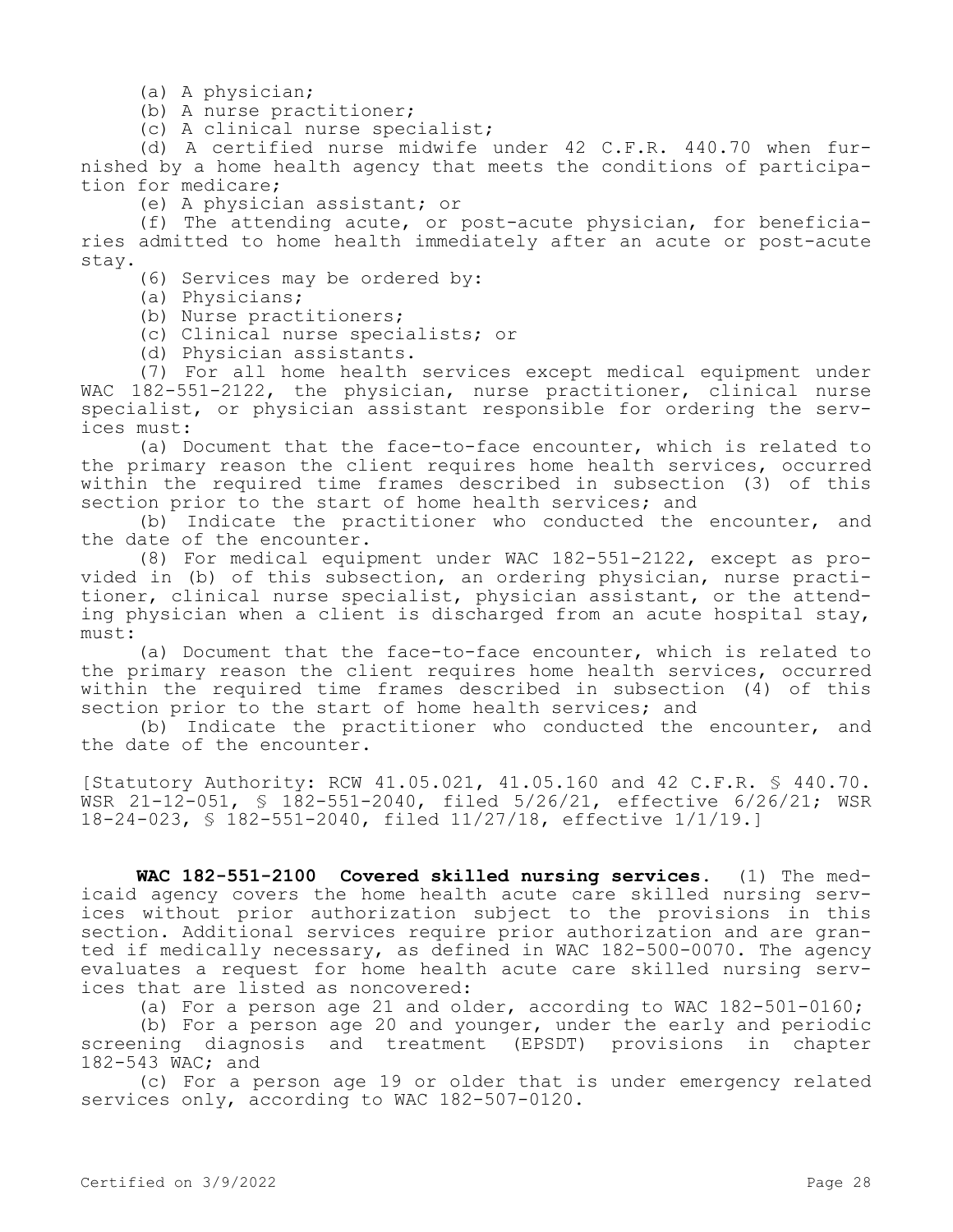(2) The home health acute care skilled nursing services must be furnished by a qualified provider in any setting where normal life activities take place.

(3) The medicaid agency covers the following home health acute care skilled nursing services, subject to the provisions in this section:

(a) Full skilled nursing services that require the skills of a registered nurse or a licensed practical nurse under the supervision of a registered nurse, if the services involve one or more of the following:

(i) Observation;

(ii) Assessment;

(iii) Treatment;

(iv) Teaching;

(v) Training;

(vi) Management; and

(vii) Evaluation.

(b) A brief skilled nursing visit if only one of the following activities is performed during the visit:

(i) An injection;

(ii) Blood draw; or

(iii) Placement of medications in containers (e.g., envelopes, cups, medisets).

(c) Home infusion therapy only if the client:

(i) Is willing and capable of learning and managing the client's infusion care; or

(ii) Has a volunteer caregiver willing and capable of learning and managing the client's infusion care.

(d) Infant phototherapy for an infant diagnosed with hyperbilirubinemia:

(i) When provided by a medicaid agency-approved infant phototherapy agency; and

(ii) For up to five skilled nursing visits per infant.

(e) Limited high-risk obstetrical services:

(i) For a medical diagnosis that complicates pregnancy and may result in a poor outcome for the mother, unborn, or newborn;

(ii) For up to three home health visits per pregnancy if enrolled in or referred to a first steps maternity support services (MSS) provider. The visits are provided by a registered nurse who has either:

(A) National perinatal certification; or

(B) A minimum of one year of labor, delivery, and postpartum experience at a hospital within the last five years.

(4) The medicaid agency limits skilled nursing visits provided to eligible clients to two per day.

[Statutory Authority: RCW 41.05.021, 41.05.160 and 42 C.F.R. Section 440.70. WSR 18-24-023, \$ 182-551-2100, filed 11/27/18, effective<br>1/1/19. Statutory Authority: RCW 41.05.021 and 41.05.160. WSR Statutory Authority: RCW 41.05.021 and 41.05.160. WSR 16-03-035, § 182-551-2100, filed 1/12/16, effective 2/12/16. WSR 11-14-075, recodified as § 182-551-2100, filed 6/30/11, effective 7/1/11. Statutory Authority: RCW 74.08.090, chapter 74.09 RCW, and 2009 c 326. WSR 10-10-087, § 388-551-2100, filed 5/3/10, effective 6/3/10. Statutory Authority: RCW 74.08.090, 74.09.520, 74.09.530, and 74.09.500. WSR 02-15-082, § 388-551-2100, filed 7/15/02, effective 8/15/02. Statutory Authority: RCW 74.08.090 and 74.09.530. WSR 99-16-069, § 388-551-2100, filed 8/2/99, effective 9/2/99.]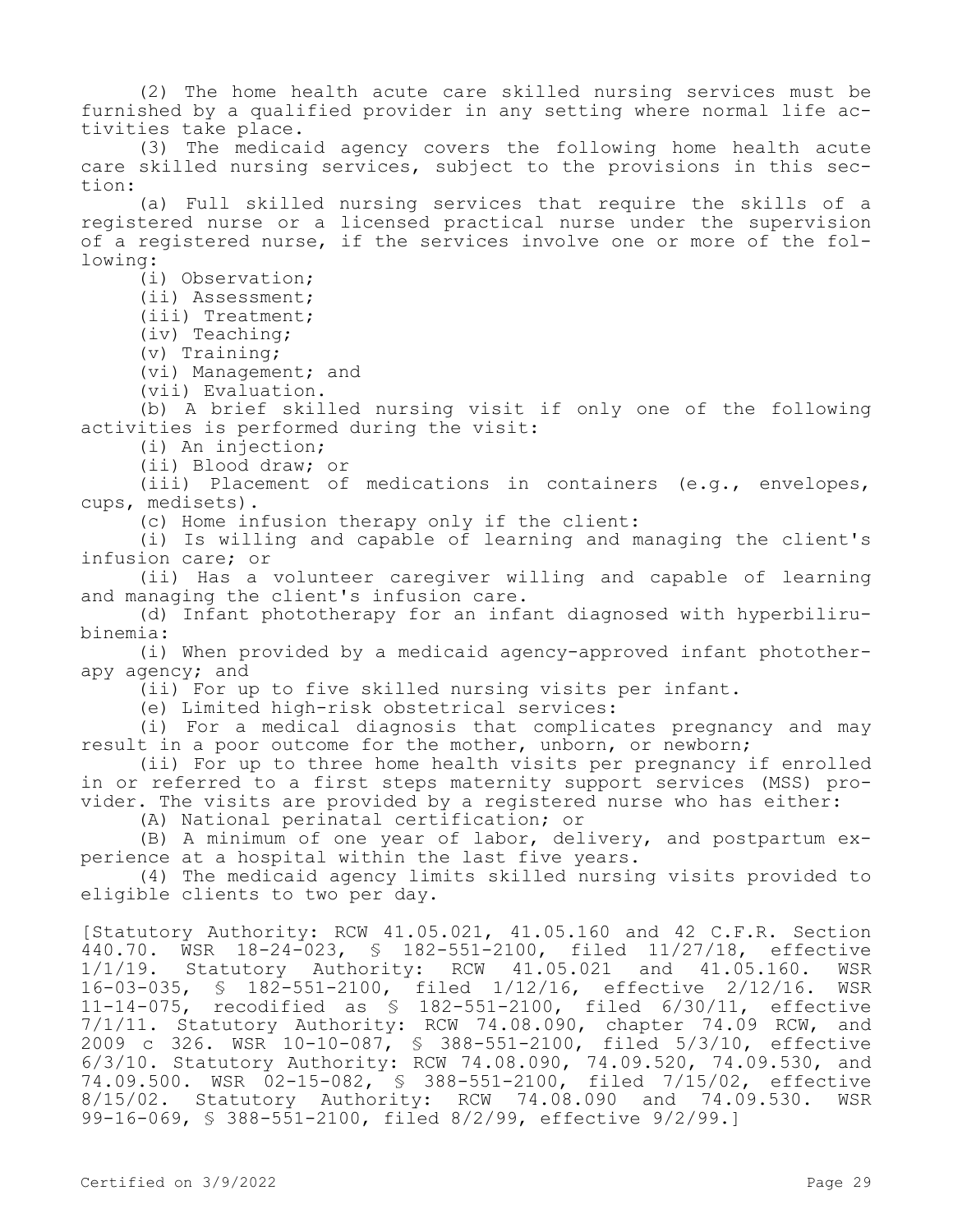**WAC 182-551-2110 Covered specialized therapy.** The medicaid agency covers outpatient rehabilitation and habilitative services provided by a home health agency in any setting where normal life activities take place. Outpatient rehabilitation and habilitative services are described in chapter 182-545 WAC. Specialized therapy is defined in WAC 182-551-2010.

[Statutory Authority: RCW 41.05.021, 41.05.160 and 42 C.F.R. Section 440.70. WSR 18-24-023, § 182-551-2110, filed 11/27/18, effective 1/1/19. Statutory Authority: RCW 41.05.021 and 41.05.160. WSR 16-04-026, § 182-551-2110, filed 1/25/16, effective 3/1/16. Statutory Authority: RCW 41.05.021. WSR 11-21-066, § 182-551-2110, filed 10/17/11, effective 11/17/11. WSR 11-14-075, recodified as § 182-551-2110, filed 6/30/11, effective 7/1/11. Statutory Authority: RCW 74.08.090, chapter 74.09 RCW, and 2009 c 326. WSR 10-10-087, § 388-551-2110, filed 5/3/10, effective 6/3/10. Statutory Authority: RCW 74.08.090, 74.09.520, 74.09.530, and 74.09.500. WSR 02-15-082, § 388-551-2110, filed 7/15/02, effective 8/15/02. Statutory Authority: RCW 74.08.090 and 74.09.530. WSR 99-16-069, § 388-551-2110, filed 8/2/99, effective 9/2/99.]

**WAC 182-551-2115 Covered medical social services.** (1) Subject to funding appropriated by the legislature, the medicaid agency covers medical social services, as defined in WAC 182-551-2010, provided by a home health agency in any setting where normal life activities take place.

(2) The medicaid agency pays for up to eight 15-minute units per 365-day period. The medicaid agency pays for additional services with prior authorization on a case-by-case basis when medically necessary.

[Statutory Authority: RCW 41.05.021 and 41.05.160. WSR 22-05-048, § 182-551-2115, filed 2/9/22, effective 3/12/22.]

**WAC 182-551-2120 Covered aide services.** (1) The medicaid agency pays for one home health aide visit, per client per day. Additional services require prior authorization and are granted if medically necessary, as defined in WAC 182-500-0070.

 $(2)$  The medicaid agency pays for home health aide services, as defined in WAC 182-551-2010, in any setting where normal life activities take place.

[Statutory Authority: RCW 41.05.021, 41.05.160 and 42 C.F.R. Section 440.70. WSR 18-24-023, § 182-551-2120, filed 11/27/18, effective 1/1/19. Statutory Authority: RCW 41.05.021 and 41.05.160. WSR 16-03-035, § 182-551-2120, filed 1/12/16, effective 2/12/16. WSR 11-14-075, recodified as § 182-551-2120, filed 6/30/11, effective 7/1/11. Statutory Authority: RCW 74.08.090, chapter 74.09 RCW, and 2009 c 326. WSR 10-10-087, § 388-551-2120, filed 5/3/10, effective 6/3/10. Statutory Authority: RCW 74.08.090, 74.09.520, 74.09.530, and 74.09.500. WSR 02-15-082, § 388-551-2120, filed 7/15/02, effective 8/15/02. Statutory Authority: RCW 74.08.090 and 74.09.530. WSR 99-16-069, § 388-551-2120, filed 8/2/99, effective 9/2/99.]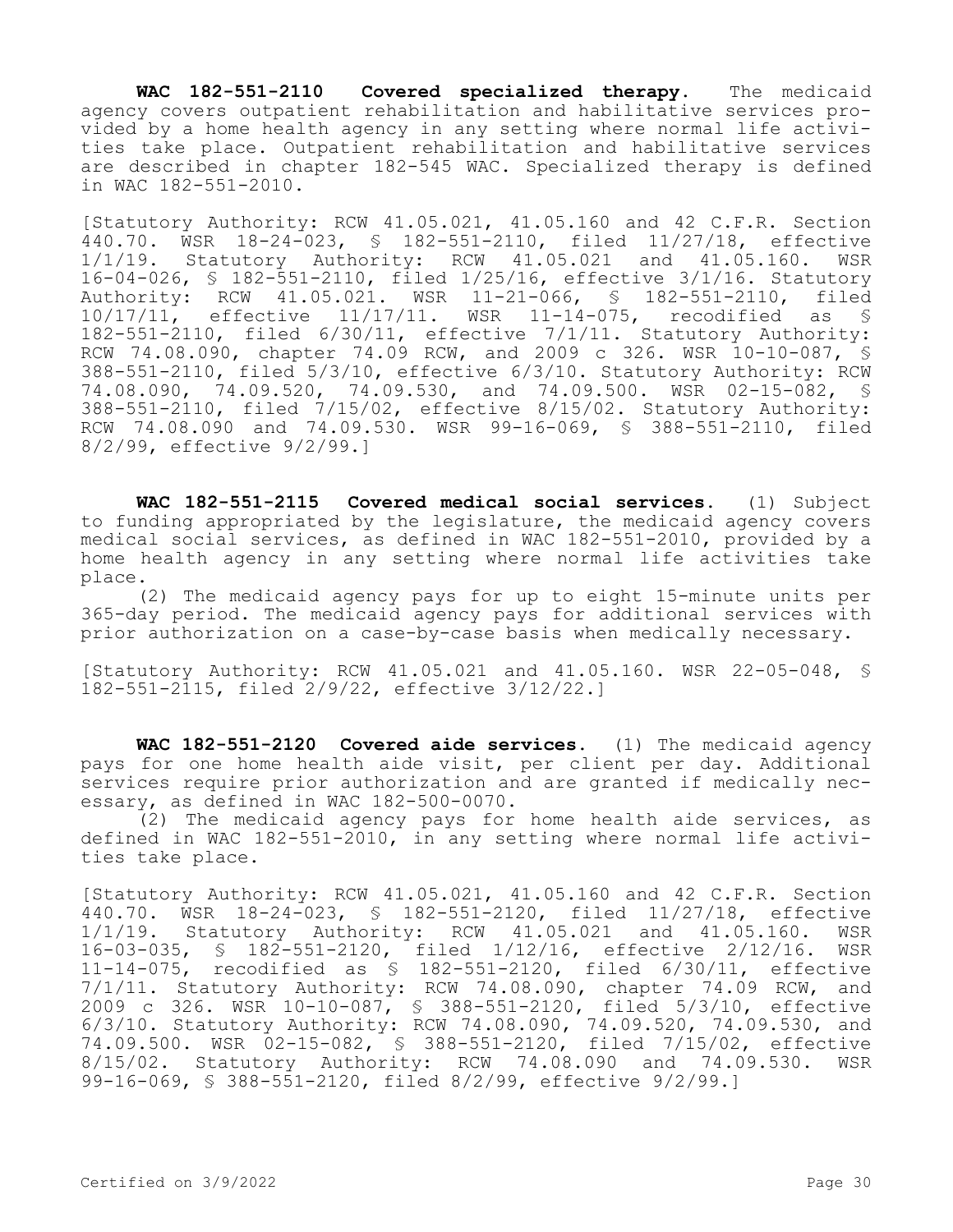**WAC 182-551-2122 Medical supplies, equipment, and appliances.**  The medical agency's home health program covers medical supplies, equipment, and appliances, as defined and described in chapter 182-543 WAC, that are suitable for use in any setting in which normal life activities take place.

[Statutory Authority: RCW 41.05.021, 41.05.160 and 42 C.F.R. Section 440.70. WSR 18-24-023, § 182-551-2122, filed 11/27/18, effective 1/1/19.]

**WAC 182-551-2125 Delivered through telemedicine.** (1) The medicaid agency covers the delivery of home health services through telemedicine for clients who have been diagnosed with an unstable condition who may be at risk for hospitalization or a more costly level of care. The client must have a diagnosis or diagnoses where there is a high risk of sudden change in clinical status which could compromise health outcomes.

(2) The medicaid agency pays for one telemedicine interaction, per eligible client, per day, based on the ordering physician's home health plan of care.

(3) To receive payment for the delivery of home health services through telemedicine, the services must involve:

(a) An assessment, problem identification, and evaluation which includes:

(i) Assessment and monitoring of clinical data including, but not limited to, vital signs, pain levels and other biometric measures specified in the plan of care. Also includes assessment of response to previous changes in the plan of care; and

(ii) Detection of condition changes based on the telemedicine encounter that may indicate the need for a change in the plan of care; and

(b) Implementation of a management plan through one or more of the following:

(i) Teaching regarding medication management as appropriate based on the telemedicine findings for that encounter;

(ii) Teaching regarding other interventions as appropriate to both the patient and the caregiver;

(iii) Management and evaluation of the plan of care including changes in visit frequency or addition of other skilled services;

(iv) Coordination of care with the ordering physician regarding telemedicine findings;

(v) Coordination and referral to other medical providers as needed; and

(vi) Referral to the emergency room as needed.

(4) The medicaid agency does not require prior authorization for the delivery of home health services through telemedicine.

(5) The medicaid agency does not pay for the purchase, rental, or repair of telemedicine equipment.

[Statutory Authority: RCW 41.05.021, 41.05.160 and 42 C.F.R. Section 440.70. WSR 18-24-023, § 182-551-2125, filed 11/27/18, effective 1/1/19. Statutory Authority: RCW 41.05.021 and 41.05.160. WSR 16-03-035, § 182-551-2125, filed 1/12/16, effective 2/12/16. WSR 11-14-075, recodified as § 182-551-2125, filed 6/30/11, effective 7/1/11. Statutory Authority: RCW 74.08.090, chapter 74.09 RCW, and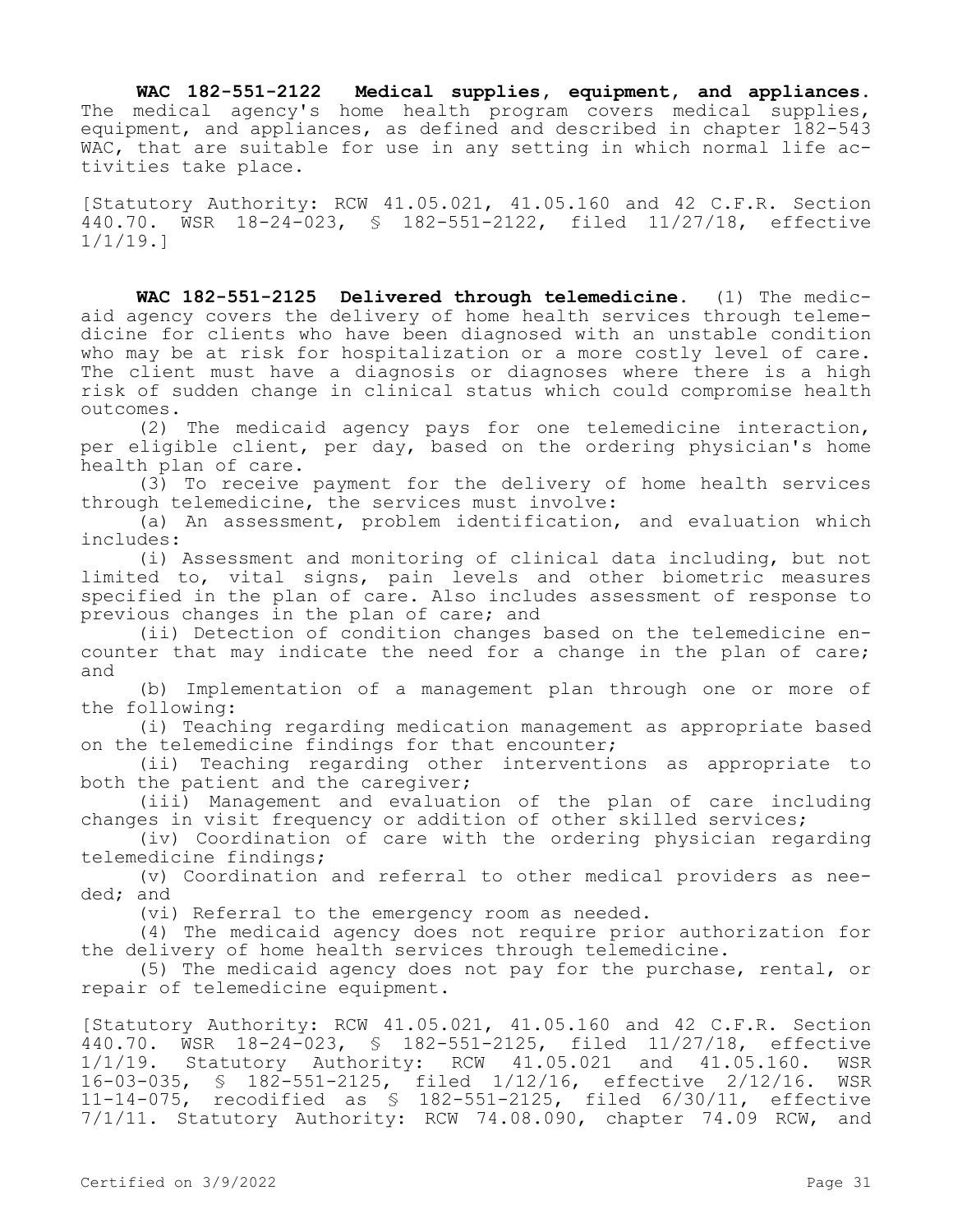2009 c 326. WSR 10-10-087, § 388-551-2125, filed 5/3/10, effective 6/3/10.]

**WAC 182-551-2130 Noncovered services.** (1) The medicaid agency does not cover the following home health services under the home health program, unless otherwise specified:

(a) Chronic long-term care skilled nursing visits or specialized therapy visits for a medically stable client when a long-term care skilled nursing plan or specialized therapy plan is in place through the department of social and health services' aging and long-term support administration (ALTSA).

(i) The medicaid agency considers requests for interim chronic long-term care skilled nursing services or specialized therapy services for a client while the client is waiting for ALTSA to implement a long-term care skilled nursing plan or specialized therapy plan; and

(ii) On a case-by-case basis, the medicaid agency may authorize long-term care skilled nursing visits or specialized therapy visits for a client for a limited time until a long-term care skilled nursing plan or specialized therapy plan is in place. Any services authorized are subject to the provisions in this section and other applicable published WAC.

(b) Social work services that are not "medical social services" as defined in WAC 182-551-2010.

(c) Psychiatric skilled nursing services.

(d) Pre- and postnatal skilled nursing services, except as listed under WAC 182-551-2100 (2) (e).

(e) Well-baby follow-up care.

(f) Services performed in hospitals, correctional facilities, skilled nursing facilities, or a residential facility with skilled nursing services available.

(g) Health care for a medically stable client (e.g., one who does not have an acute episode, a disease exacerbation, or treatment change).

(h) Home health specialized therapies and home health aide visits for clients that are covered under the AEM categorically needy and medically needy programs and are in the following programs:

(i) Categorically needy - Emergency medical only; and

(ii) Medically needy - Emergency medical only.

(i) Skilled nursing visits for a client when a home health agency cannot safely meet the medical needs of that client within home health services program limitations (e.g., for a client to receive infusion therapy services, the caregiver must be willing and capable of managing the client's care).

(j) More than one of the same type of specialized therapy and home health aide visit per day.

(k) The medicaid agency does not pay for duplicate services for any specialized therapy for the same client when both providers are performing the same or similar procedure or procedures.

(l) Home health visits made without a written physician's order, unless the verbal order is:

(i) Documented before the visit; and

(ii) The document is signed by the ordering physician within 45 days of the order being given.

(2) The medicaid agency does not cover additional administrative costs billed above the visit rate (these costs are included in the visit rate and will not be paid separately).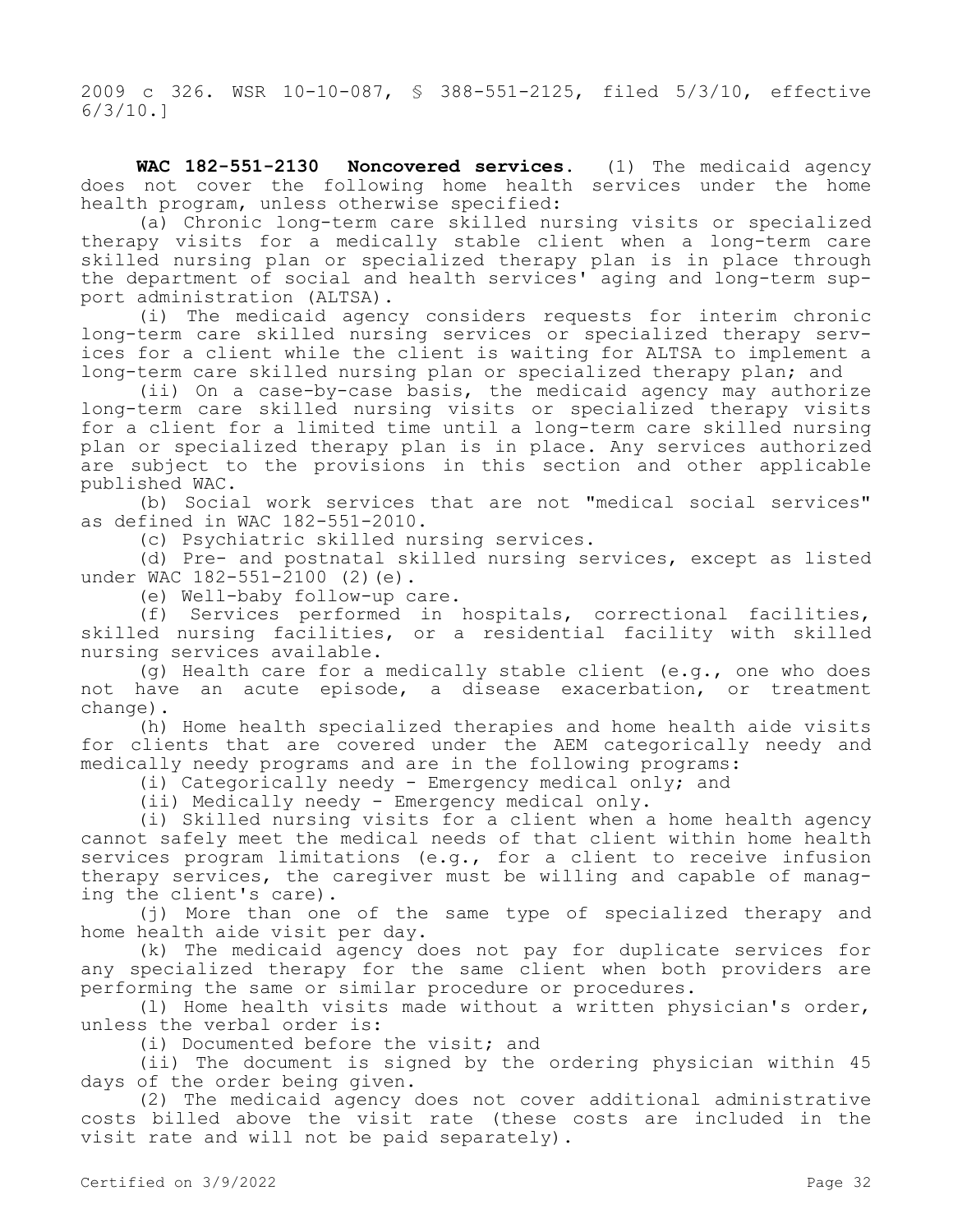(3) The medicaid agency evaluates a request for any service that is listed as noncovered under WAC 182-501-0160.

[Statutory Authority: RCW 41.05.021 and 41.05.160. WSR 22-05-048, § 182-551-2130, filed 2/9/22, effective 3/12/22. Statutory Authority: RCW 41.05.021, 41.05.160 and 42 C.F.R. Section 440.70. WSR 18-24-023, § 182-551-2130, filed 11/27/18, effective 1/1/19. Statutory Authority: RCW 41.05.021, 41.05.160. WSR 16-03-035, § 182-551-2130, filed<br>1/12/16, effective 2/12/16. WSR 11-14-075, recodified as \$ effective  $2/12/16$ . WSR 11-14-075, recodified as § 182-551-2130, filed 6/30/11, effective 7/1/11. Statutory Authority: RCW 74.08.090, chapter 74.09 RCW, and 2009 c 326. WSR 10-10-087, § 388-551-2130, filed 5/3/10, effective 6/3/10. Statutory Authority: RCW 74.04.050, 74.08.090, 74.09.530, and 74.09.700. WSR 06-24-036, § 388-551-2130, filed 11/30/06, effective 1/1/07. Statutory Authority: RCW 74.08.090, 74.09.520, 74.09.530, and 74.09.500. WSR 02-15-082, § 388-551-2130, filed 7/15/02, effective 8/15/02. Statutory Authority: RCW 74.08.090 and 74.09.530. WSR 99-16-069, § 388-551-2130, filed 8/2/99, effective 9/2/99.]

**WAC 182-551-2140 Exceptions.** The following services are not included in the home health benefit:

(1) More than one of the same type of specialized therapy and home health aide visit per day.

(2) Duplicate services for any specialized therapy for the same client when both providers are performing the same or similar procedure or procedures.

(3) Home health visits made without a written physician's order, unless the verbal order is:

(a) Documented before the visit; and

(b) The document is signed by the ordering physician within forty-five days of the order being given.

[Statutory Authority: RCW 41.05.021, 41.05.160 and 42 C.F.R. Section 440.70. WSR 18-24-023, § 182-551-2140, filed 11/27/18, effective 1/1/19.]

**WAC 182-551-2200 Eligible providers.** The following may contract with the medicaid agency to provide home health services through the home health program, subject to the restrictions or limitations in this section and other applicable published WAC:

(1) A home health agency that:

(a) Is Title XVIII (medicare)-certified;

(b) Is department of health (DOH) licensed as a home health agency;

(c) Submits a completed, signed core provider agreement to the medicaid agency; and

(d) Is assigned a provider number.

(2) A registered nurse (RN) who:

(a) Is prior authorized by the medicaid agency to provide intermittent nursing services when no home health agency exists in the area where the client's normal life activities take place;

(b) Cannot contract with a medicare-certified home health agency;

(c) Submits a completed, signed core provider agreement to the medicaid agency; and

(d) Is assigned a provider number.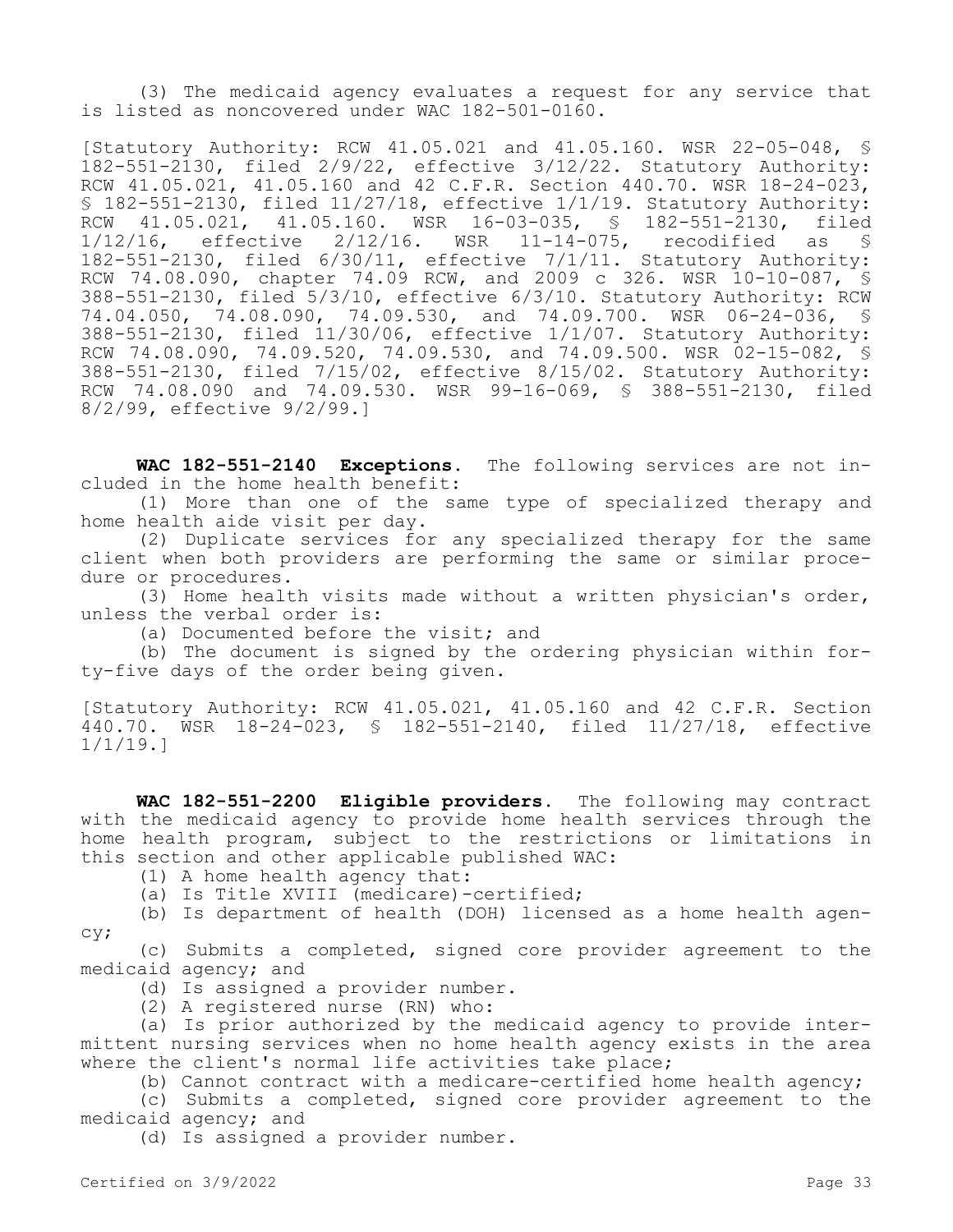[Statutory Authority: RCW 41.05.021, 41.05.160 and 42 C.F.R. Section 440.70. WSR 18-24-023, § 182-551-2200, filed 11/27/18, effective Statutory Authority:  $RCW$  41.05.021 and 41.05.160. WSR 16-03-035, § 182-551-2200, filed 1/12/16, effective 2/12/16. WSR 11-14-075, recodified as § 182-551-2200, filed 6/30/11, effective 7/1/11. Statutory Authority: RCW 74.08.090, chapter 74.09 RCW, and 2009 c 326. WSR 10-10-087, § 388-551-2200, filed 5/3/10, effective 6/3/10. Statutory Authority: RCW 74.08.090, 74.09.520, 74.09.530, and 74.09.500. WSR 02-15-082, § 388-551-2200, filed 7/15/02, effective 8/15/02. Statutory Authority: RCW 74.08.090 and 74.09.530. WSR 99-16-069, § 388-551-2200, filed 8/2/99, effective 9/2/99.]

**WAC 182-551-2210 Provider requirements.** For any delivered home health service to be payable, the medicaid agency requires home health providers to develop and implement an individualized plan of care (POC) for the client.

(1) The POC must:

(a) Be documented in writing and be located in the client's home health medical record;

(b) Be developed, supervised, and signed by a licensed registered nurse or licensed therapist;

(c) Reflect the authorized practitioner's orders and client's current health status;

(d) Contain specific goals and treatment plans;

(e) Be reviewed and revised by an authorized practitioner at least every 60 calendar days, signed by the authorized practitioner within 45 days of the verbal order, and returned to the home health agency's file; and

(f) Be available to medicaid agency staff or its designated contractor(s) on request.

(2) The provider must include all the following in the POC:

(a) The client's name, date of birth, and address (to include name of residential care facility, if applicable);

(b) The primary diagnosis (the diagnosis that is most related to the reason the client qualifies for home health services) or the diagnosis that is the reason for the visit frequency;

(c) All secondary medical diagnoses, including date or dates of onset or exacerbation;

(d) The prognosis;

(e) The type or types of equipment required, including telemedicine as appropriate;

(f) A description of each planned service and goals related to the services provided;

(g) Specific procedures and modalities;

(h) A description of the client's mental status;

(i) A description of the client's rehabilitation potential;

(j) A list of permitted activities;

(k) A list of safety measures taken on behalf of the client; and

(l) A list of medications which indicates:

(i) Any new prescription; and

(ii) Which medications are changed for dosage or route of administration.

(3) The provider must include in or attach to the POC:

(a) A description of the client's functional limits and the effects;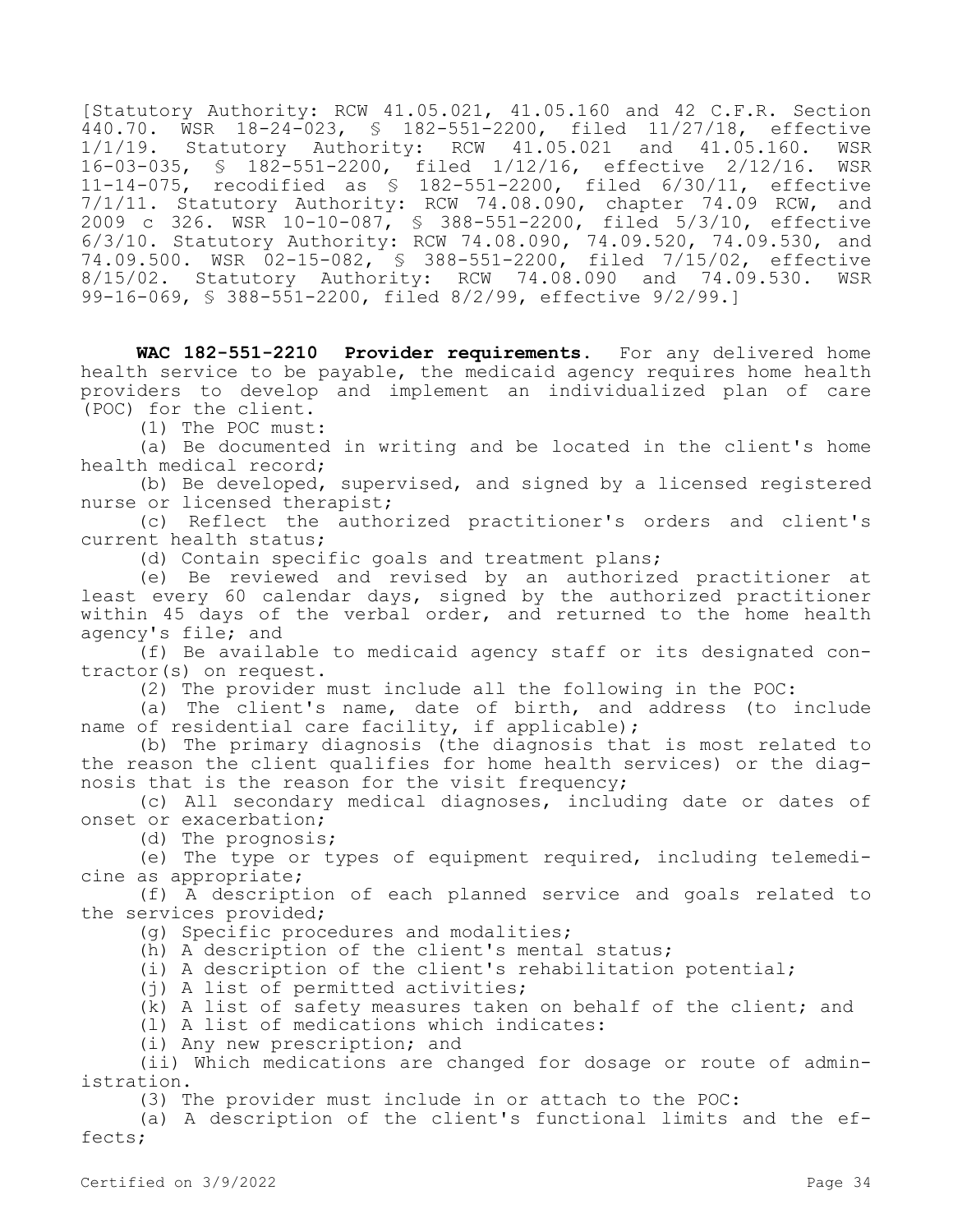(b) Documentation that justifies why the medical services should be provided in any setting where the client's life activities take place instead of an authorized practitioner's office, clinic, or other outpatient setting;

(c) Significant clinical findings;

(d) Dates of recent hospitalization;

(e) Notification to the department of social and health services (DSHS) case manager of admittance;

(f) A discharge plan, including notification to the DSHS case manager of the planned discharge date and client disposition at time of discharge; and

(g) Order for the delivery of home health services through telemedicine, as appropriate.

(4) The individual client medical record must comply with community standards of practice, and must include documentation of:

(a) Visit notes for every billed visit;

(b) Supervisory visits for home health aide services as described in WAC 182-551-2120(3);

(c) All medications administered and treatments provided;

(d) All authorized practitioner's orders, new orders, and change orders, with notation that the order was received before treatment;

(e) Signed authorized practitioner's new orders and change orders;

(f) Home health aide services as indicated by a registered nurse or licensed therapist in a home health aide care plan;

(g) Interdisciplinary and multidisciplinary team communications;

(h) Inter-agency and intra-agency referrals;

(i) Medical tests and results;

(j) Pertinent medical history; and

(k) Notations and charting with signature and title of writer.

(5) The provider must document at least the following in the client's medical record:

(a) Skilled interventions per the POC;

(b) Client response to the POC;

(c) Any clinical change in client status;

(d) Follow-up interventions specific to a change in status with significant clinical findings;

(e) Any communications with the attending authorized practitioner; and

(f) Telemedicine findings, as appropriate.

(6) The provider must include the following documentation in the client's visit notes when appropriate:

(a) Any teaching, assessment, management, evaluation, client compliance, and client response;

(b) Weekly documentation of wound care, size (dimensions), drainage, color, odor, and identification of potential complications and interventions provided;

(c) If a client's wound is not healing, the client's authorized practitioner has been notified, the client's wound management program has been appropriately altered and, if possible, the client has been referred to a wound care specialist; and

(d) The client's physical system assessment as identified in the POC.

[Statutory Authority: RCW 41.05.021 and 41.05.160. WSR 21-23-044, § 182-551-2210, filed 11/9/21, effective 12/10/21. Statutory Authority: RCW 41.05.021, 41.05.160 and 42 C.F.R. Section 440.70. WSR 18-24-023,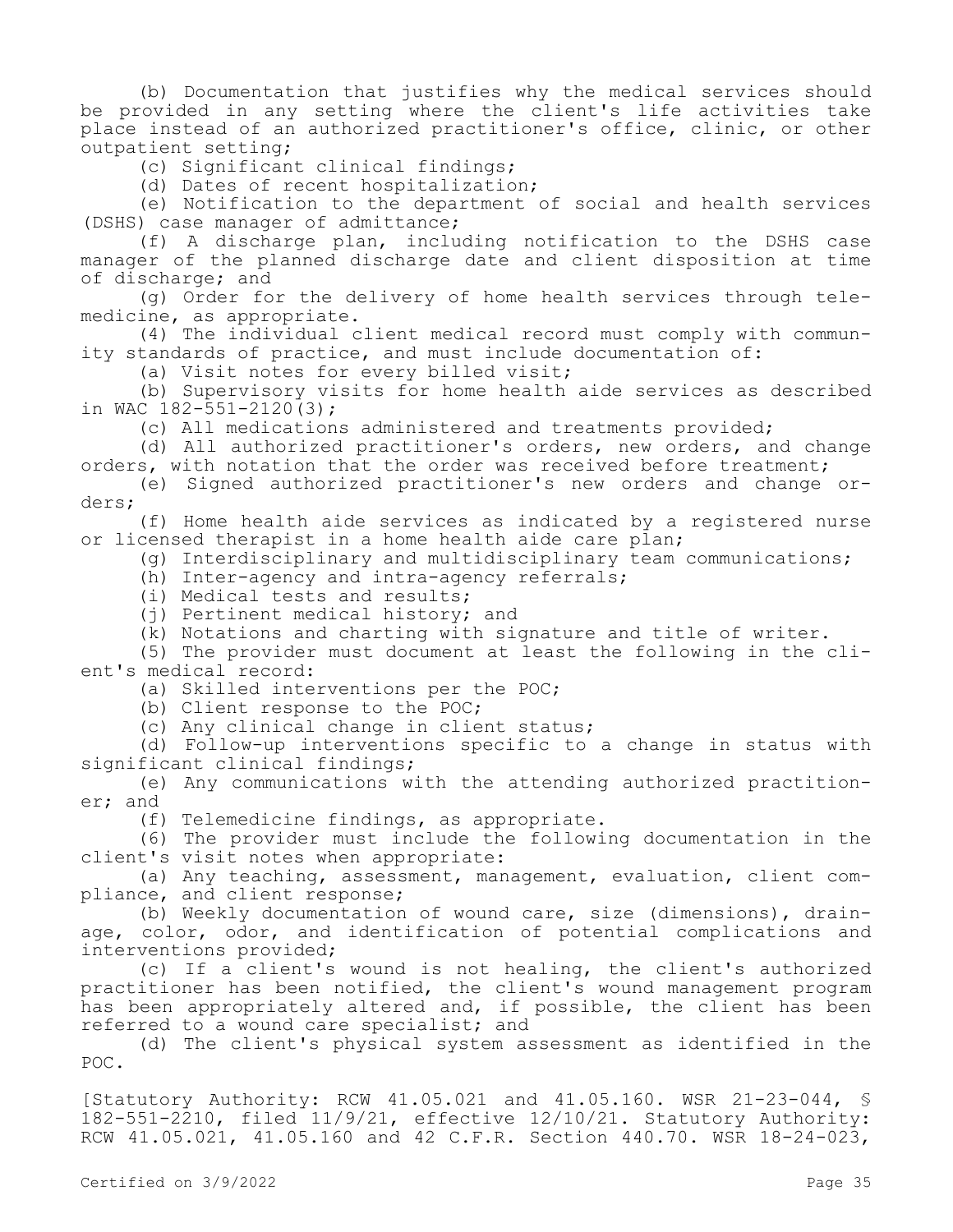§ 182-551-2210, filed 11/27/18, effective 1/1/19. Statutory Authority: RCW 41.05.021 and 41.05.160. WSR 16-03-035, § 182-551-2210, filed 1/12/16, effective 2/12/16. WSR 11-14-075, recodified as § 182-551-2210, filed 6/30/11, effective 7/1/11. Statutory Authority: RCW 74.08.090, chapter 74.09 RCW, and 2009 c 326. WSR 10-10-087, § 388-551-2210, filed 5/3/10, effective 6/3/10. Statutory Authority: RCW 74.08.090, 74.09.520, 74.09.530, and 74.09.500. WSR 02-15-082, § 388-551-2210, filed 7/15/02, effective 8/15/02. Statutory Authority: RCW 74.08.090 and 74.09.530. WSR 99-16-069, § 388-551-2210, filed 8/2/99, effective 9/2/99.]

**WAC 182-551-2220 Provider payments.** (1) To be reimbursed, the home health provider must bill the medicaid agency according to the conditions of payment under WAC 182-502-0150 and other issuances.

(2) Payment to home health providers is:

(a) A set rate per visit for each discipline provided to a client;

(b) Based on the county location of the providing home health agency; and

(c) Updated by general vendor rate changes.

(3) For clients eligible for both medicaid and medicare, the medicaid agency may pay for services described in this chapter only when medicare does not cover those services or pays less than the medicaid maximum payment. The maximum payment for each service is medicaid's maximum payment.

(4) Providers must submit documentation to the medicaid agency during the home health agency's review period. Documentation includes, but is not limited to, the requirements listed in WAC 182-551-2210.

(5) After the medicaid agency receives the documentation, the medicaid agency's medical director or designee reviews the client's medical records for program compliance and quality of care.

(6) The medicaid agency may take back or deny payment for any insufficiently documented home health care service when the medicaid agency's medical director or designee determines that:

(a) The service did not meet the conditions described in WAC 182-550-2030; or

(b) The service was not in compliance with program policy.

(7) Covered home health services for clients enrolled in an agency-contracted managed care organization (MCO) are paid for by that MCO.

[Statutory Authority: RCW 41.05.021, 41.05.160 and 42 C.F.R. Section 440.70. WSR 18-24-023, § 182-551-2220, filed 11/27/18, effective 1/1/19. Statutory Authority: RCW 41.05.021 and 41.05.160. WSR 16-03-035, § 182-551-2220, filed 1/12/16, effective 2/12/16.<br>11-14-075, recodified as § 182-551-2220, filed 6/30/11, effeo recodified as  $$ 182-551-2220$ , filed  $6/30/11$ , effective 7/1/11. Statutory Authority: RCW 74.08.090, chapter 74.09 RCW, and 2009 c 326. WSR 10-10-087, § 388-551-2220, filed 5/3/10, effective 6/3/10. Statutory Authority: RCW 74.08.090, 74.09.520, 74.09.530, and 74.09.500. WSR 02-15-082, § 388-551-2220, filed 7/15/02, effective 8/15/02. Statutory Authority: RCW 74.08.090 and 74.09.530. WSR 99-16-069, § 388-551-2220, filed 8/2/99, effective 9/2/99.]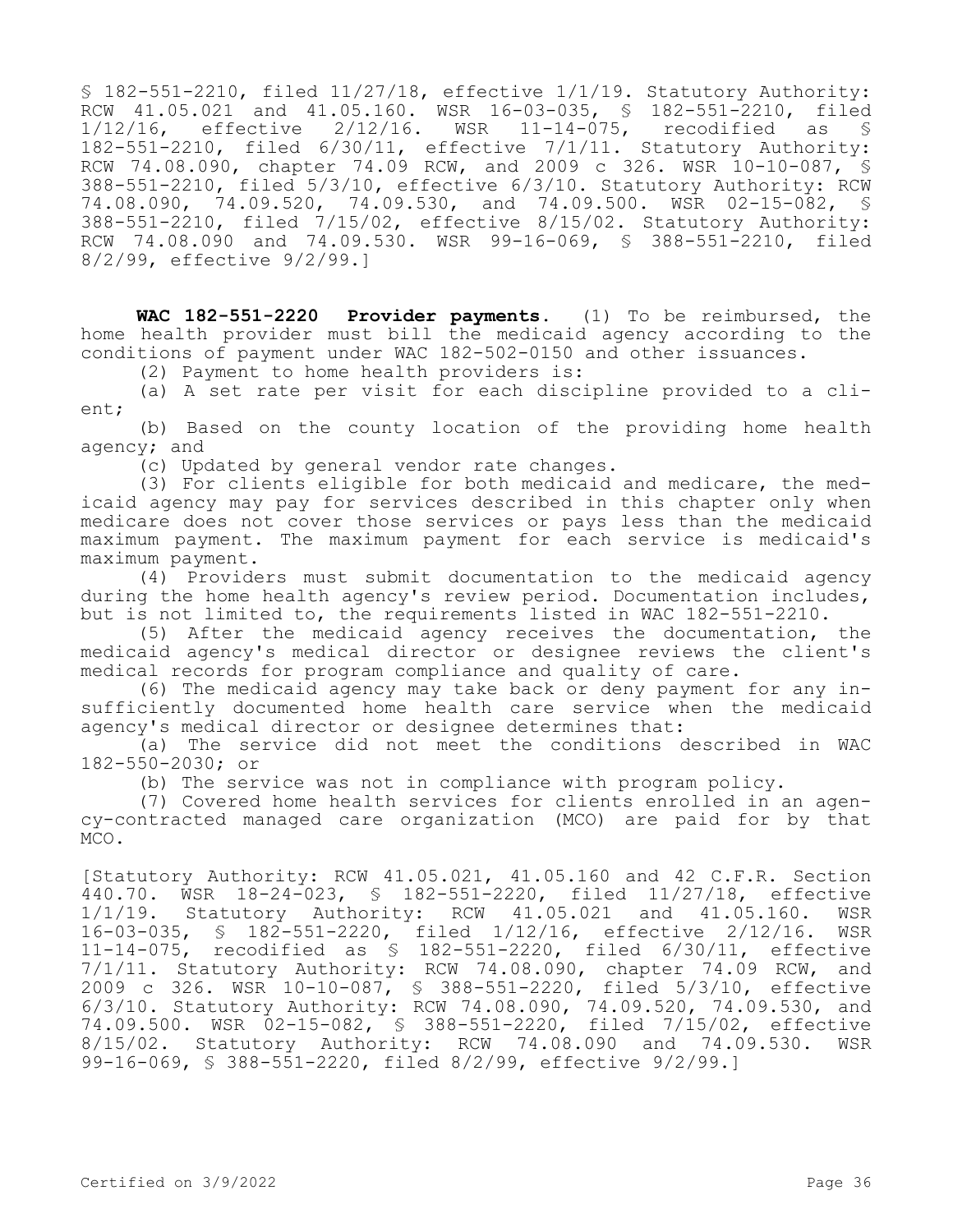#### **SUBCHAPTER III—PRIVATE DUTY NURSING**

**WAC 182-551-3000 Private duty nursing for clients age seventeen and younger—General.** (1) The medically intensive children's program (MICP) provides private duty nursing to clients, either through feefor-service or an agency-contracted managed care organization (MCO).

(2) The MICP is available to clients age seventeen and younger, whose complex medical needs cannot be managed within the scope of intermittent home health services.

(3) Managed care clients receive private duty nursing services through their agency-contracted MCO. (See chapter 182-538 WAC). Providers must follow the policies and procedures of the client's MCO, including the authorization of services.

(4) For clients with third-party liability (TPL) coverage (see WAC 182-500-0105) that includes private duty nursing, the procedures and policies in subchapter III, titled Private Duty Nursing, apply when determining coverage of additional hours under MICP.

[Statutory Authority: RCW 41.05.021 and 41.05.160. WSR 18-15-010, § 182-551-3000, filed 7/6/18, effective 9/1/18. WSR 11-14-075, recodified as § 182-551-3000, filed 6/30/11, effective 7/1/11. Statutory Authority: RCW 74.04.050, 74.08.090, 74.09.530, and 74.09.700. WSR 06-24-036, § 388-551-3000, filed 11/30/06, effective 1/1/07. Statutory Authority: RCW 74.08.090 and 74.09.520. WSR 01-05-040, § 388-551-3000, filed 2/14/01, effective 3/17/01.]

**WAC 182-551-3050 Private duty nursing for clients age seventeen and younger—Definitions.** The following definitions and those found in chapter 182-500 WAC apply to this subchapter.

**"Nursing care consultant"** means a registered nurse employed by the department of social and health services (DSHS) to evaluate clinical eligibility for the medically intensive children's program (MICP) and provide a written assessment summary.

**"Private duty nursing"** means skilled nursing care and services provided in the home for clients with complex medical needs that cannot be managed within the scope of intermittent home health services.

**"Skilled nursing care"** means the medical care provided by a licensed nurse or delegate working under the direction of a physician as described in RCW 18.79.260.

**"Skilled nursing services"** means the management and administration of skilled nursing care requiring the specialized judgment, knowledge, and skills of a registered nurse or licensed practical nurse as described in RCW 18.79.040 and 18.79.060.

[Statutory Authority: RCW 41.05.021 and 41.05.160. WSR 18-15-010, § 182-551-3050, filed 7/6/18, effective 9/1/18.]

**WAC 182-551-3100 Private duty nursing for clients age seventeen and younger—Client eligibility.** (1) To be eligible for private duty nursing under the medically intensive children's program (MICP), clients must: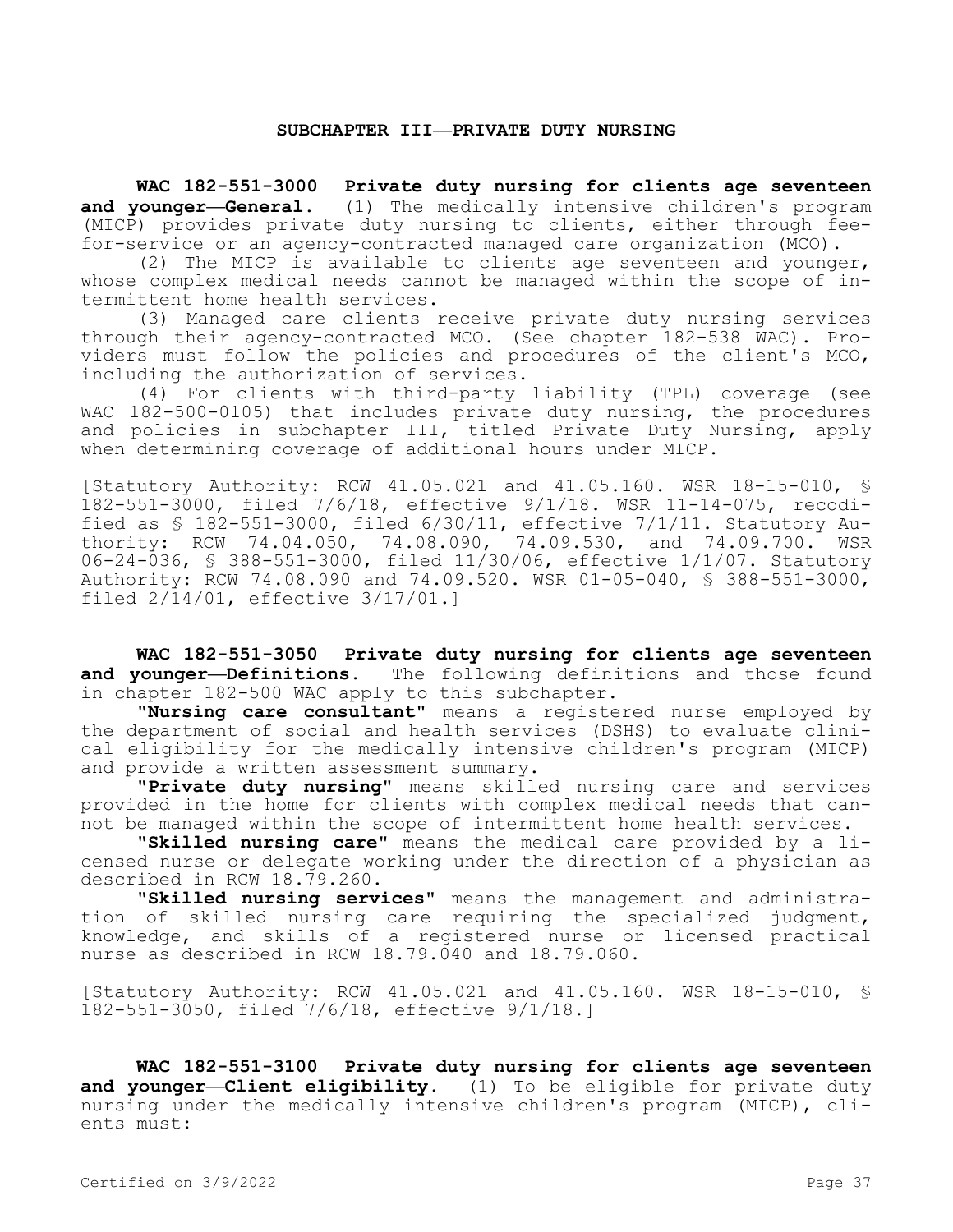(a) Be age seventeen or younger;

(b) Meet financial eligibility under subsection (2) of this section;

(c) Meet medical eligibility under subsection (3) of this section;

(d) Have informal support by a person who has been trained to provide designated skilled nursing care and is able to perform the care as required;

(e) Have prior authorization from the department of social and health services/developmental disabilities administration (DSHS/DDA); and

(f) Have exhausted all other funding sources for private duty nursing, according to RCW 74.09.185, prior to accessing these services through the medically intensive children's program (MICP).

(2) To be financially eligible for private duty nursing, clients must meet medicaid eligibility requirements under the categorically needy program, the medically needy program, or alternative benefits plan program (see WAC 182-501-0060).

(3) To be medically eligible for private duty nursing under feefor-service, clients must be assessed by a DSHS/DDA nursing care consultant and determined medically eligible for MICP.

(4) Clients must meet the following criteria to be medically eligible for MICP:

(a) Require four or more continuous hours of active skilled nursing care with consecutive tasks at a level that:

(i) Cannot be delegated at the time of the initial assessment; and

(ii) Can be provided safely outside of a hospital in a less restrictive setting.

(b) Require two or more tasks of complex skilled nursing care such as:

(i) System assessments, including multistep approaches of systems (e.g., respiratory assessment, airway assessment, vital signs, nutritional and hydration assessment, complex gastrointestinal assessment and management, seizure management requiring intervention, or level of consciousness);

(ii) Administration of treatment for complex respiratory issues related to technological dependence requiring multistep approaches on a day-to-day basis (e.g., ventilator tracheostomy);

(iii) Assessment of complex respiratory issues and interventions with use of oximetry, titration of oxygen, ventilator settings, humidification systems, fluid balance, or any other cardiopulmonary critical indicators based on medical necessity;

(iv) Skilled nursing interventions of intravenous/parenteral administration of multiple medications and nutritional substances on a continuing or intermittent basis with frequent interventions; or

(v) Skilled nursing interventions of enteral nutrition and medications requiring multistep approaches daily.

[Statutory Authority: RCW 41.05.021 and 41.05.160. WSR 18-15-010, § 182-551-3100, filed 7/6/18, effective 9/1/18.]

**WAC 182-551-3200 Private duty nursing for clients age seventeen and younger—Provider requirements.** Providers qualified to deliver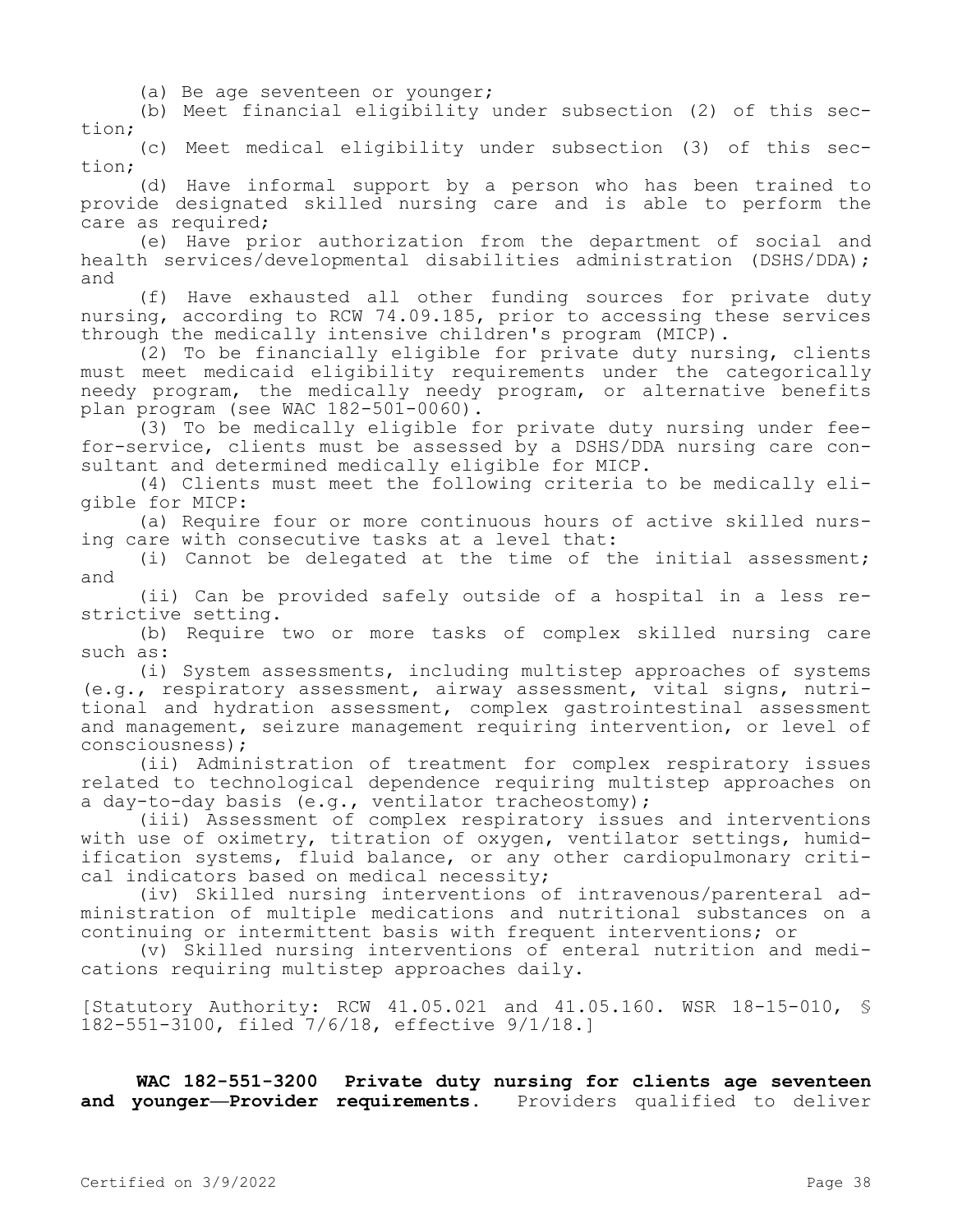private duty nursing under the medically intensive children's program must have the following:

(1) An in-home services license with the state of Washington to provide private duty nursing;

(2) A contract with the department of social and health services/ developmental disabilities administration (DSHS/DDA) to provide private duty nursing; and

(3) A signed core provider agreement with the medicaid agency.

[Statutory Authority: RCW 41.05.021 and 41.05.160. WSR 18-15-010, § 182-551-3200, filed 7/6/18, effective 9/1/18.]

**WAC 182-551-3300 Private duty nursing for clients age seventeen and younger—Application requirements.** Clients requesting private duty nursing through fee-for-service must submit a complete signed medically intensive children's program (MICP) application (DSHS form 15-398). The MICP application must include the following:

(1) DSHS 14-012 consent form;

(2) DSHS 14-151 request for DDA eligibility determination form for clients not already determined DDA eligible;

(3) DSHS 03-387 notice of practices for client medical information;

(4) Appropriate and current medical documentation including medical plan of treatment or plan of care (WAC 246-335-080) with the client's age, medical history, diagnoses, and the parent/guardian contact information including address and phone number;

(5) A list of current treatments or treatment records;

(6) Information about ventilator, bilevel positive airway pressure (BiPAP), or continuous positive airway pressure (CPAP) hours per day or frequency of use;

(7) History and physical from current hospital admission, recent discharge summary, or recent primary physician exam;

(8) A recent interim summary, discharge summary, or clinical summary;

(9) Recent nursing charting within the past five to seven days of hospitalization or in-home nursing documentation;

(10) Current nursing care plan that may include copies of current daily nursing notes that describe nursing care activities;

(11) An emergency medical plan that includes strategies to address loss of power and environmental disasters such as methods to maintain life-saving medical equipment supporting the client. The plan may include notification of electric and gas companies and the local fire department;

(12) A psycho-social history/summary with the following information, as available:

(a) Family arrangement and current situation;

(b) Available personal support systems; and

(c) Presence of other stresses within and upon the family.

(13) Statement that the home care plan is safe for the child and is agreed to by the child's parent or legal guardian;

(14) Information about other family supports such as medicaid, school hours, or hours paid by a third-party insurance or trust; and

(15) For a client with third-party insurance or a managed care organization (MCO), a denial letter from the third-party insurance or MCO that states the private duty nursing will not be covered.